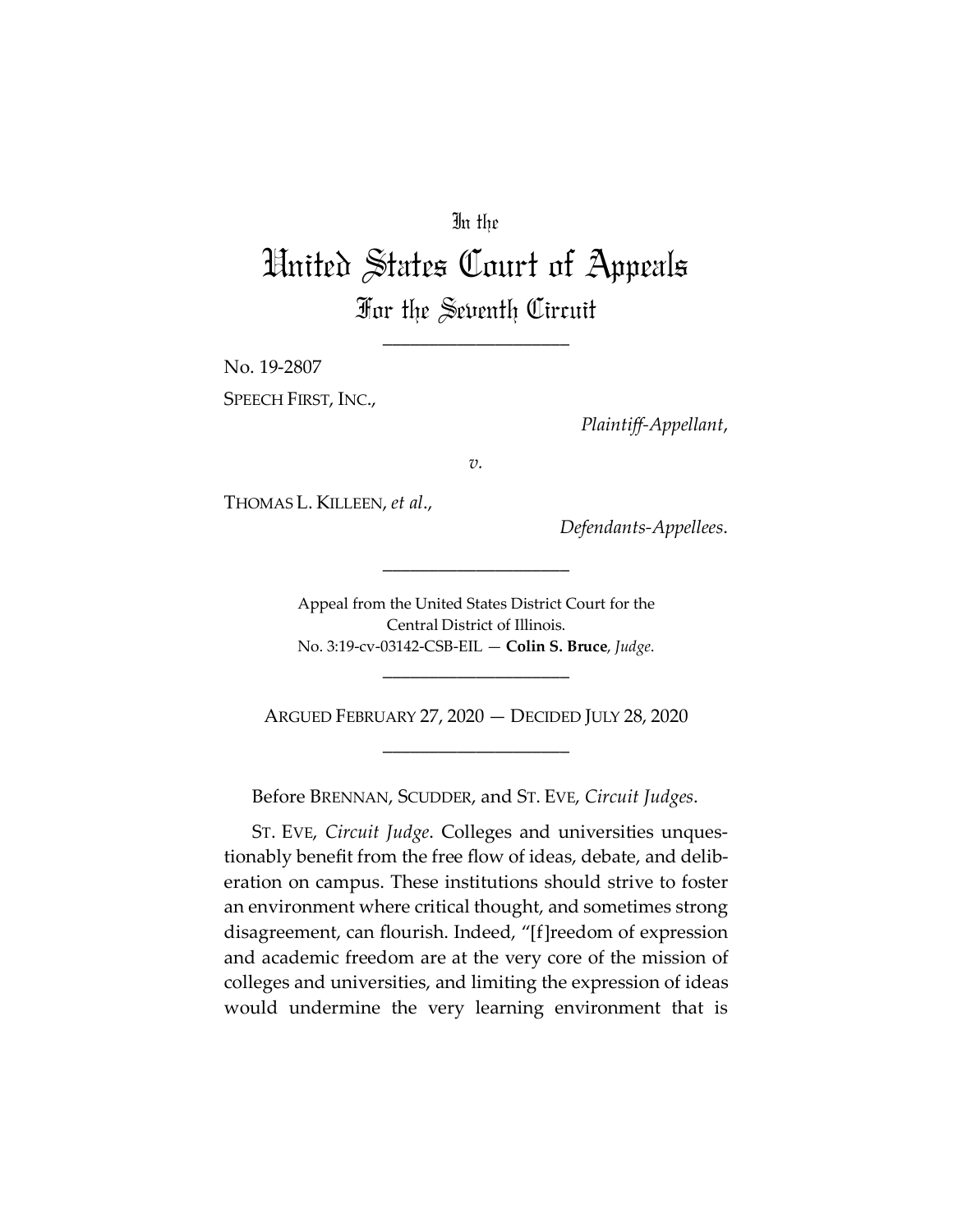central to higher education." Erwin Chemerinsky & Howard Gillman, Free Speech on Campus x (Yale Univ. Press 2017).

Speech First—a national advocacy organization dedicated to promoting the exercise of free speech on college campuses—alleges that three distinct policies at the University of Illinois at Urbana-Champaign ("the University") threaten these ideals and impermissibly chill the speech of student members of its organization. It seeks a preliminary injunction to put a halt to these policies.

When a party seeks a preliminary injunction before the district court, the burden rests on that party to demonstrate that it has standing to pursue its claims. Speech First failed to meet that burden for two of the policies it challenges; namely, it failed to demonstrate that its members face a credible fear that they will face discipline on the basis of their speech as a result of those two policies. And for its challenge to the third policy, that claim is moot. The district court therefore correctly denied the motion for a preliminary injunction, and we affirm.

#### **I. Background**

Speech First sued 29 administrators at the University on behalf of four anonymous students. These students claim that they wish to express what they describe as "political, social, and policy views that are unpopular on campus." Speech First's complaint lists examples of such viewpoints in general terms: opposition to abortion, support for President Trump, belief in traditional marriage, support for strong immigration policies, support for the "deradicalization of Islam," support for First Amendment protection of "hate speech," opposition to gun control, and support for LGBT rights.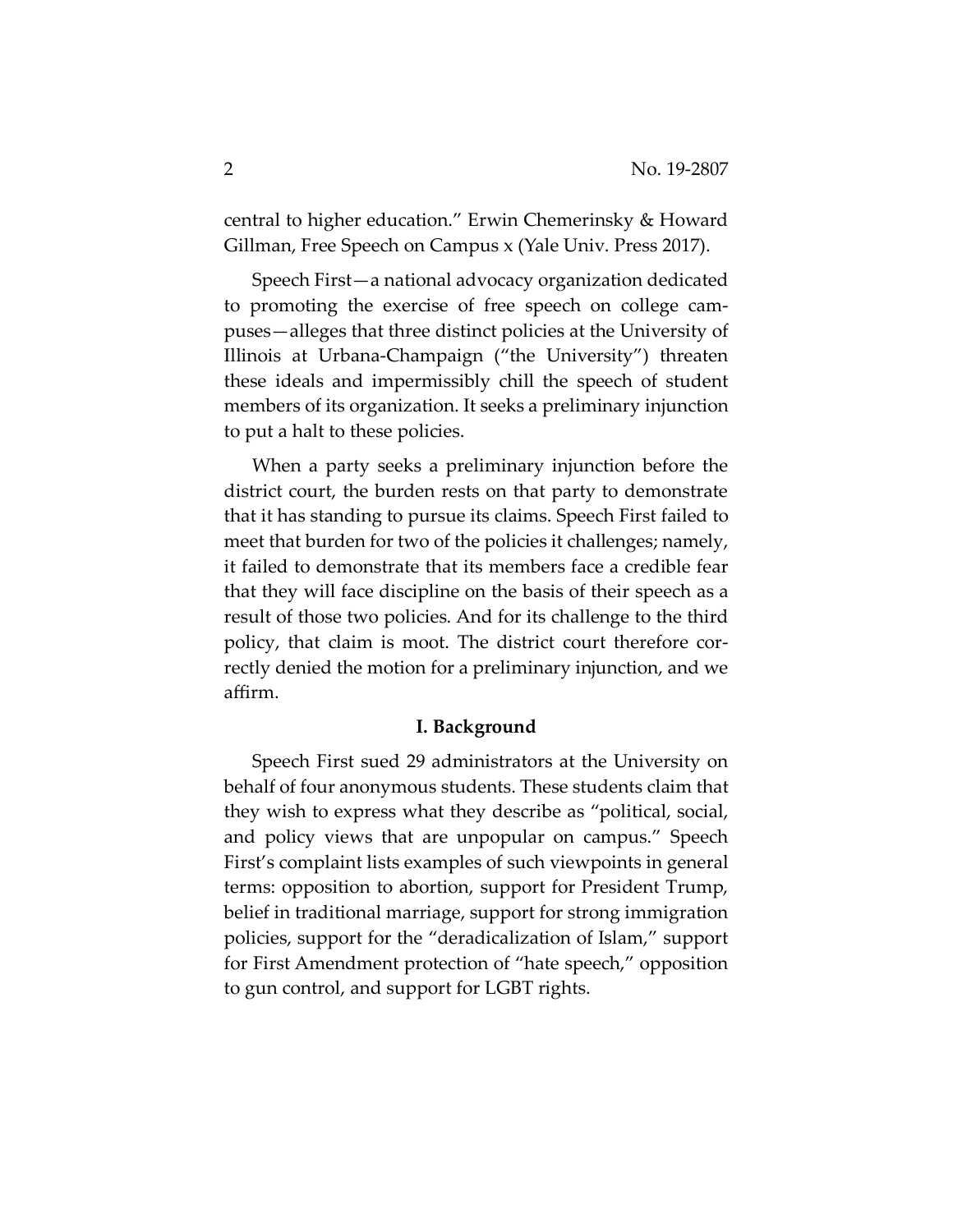Speech First alleges that three University policies—the responsive action of the Bias Assessment and Response Team and the Bias Incident Protocol to reports of "bias-motivated incidents" on campus, the imposition of No Contact Directives, and the prior approval rule—chill their student members' speech, force these students to engage in self-censorship, and deter them from speaking openly about issues of public concern.

# **A. Bias Assessment Response Team and Bias Incident Protocol**

Speech First challenges the actions of the University's Bias Assessment and Response Team ("BART"). BART "collects and responds to reports of bias-motivated incidents that occur within the University of Illinois at Urbana-Champaign community." In turn, BART defines "bias-motivated incidents" as "actions or expressions that are motivated, at least in part, by prejudice against or hostility toward a person (or group) because of the person's (or group's) actual or perceived age, disability/ability status, ethnicity, gender, gender identity/expression, national origin, race, religion/spirituality, sexual orientation, socioeconomic class, etc." In addition, BART "[p]rovides opportunities for educational conversation and dialogue" and "[s]upports those impacted by bias."

BART is administratively housed within the Office for Student Conflict Resolution ("OSCR"). In addition to BART, OSCR houses two other functions: (a) voluntary alternative conflict resolution services and (b) enforcement of the Student Code. Members of BART come from various departments across the University: OSCR; the University Housing Office; the Office of Student Affairs; the Office of Diversity, Equity, and Inclusion; the Student Assistance Center; the student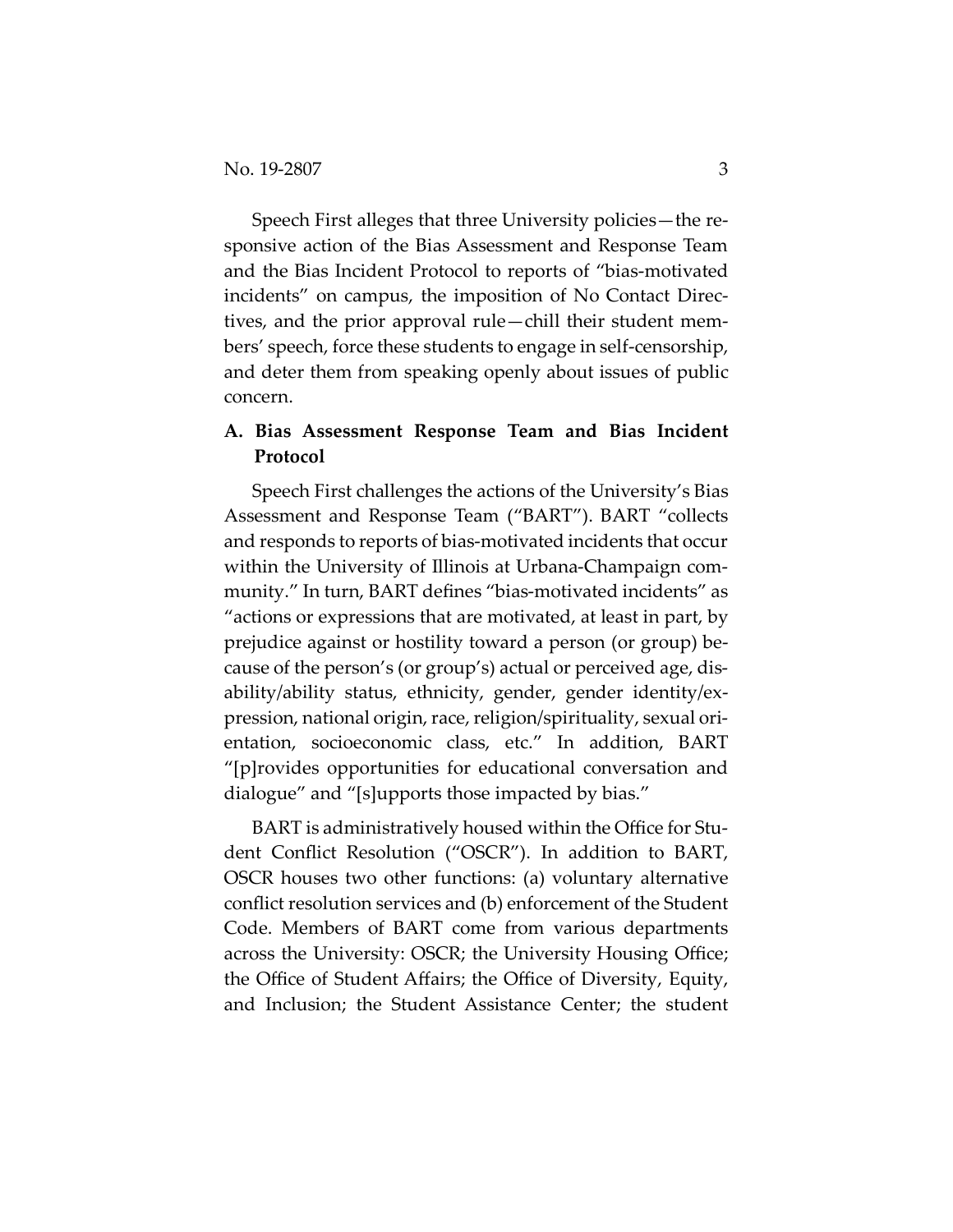union; and the University Police Department, which supplies a law enforcement liaison to BART.

Any member of the University community can report to BART by sending an email to the BART-specific email address or through a webform on the BART website. The webform does not require the reporter to identify himself, and the majority of BART reporters remain anonymous. One of the BART Co-Chairs enters the report into an internal database. A Co-Chair will promptly address any incidents that require a simple response. This could include, for example, a report of a swastika drawn on a bathroom door, where a Co-Chair will call the facilities department to erase it. For those incidents that do not allow for as straightforward of a resolution, BART members discuss reports at a bi-weekly meeting and determine whether to reach out to the involved students, if they are identified, to invite them to participate in a voluntary conversation. BART also devises a response plan, which could include "[e]ducational conversations," "[m]ediation, facilitated dialogue," "[e]ducational referrals," "[r]esolution agreements," or "[r]eferrals to other offices and/or programs."

If the reporting party is identified and wishes to meet, a BART staff member will discuss the report with the student and offer support. If the reporting party identifies the offender, a BART staff member will contact that person via email to schedule a voluntary meeting. Notably, the majority of students who BART contacts either do not respond or decline to meet. Students who decline suffer no consequences. If a student agrees to meet, BART staff explains to the student that her conduct drew attention and gives the student an opportunity to reflect upon her behavior and its impact on other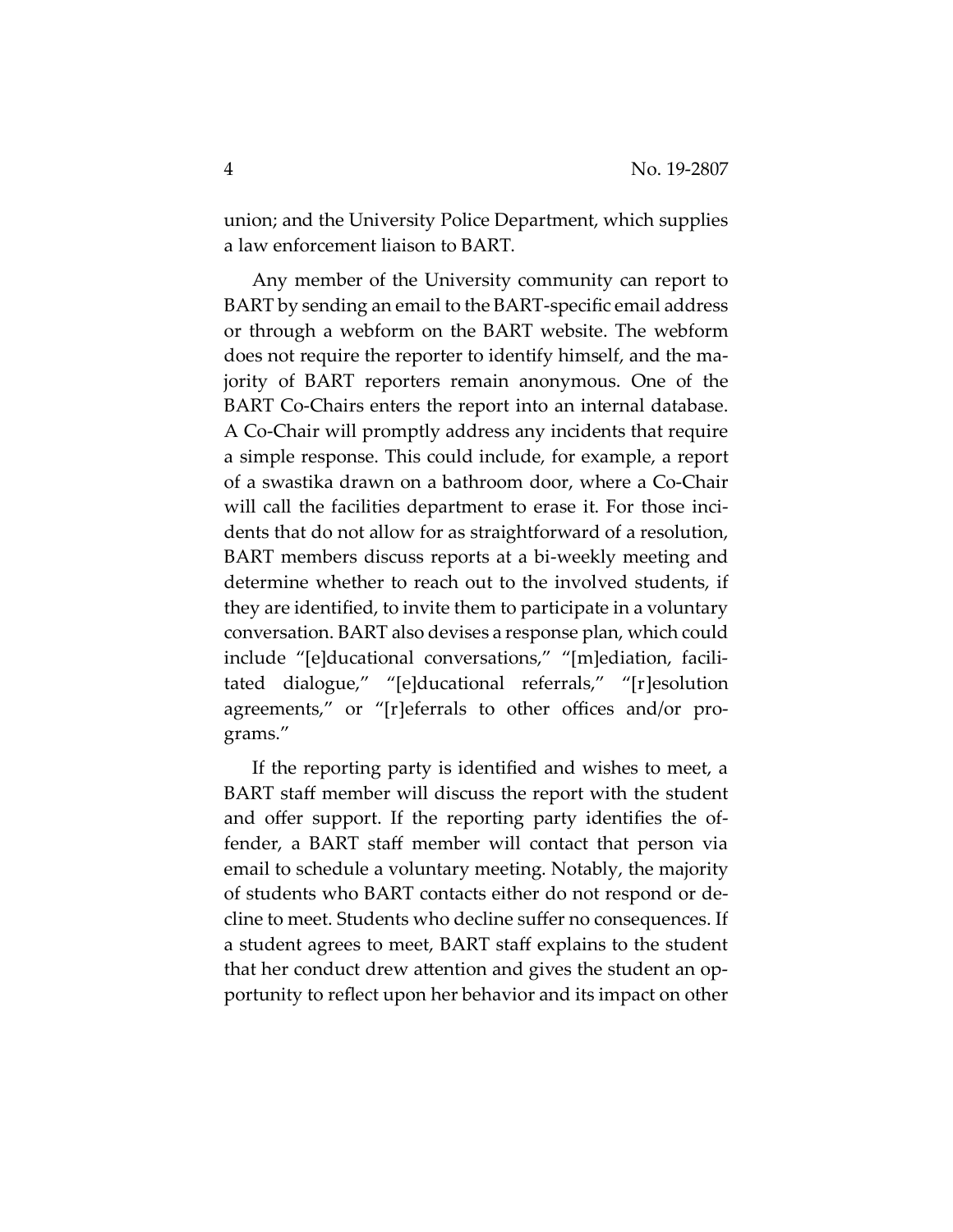students. BART cannot require students to change their behavior and does not have authority to issue sanctions if they decline to do so.

Justin Brown, Director of OSCR and a former Chair of BART, states in a declaration that BART keeps private all interactions with students, and interactions do not appear in students' academic or disciplinary records. BART does, however, publish an annual report of incidents with all personally identifiable information removed from its data and descriptions. Examples of these descriptions, in their complete form, include:

- "The pillars outside of Foellinger Auditorium were chalked with the phrases, 'Women are Worthless' and 'Go White Privilege.' Facilities removed the chalking within an hour of it being reported."
- "A student reported that another student said to him, 'I voted for Trump because I want to deport you guys. Enjoy the last few months in America.' A member of the team met with both of the students involved."
- "There were multiple reports (41) that an RSO posted on Facebook that they were going to hold an 'Affirmative Action Bake Sale' where they would charge different prices based on race and ethnicity. A member of the team met with the leadership of the RSO. All of the people that reported were contacted, and many of them met with a member of the team."

January Boten, Assistant Dean of Students at the University and a Co-Chair of BART, asserts in an affidavit that "[a]ny contact a student has with BART—whether the student reporting an incident or the student who is alleged to have engaged in the reported behavior—is entirely voluntary."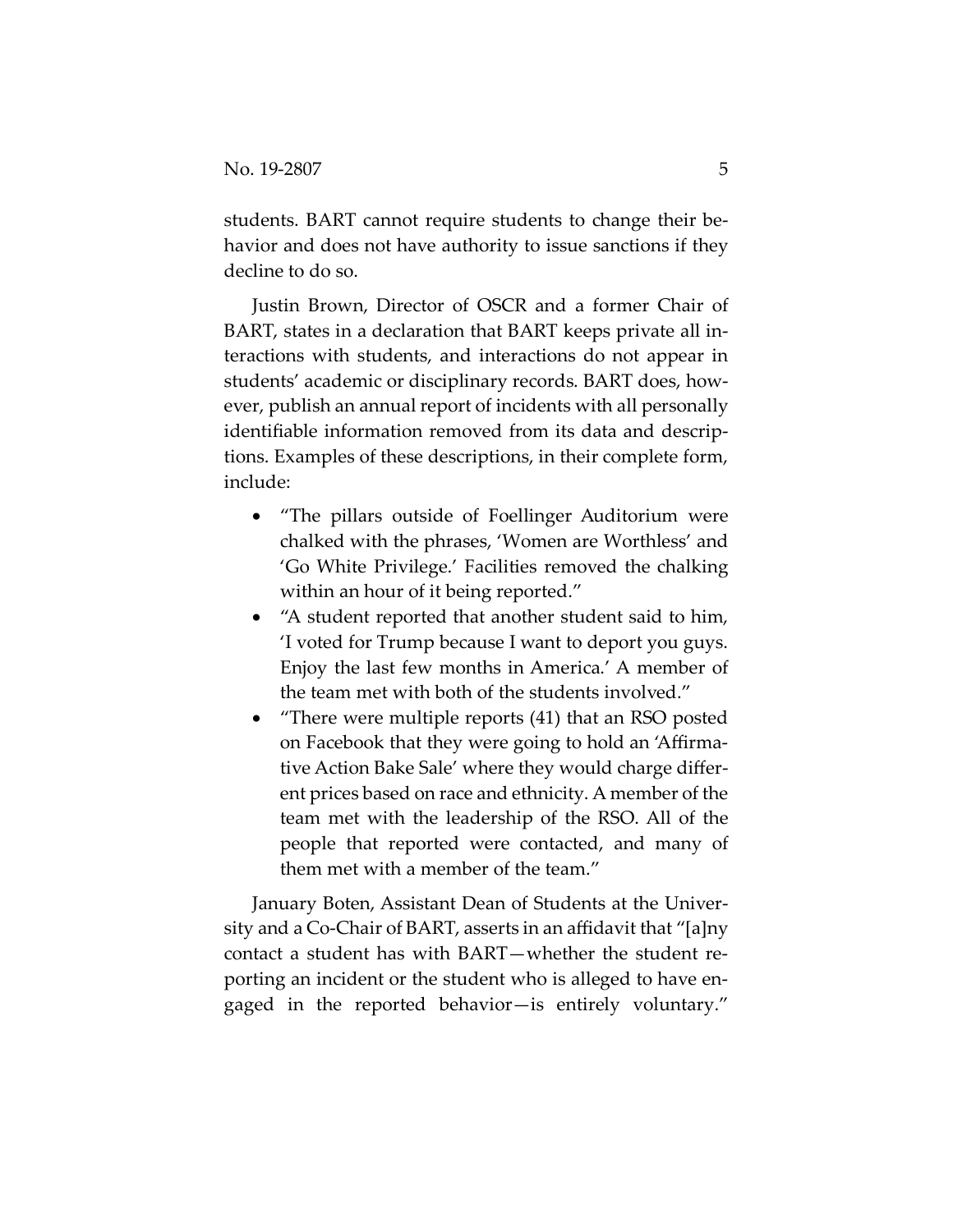Expressing the views Speech First describes in its complaint does not violate the University's Student Code. Thus, Boten explains, students "could not face discipline at the University solely as a result of expressing those opinions," although "some behavior motivated by bias may *also* violate the Student Code." (emphasis in original). Such behavior could include physical violence, stalking, true threats, and sexual harassment. BART has no independent disciplinary authority, and therefore the student disciplinary process, rather than BART, addresses this sort of behavior. Boten represents that reports made to BART "are not 'referred' from BART to the University Police, nor do the police ever investigate an incident reported to BART unless that incident independently was reported to the Police for law enforcement reasons." Relatedly, there is no evidence that the liaison to BART from the University Police has any law enforcement function in her capacity as a BART member.

Speech First National President Nicole Neily submitted a declaration that states she is "aware of how BART operates." Neily has no present connection to the University: she is not a current student, nor is she a member of the faculty or staff. Because she lacks first-hand information about the University's current policies and procedures, she relies on what she has learned through her discussions "with Speech First members and other students who attend and have attended the University"—Students A, B, C, and D. Neily explains her general understanding of BART's procedures, based on these conversations:

When a BART official contacts the offender, the official tells the student that the BART has received a bias report about the student and that the BART needs to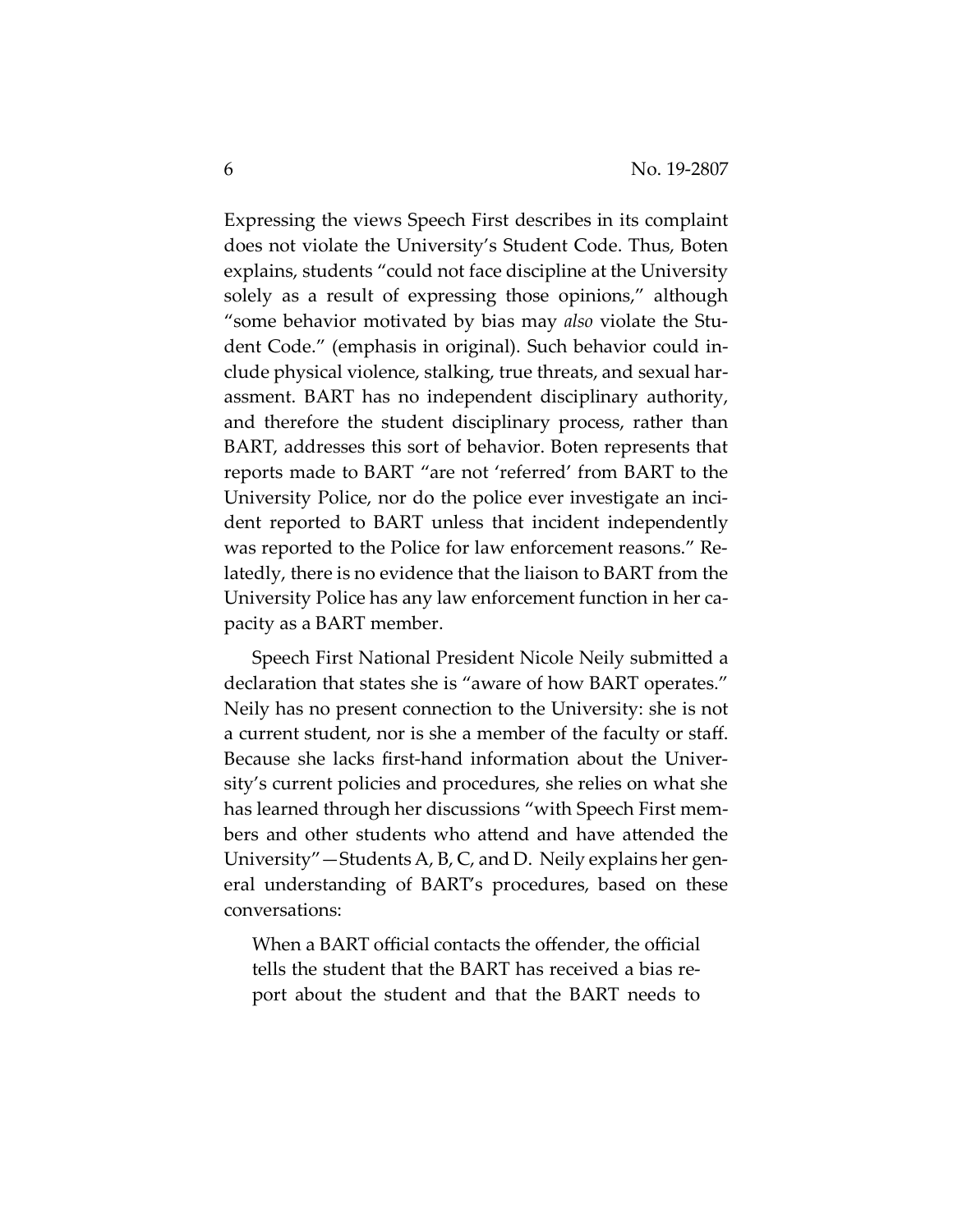speak with the student to discuss the allegations. The BART official will not identify the person who has accused the student of "bias" or inform the student of any rights he or she may have.

In addition, Neily asserts that, if BART determines the identity of the student who committed the bias-motivated incident, "it will record the details of the incident on the student's permanent record" and "will make this information available to others outside of the BART." Neily reports that one student's advisor told him "that he could see from the student's files that the student had met with someone from the BART." Neily provides no other detail about BART and its operations.

In addition to BART, the University maintains a similar but separate system—called the University Housing Bias Incident Protocol ("BIP")—to address bias-motivated incidents committed within University housing. Like the BART process, residents can report an incident to a centralized BIP email address, through a web form, or to a University Housing staff member who lives in their building. Approximately half of the reports to BIP are anonymous, and more than half do not provide the name of the alleged offender. Also, like BART, a committee of University staff meets to determine what course of action is appropriate in response to a report, and whether to invite identified students to participate in a voluntary conversation with a BIP staff member. If, after a meeting, a student wishes to persist with his or her conduct, the staff member cannot sanction the student.

Alma Sealine, the Executive Director of University Housing, asserts in her affidavit that BIP "is entirely voluntary, both for the student making a bias incident report and for the student (if identified) whose comments or actions have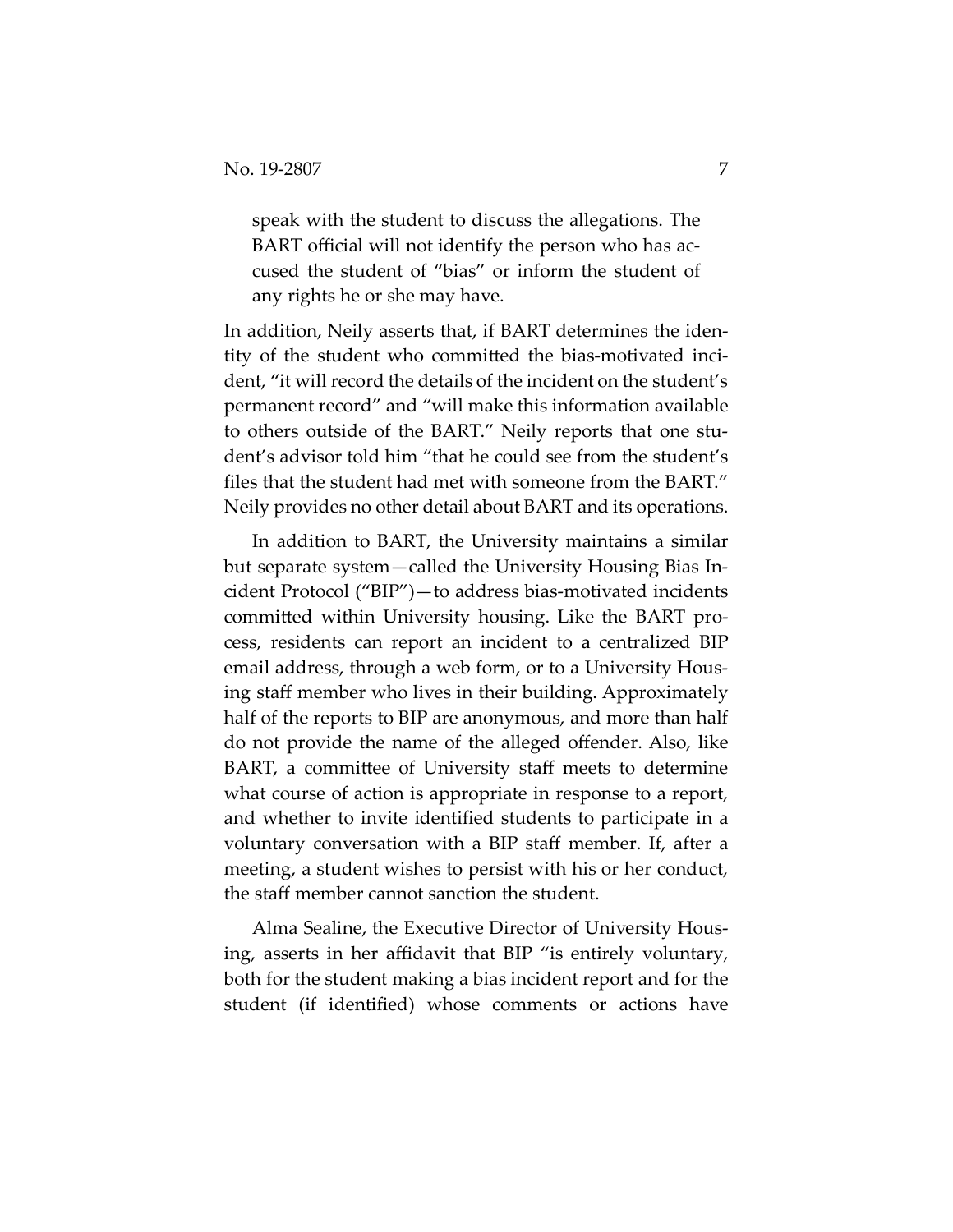prompted the report." "[T]here are no sanctions, punishments, or discipline of any kind associated with a reported incident." When a student breaches his or her housing contract or violates University policy through, for example, acts of theft, vandalism, possession of weapons, or hosting unapproved overnight guests, students must endure a separate disciplinary process. Expression of the views Speech First describes in its complaint would not contravene housing contracts nor violate any University policies.

Speech First did not submit any evidence to the district court contradicting Sealine's affidavit. In fact, Neily's declaration omits any mention of BIP.

#### **B. No Contact Directives**

Pursuant to the University's Student Disciplinary Procedures, University disciplinary officers may direct an individual subject to student discipline to have no contact with one or more other persons through what the University calls "No Contact Directives" ("NCDs"). Students subject to NCDs may not engage "in oral, written, or third party communication" with other identified parties and may not partake in certain "deliberate nonverbal acts intended to provoke or intimidate a protected party." Although NCDs do not require students to maintain a specific physical distance from one another, the University advises the parties to leave the vicinity if the other party appears. NCDs do not, on their own, constitute a disciplinary finding against students and are not part of the students' official disciplinary records. Although an NCD prohibits a student from contacting another student, it does not prohibit the student from talking or writing about the other, either privately or publicly. The Student Disciplinary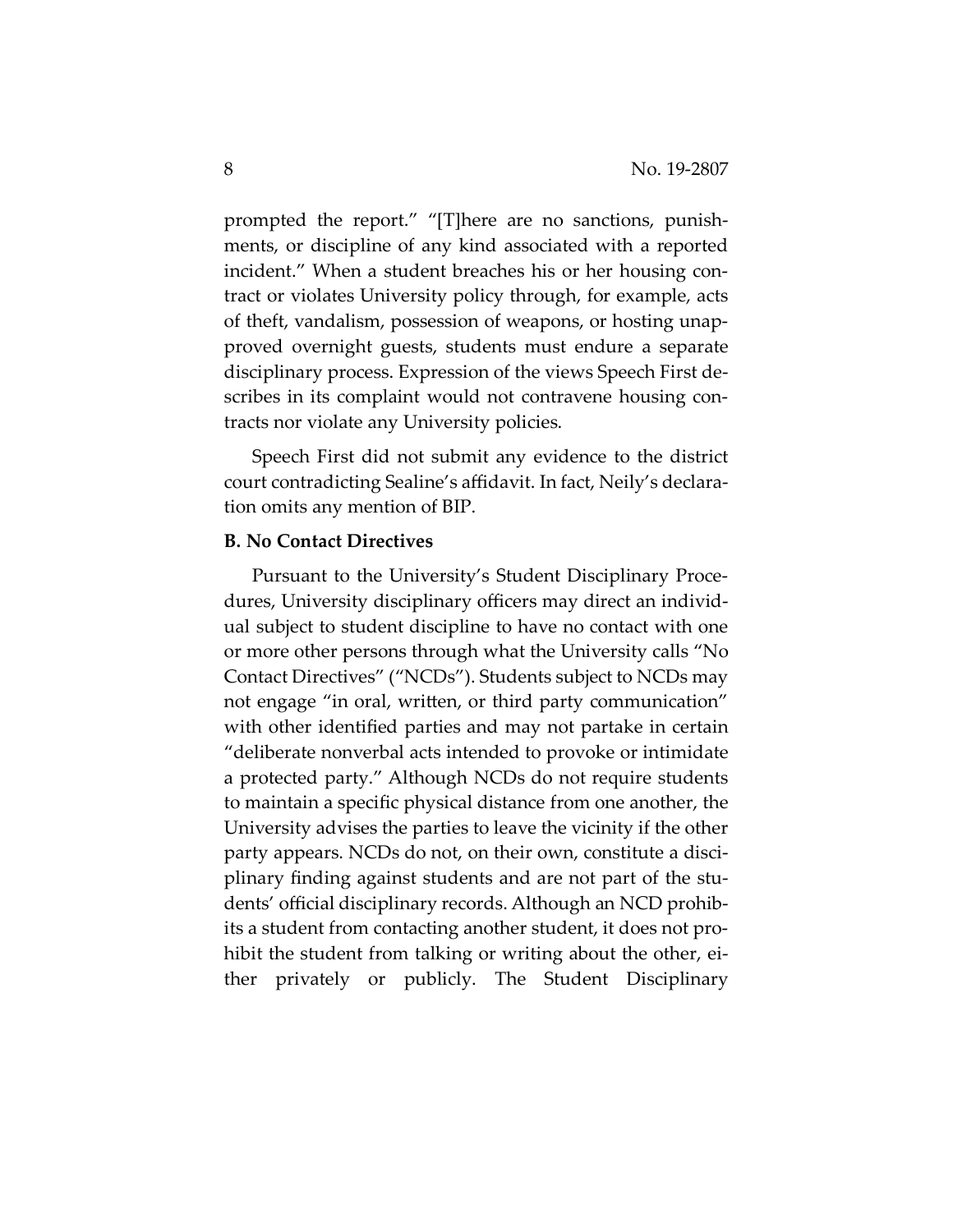Procedures recommend dismissal from the University for students who violate NCDs.

Section 4.06(a) of the Student Disciplinary Procedures outlines the authority of the University to impose NCDs, stating that "University disciplinary officers are among those responsible for the enforcement of student behavioral standards and, when possible, the prevention of violations of the Student Code." Section 4.06(d) outlines the procedure for imposing NCDs: "If, based upon a report received or a direct request from a member of the university community, a disciplinary officer believes that a No Contact Directive is warranted, the disciplinary officer will notify all recipients in writing, typically by email."

Brown describes the common reasons for the imposition of NCDs:

[O]f the 103 No Contact Directives issued in the 2018- 2019 academic year, approximately 62% were imposed during the pendency of an investigation into allegations of a violation of the Student Code. In addition, approximately 28% were imposed as a result of informal Title IX complaints that alleged sexual misconduct but requested no investigation be conducted. During the same year, only 11 cases—approximately 11% of cases—involved no pending investigation or an informal Title IX complaint. These directives were issued when a severe, prolonged, and/or escalating conflict between students suggested that a violation of the Student Code, and in some cases physical violence, was likely in the near future.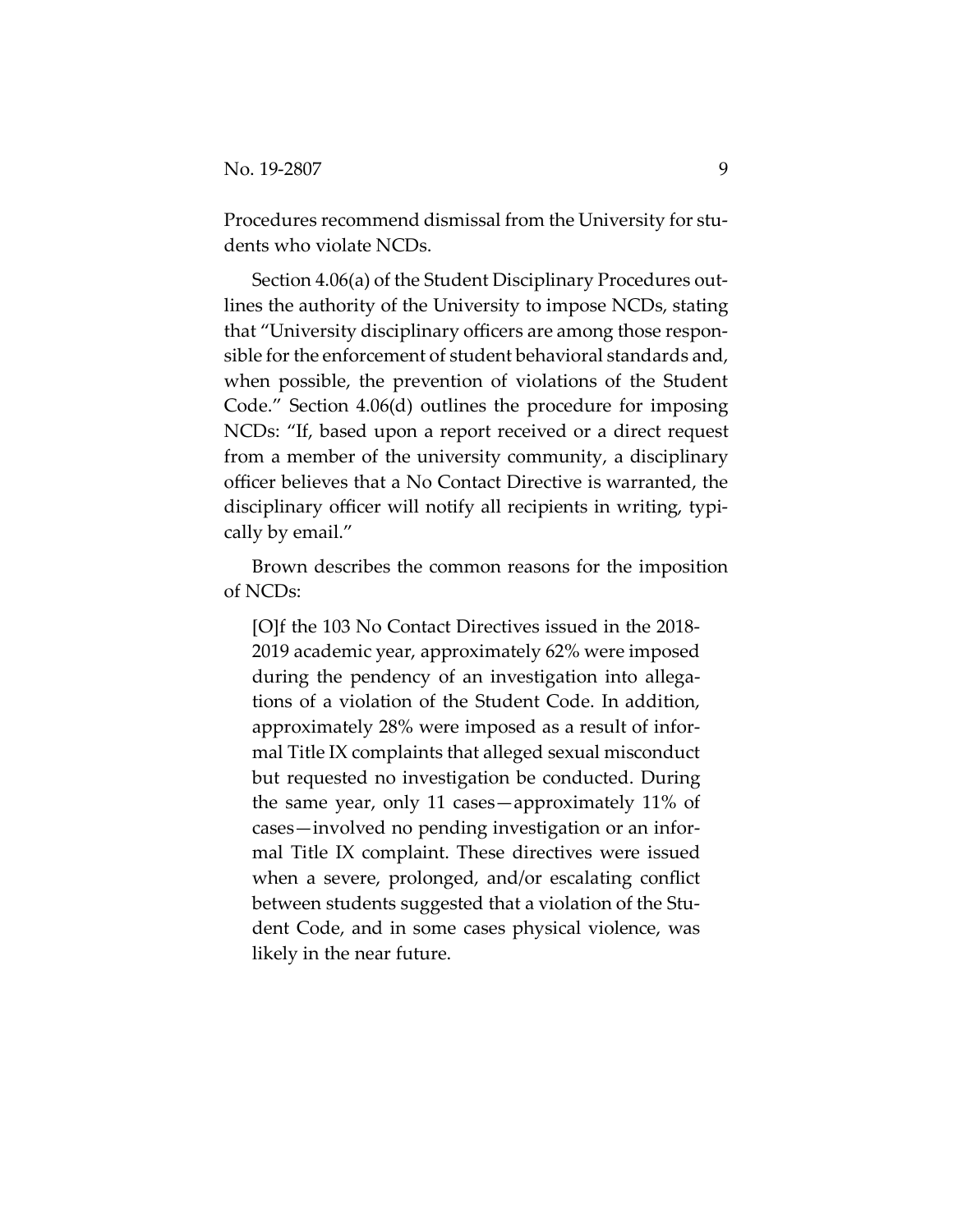Similarly, Rony Die, Associate Director of OSCR, represents that the University only imposes NCDs in response to violations of the Student Code or to prevent potential violations. Both Brown and Die assert that no students have ever been subject to NCDs for expression alone.

To rebut the University's contentions, Speech First points to an NCD imposed between students Tariq Kahn and Andrew Minik after Minik published an article about Khan attacking two students at an "anti-Trump" rally. Minik wrote an email to Die, who issued the NCD, to confirm his understanding of the limitations the NCD imposed. He acknowledged that "the no contact order [did] not prevent [him] from writing journalistic stories related to Khan," but that Die merely "suggest[ed] that [he] not write about him" for the situation to improve. In this email, Minik also recognized that the NCD "is not a direct disciplinary charge." The district court, which is also presiding over a separate lawsuit involving the Minik–Khan interactions, summarized: "Die described the history of escalation between Minik and Khan, including Khan receiving death threats which he believed were caused by Minik, and Khan's anger towards Minik over the same, and Die stated that the No Contact Directive would not have been issued absent that history."

#### **C. Prior Approval Rule**

Before this lawsuit was filed, Student Code § 2-407 prohibited students from "post[ing] and distribut[ing] leaflets, handbills, and other types of materials" about candidates for non-campus elections without "prior approval." The University Student Disciplinary Procedures explain that a student who violates the Student Code faces disciplinary action, including reprimand, censure, probation, suspension, and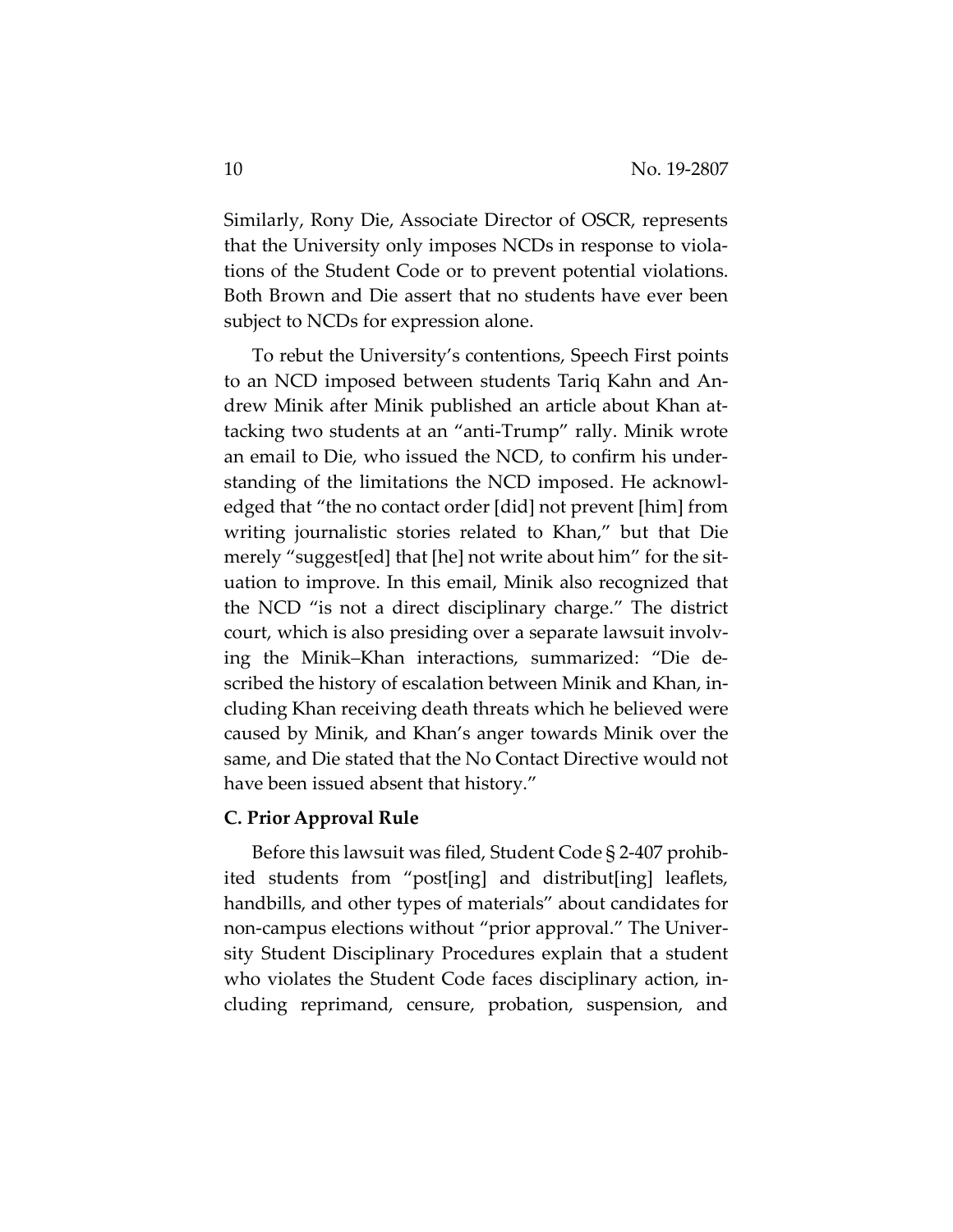dismissal from the University. There is no evidence in the record that the University ever enforced the prior approval rule.

The Student Code was amended to repeal the rule shortly after this lawsuit was initiated. To eliminate the provision, the University followed the steps set forth in the University's published "Procedure for Amending the Student Code." On July 15, 2019, the Conference on Conduct Governance—a standing committee of the Urbana-Champaign Senate that includes faculty members, administrators, and students—voted to enact an amendment to the Student Code abolishing the prior approval rule. The Chancellor approved this amendment on July 18—four days before the University filed its opposition to Speech First's preliminary injunction motion and it went into effect immediately. The current version of the Student Code reflects this amendment. Through the sworn declaration of Associate Dean of Students Rhonda Kirts, the University represented both to the district court and to this Court that it has no intention of restoring the eliminated provision.

## **D. Procedural History**

Speech First brought this lawsuit against University administrators in their official capacities, challenging the three aforementioned policies and seeking declaratory and injunctive relief. Speech First quickly moved for a preliminary injunction to enjoin the University from enforcing the prior approval requirement; using the BART and BIP processes to "investigate, log, threaten, or punish students (including informal punishments) for bias-motivated incidents"; and issuing NCDs "without clear, objective procedures ensuring the directives are issued consistent with the First Amendment." In support of its motion, Speech First offered a three-page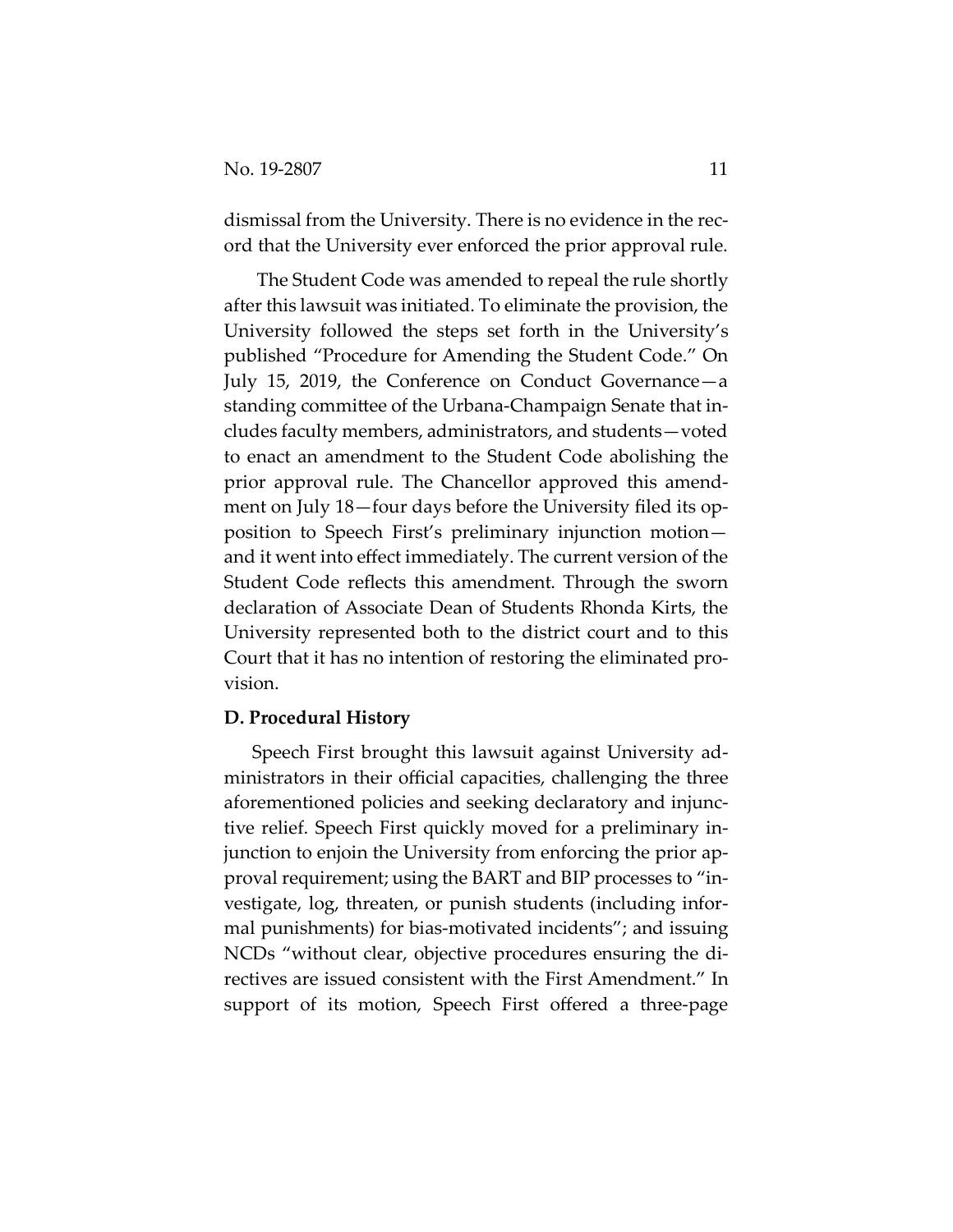declaration from its national president, Nicole Neily, who communicates second- (and sometimes third-) hand information about BART's operations that she purportedly received from current and former students. Speech First did not specifically identify any student member who provided such information or submit declarations from any student member, even pseudonymously. As a result, no student at the University explained to the district court any specific speech they wished to engage in, nor did any student explain how the challenged policies have discouraged them from expressing their views. The University, by contrast, contradicted Neily's generalized affidavit with detailed declarations, supported by twenty-five exhibits, from five University administrators, all of whom are intimately involved with BART, BIP, or student discipline. Neither party presented live testimony.

In ruling on the preliminary injunction motion, the district court described the declaration Speech First submitted from Neily as "a conclusory statement based on its national association's president's 'familiarity with' anonymous students," to the effect that the "Students' expressing their views on (very generally-described) topics could result in their being reported, investigated, and punished by BART for engaging in a bias-motivated incident." The court found "more informative the detailed statements about BART from University staff that are personally involved with BART, consistently describing how BART operates."

The district court denied the preliminary injunction motion. The court held, first, that Speech First's claim related to the prior approval requirement was moot, and second, that Speech First failed to demonstrate standing to challenge the BART and BIP processes and the imposition of NCDs.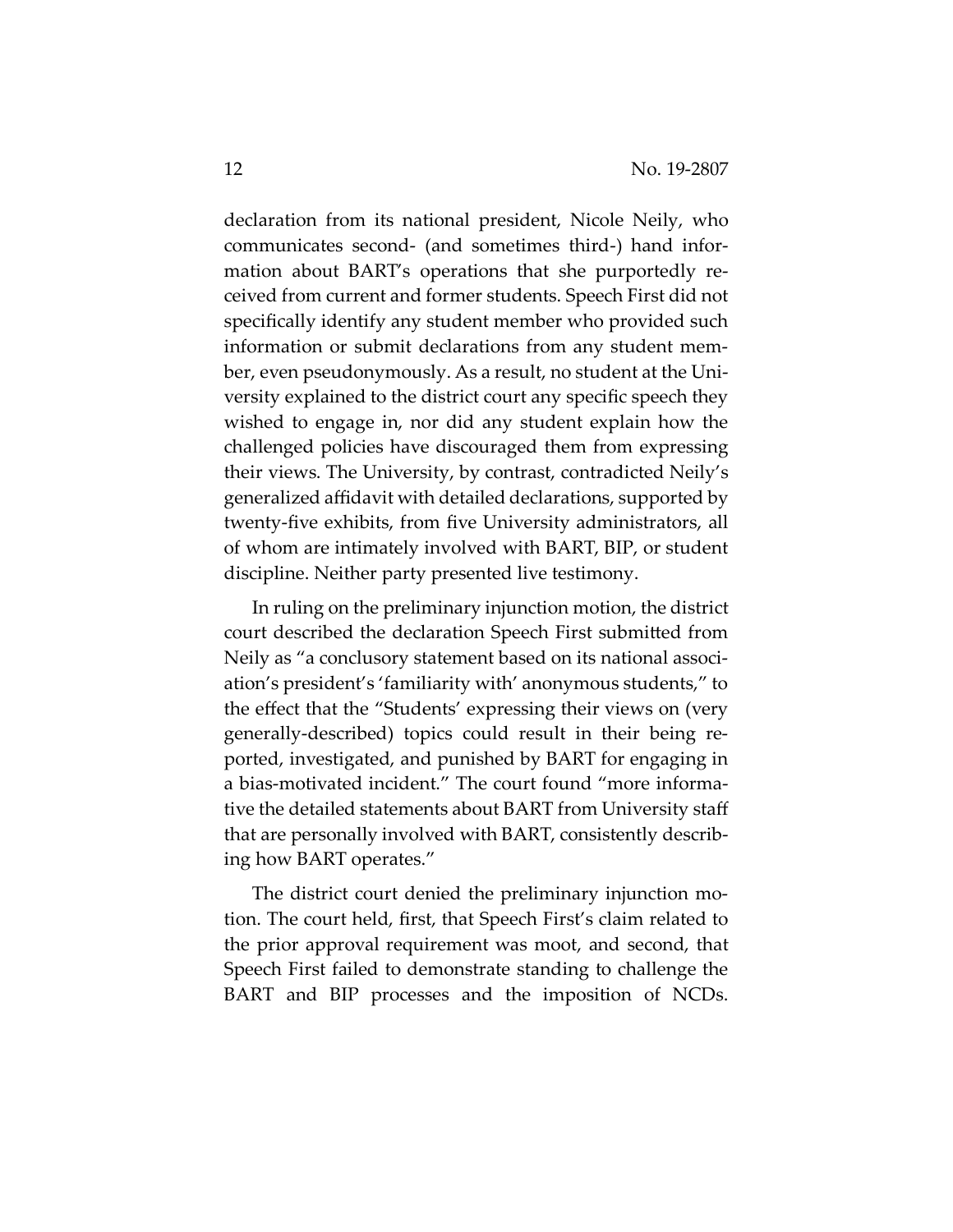Specifically, regarding standing, the district court found that Speech First did not show that its members face a credible threat of enforcement or that the policies have an objective chilling effect on their speech. Speech First appealed.

#### **II. Discussion**

To obtain a preliminary injunction, a plaintiff must show that: (1) without this relief, it will suffer "irreparable harm"; (2) "traditional legal remedies would be inadequate"; and (3) it has some likelihood of prevailing on the merits of its claims. *Courthouse News Serv. v. Brown*, 908 F.3d 1063, 1068 (7th Cir. 2018). If a plaintiff makes such a showing, the court then must weigh the harm the denial of the preliminary injunction would cause the plaintiff against the harm to the defendant if the court were to grant it. *Id.* (citing *Ty, Inc. v. Jones Grp., Inc.*, 237 F.3d 891, 895 (7th Cir. 2001)). If the plaintiff is likely to win on the merits, the balance of harms need not weigh as heavily in his favor. *Girl Scouts of Manitou Council, Inc. v. Girl Scouts of the U.S. of Am., Inc.*, 549 F.3d 1079, 1086 (7th Cir. 2008) (quoting *Roland Mach. Co. v. Dresser Indus., Inc.*, 749 F.2d 380, 387 (7th Cir. 1984)). This balancing process also considers the public interest, or the effects the preliminary injunction—and its denial—would have on nonparties. *Id.* 

The party seeking a preliminary injunction bears the burden of showing that it is warranted. *Courthouse News Serv.*, 908 F.3d at 1068 (citing *Mazurek v. Armstrong*, 520 U.S. 968, 972 (1997) (per curiam)). "We 'will not reverse a district court's grant or denial of a preliminary injunction absent a clear abuse of discretion by the district court.'" *Joseph v. Sasafrasnet, LLC*, 734 F.3d 745, 747 (7th Cir. 2013) (quoting *Moody v. Amoco Oil. Co.*, 734 F.2d 1200, 1217 (7th Cir 1984)). We review the district court's legal conclusions de novo and findings of fact for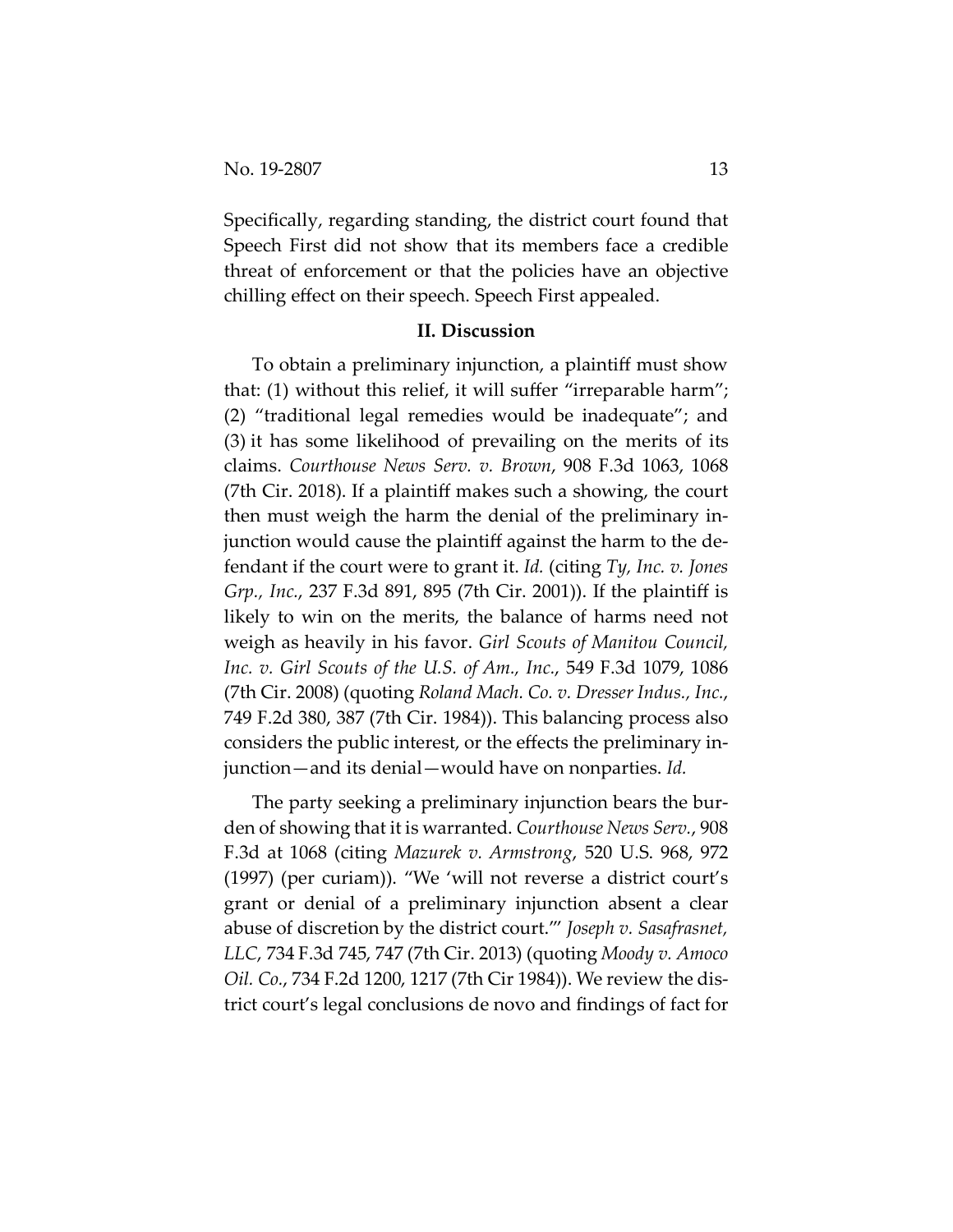clear error. *Valencia v. City of Springfield*, 883 F.3d 959, 966 (7th Cir. 2018). Absent such errors, we afford a district court's decision "great deference." *Id.*

## **A. Standing**

Speech First challenges the district court's ruling that it failed to demonstrate standing to seek a preliminary injunction against the University's BART, BIP, and NCD policies. Speech First's burden to demonstrate standing in the context of a preliminary injunction motion is "at least as great as the burden of resisting a summary judgment motion." *Lujan v. Nat'l Wildlife Fed'n*, 497 U.S. 871, 907 n.8 (1990). Thus, Speech First must "'set forth' by affidavit or other evidence 'specific facts'," rather than "general factual allegations of injury." *Six Star Holdings, LLC v. City of Milwaukee*, 821 F.3d 795, 801–02 (7th Cir. 2016).

To establish standing under Article III of the Constitution, a plaintiff must show (1) an "injury in fact," (2) that the challenged conduct caused the injury, and (3) some likelihood that a decision in his favor will remedy the injury. *Susan B. Anthony List v. Driehaus ("SBA List")*, 573 U.S. 149, 157–58 (2014). An association has standing to sue on behalf of its members when: (a) its members would have standing to sue on their own; (b) the interests the association "seeks to protect are germane to the organization's purpose"; and (c) "neither the claim asserted nor the relief requested requires the participation of individual members." *Hunt v. Washington State Apple Advert. Com'n*, 432 U.S. 333, 343 (1977). No party disputes that, if its members were to have standing, Speech First would have associational standing. Rather, Speech First disputes the district court's conclusion that it could not show an injury in fact.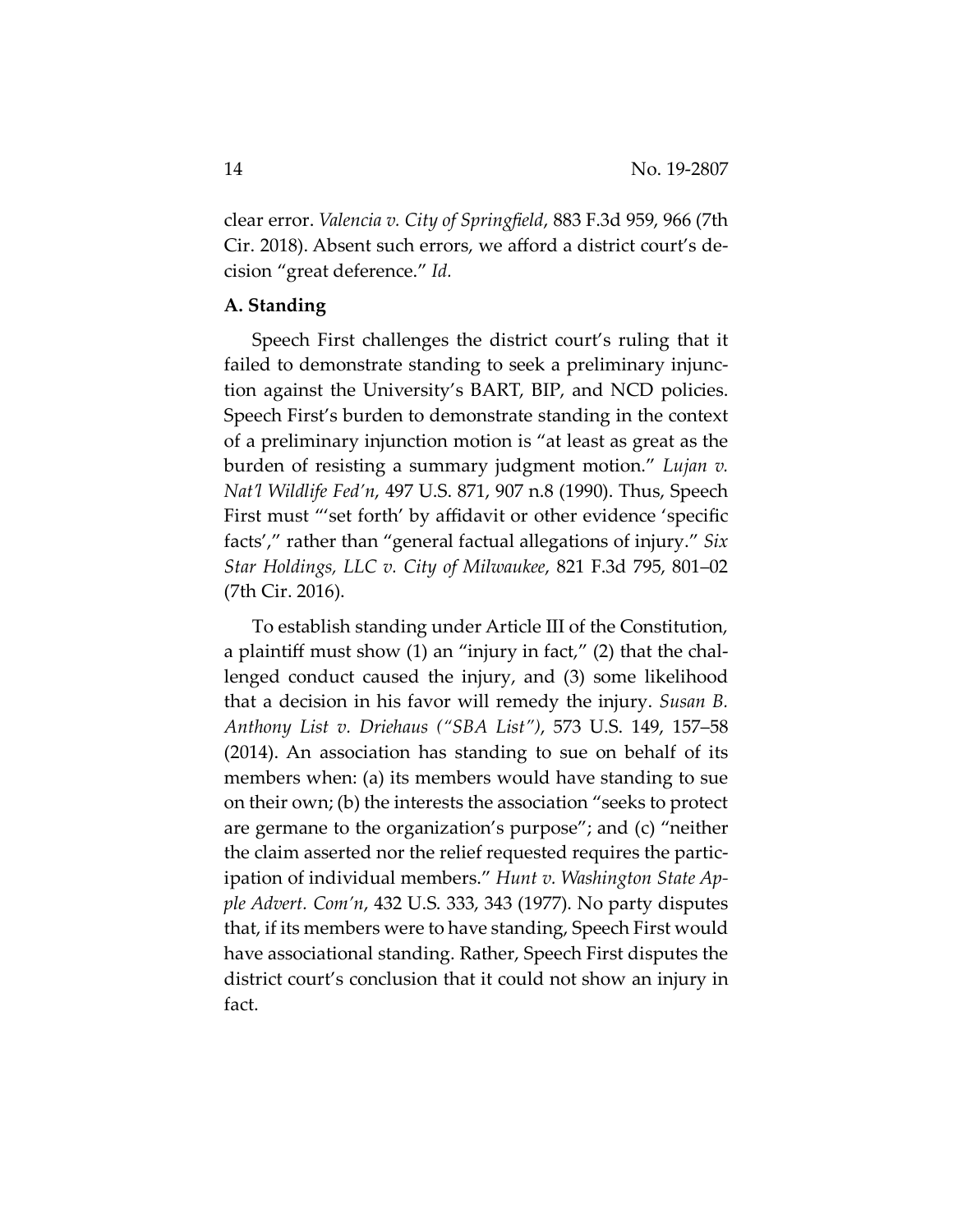For an injury to satisfy Article III standing requirements, it must be "concrete and particularized" and "actual or imminent, not conjectural or hypothetical." *SBA List*, 573 U.S. at 158 (quoting *Lujan v. Def. of Wildlife*, 504 U.S. 555, 560 (1992)). Where the plaintiff brings a facial challenge under the First Amendment, a prior enforcement action is not required. *Id.* at 158–59. In the absence of an enforcement action, though, plaintiffs must make one of two showings to establish an injury in fact. First, a plaintiff may show an intention to engage in a course of conduct arguably affected by a policy, and that he faces a credible threat the policy will be enforced against him when he does. *Am. Civil Liberties Union of Ill. v. Alvarez*, 679 F.3d 583, 590–91 (7th Cir. 2012) (quoting *Babbitt v. United Farm Workers Nat'l Union*, 442 U.S. 289, 298 (1979)). Second, a plaintiff may show a chilling effect on his speech that is objectively reasonable, and that he self-censors as a result. *Bell v. Keating*, 697 F.3d 445, 454 (7th Cir. 2012) (citing *Laird v. Tatum*, 408 U.S. 1, 13–14 (1972) ("[A] plaintiff's notional or subjective fear of chilling is insufficient to sustain a court's jurisdiction under Article III*.*")). For either that credible threat of enforcement or chilling effect to be "'particularized,' it 'must affect the plaintiff in a personal and individual way.'" *Spokeo, Inc. v. Robins*, 136 S.Ct. 1540, 1548 (2016) (quoting *Lujan*, 504 U.S. at 560); *see also Bell*, 697 F.3d at 454 ("The plaintiff must substantiate a concrete and particularized chilling effect on his protected speech or expressive conduct to pursue prospective relief. $'$ ).<sup>[1](#page-14-0)</sup>

<span id="page-14-0"></span> $1$  We note these two showings have some degree of overlap. As the Fourth Circuit has recognized, "Either way, a credible threat of enforcement is critical; without one, a putative plaintiff can establish neither a realistic threat of legal sanction if he engages in the speech in question, nor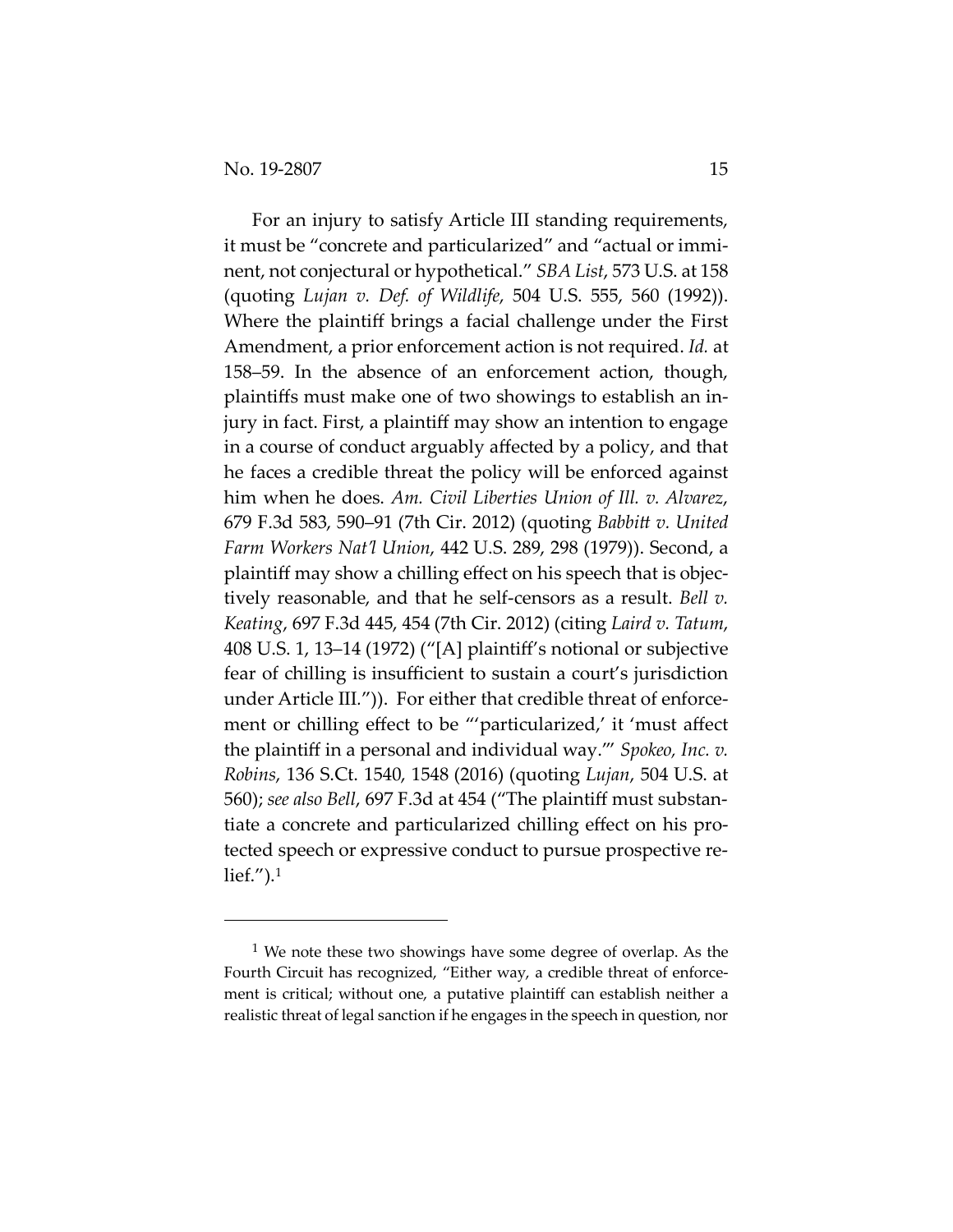It is uncontested that the University has not investigated or punished any of the students who are members of Speech First pursuant to any of the challenged University policies. Rather, Speech First asserts that the University's policies chill the students' speech because the students fear the University will investigate or punish them under these policies.

#### **1. BART and BIP**

We first turn to whether Speech First has established the injury in fact requirement concerning its claims against BART and BIP, namely, whether it has demonstrated that these policies pose a credible threat of enforcement to any student or whether any student has faced an objectively reasonable chilling effect on his or her speech. Important for our analysis is the nature of our review: we must leave the factual findings of the district court undisturbed unless "on the entire evidence" we are "left with the definite and firm conviction that a mistake has been committed." *Girl Scouts*, 549 F.3d at 1086 (quoting *Anderson v. Bessemer City, N.C.*, 470 U.S. 564, 573

an objectively good reason for refraining from speaking and 'self-censoring' instead." *Abbott v. Pastides*, 900 F.3d 160, 176 (4th Cir. 2018). Indeed, "[w]hen plaintiffs 'do not claim that they have ever been threatened with prosecution, that a prosecution is likely, or even that a prosecution is remotely possible,' they do not allege a dispute susceptible to resolution by a federal court." *Schirmer v. Nagode*, 621 F.3d 581, 586 (7th Cir. 2010) (quoting *Babbitt*, 442 U.S. at 298–99). Nevertheless, we search for both showings. *See, e.g.*, *Ctr. for Individual Freedom v. Madigan*, 697 F.3d 464, 473–74 (7th Cir. 2012) (recognizing that the plaintiff may show only that she faces "a realistic danger of sustaining a direct injury as a result of the statute's operation of enforcement" and that "the chilling of protected speech may thus alone qualify" as an injury in fact ).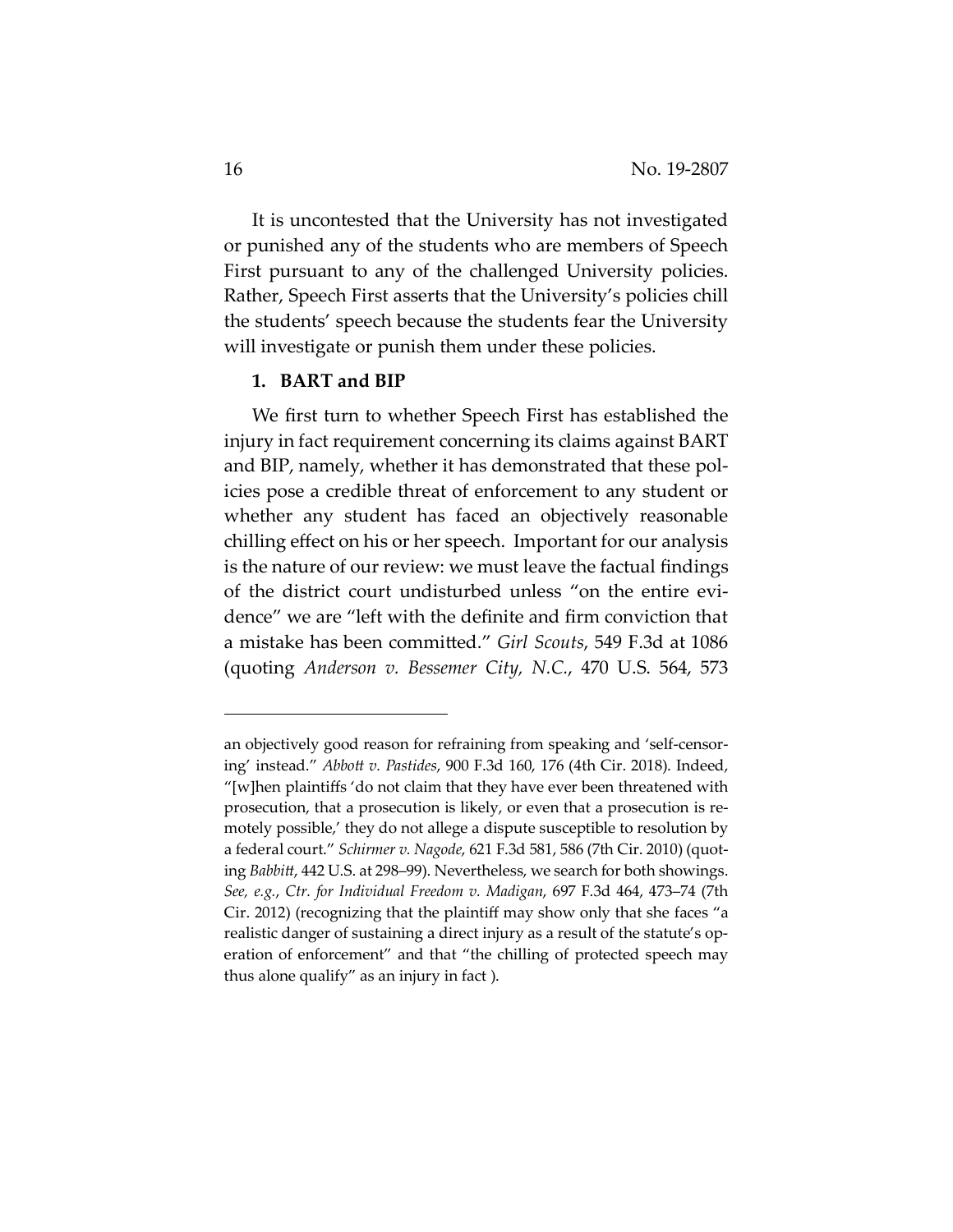(1985)). The district court made several factual findings about BART in particular, and Speech First has not demonstrated that any are clearly erroneous and did not submit evidence disputing many of them. Furthermore, the Neily declaration does not even mention BIP. Because Speech First did not submit any evidence beyond the Neily declaration, it has not disputed or raised any factual challenge to the BIP information and therefore the district court did not commit any clear error in its findings regarding that policy.

First, the district court found that "[t]he disciplinary processes do not apply to students expressing the views the Students wish to express or any other opinions. Bias-motivated speech alone is not a Student Code violation." Thus, the district court concluded that "being reported to BART or BIP results in essentially no consequences." Speech First does not dispute these findings, which undermine its contention that its members face a credible threat of enforcement.

Second, the district court found that "[t]he Students have not described any statements they wish to make with any particularity, so it is unclear whether they would even be likely to be reported to BART or BIP." The Fourth Circuit's decision in *Abbott v. Pastides*, 900 F.3d 160 (4th Cir. 2018), is instructive here. In that case, students received official letters instructing them to attend a mandatory meeting with University of South Carolina officials after the students hosted a "Free Speech" event. *Id.* at 163. The student brought a facial challenge to the university's harassment policy, arguing that it was unconstitutionally vague and overbroad. *Id.* The Fourth Circuit concluded that, because plaintiffs failed to identify any speech event they planned or wished to sponsor in the future, they had not demonstrated that that the defendants "deterred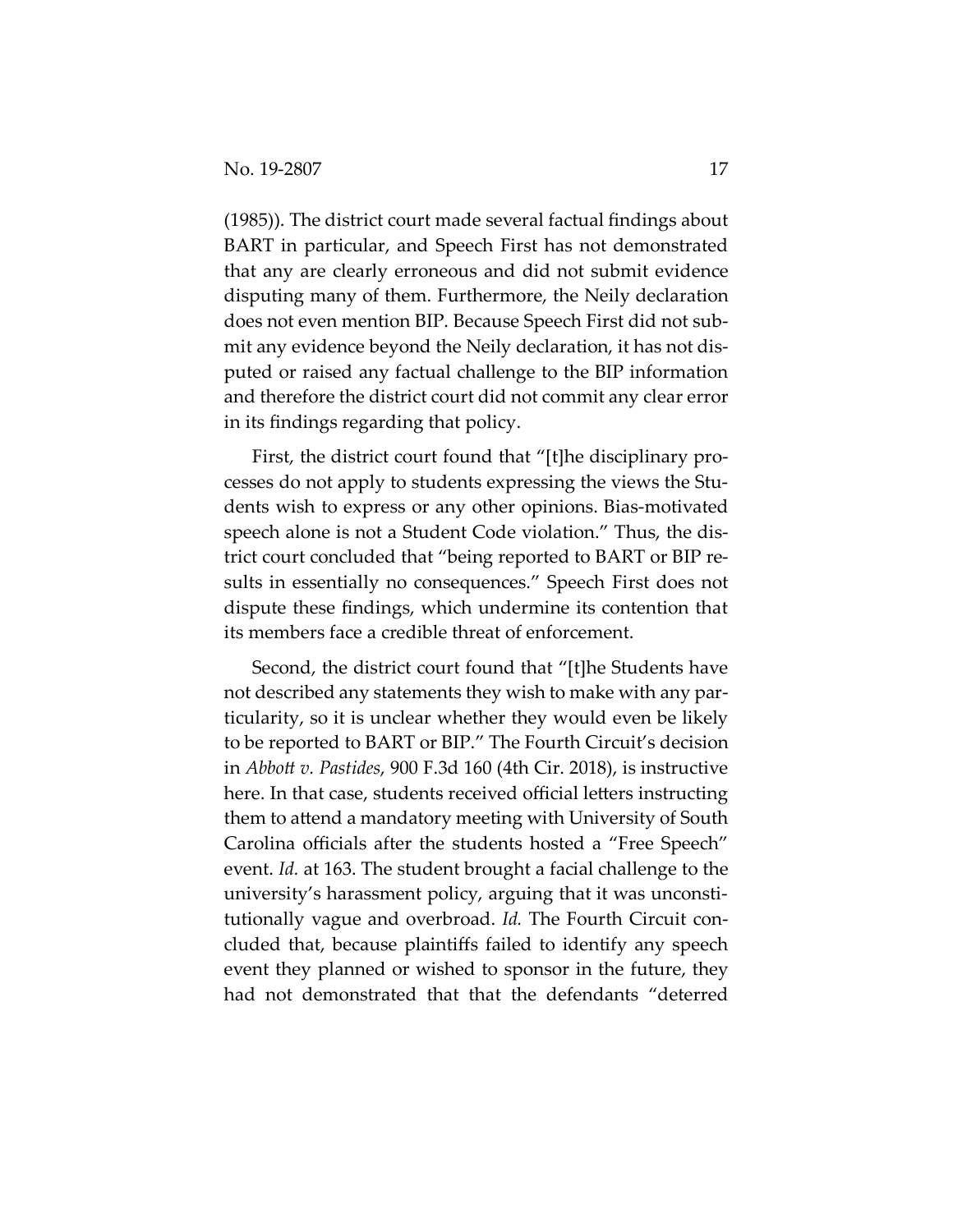some specific intended act of expression protected by the First Amendment." *Id.* at 171. Similarly, here, Speech First has failed to identify in the record specific statements any students wish to make that the University's policies have chilled. *See Bell*, 697 F.3d at 454 (requiring a showing of a particularized chilling effect).

Third, the district court found that "[c]onversations with BART are optional. Most students contacted by BART do not respond at all, or decline the offer of a meeting, and no consequences occur if a student declines to meet with BART." Speech First insists "[n]o student would see these requests from BART as voluntary." Its only support for this bold assertion is Neily's discredited declaration that BART officials tell students that BART needs to speak with them. The district court's finding of fact is not clearly erroneous, especially considering that Speech First offers only a broad statement from someone lacking first-hand experience with BART who in turn relies solely on information from unidentified students. If students' perception of reality on campus is different from the picture the University describes, Speech First has put forth no evidence—other than Neily's general, conclusory contentions—to demonstrate that is so: nothing in the record shows that any individual student fears potential consequences resulting from an invitation to meet with BART, or consequences from declining that invitation, and has self-censored because of those fears. *See Laird*, 408 U.S. at 11 (plaintiffs must show a chilling effect occurred because they are "either presently or prospectively subject to" a challenged policy). Furthermore, the fact that a majority of students actually decline a meeting supports the conclusion that students do *not* feel compelled to meet.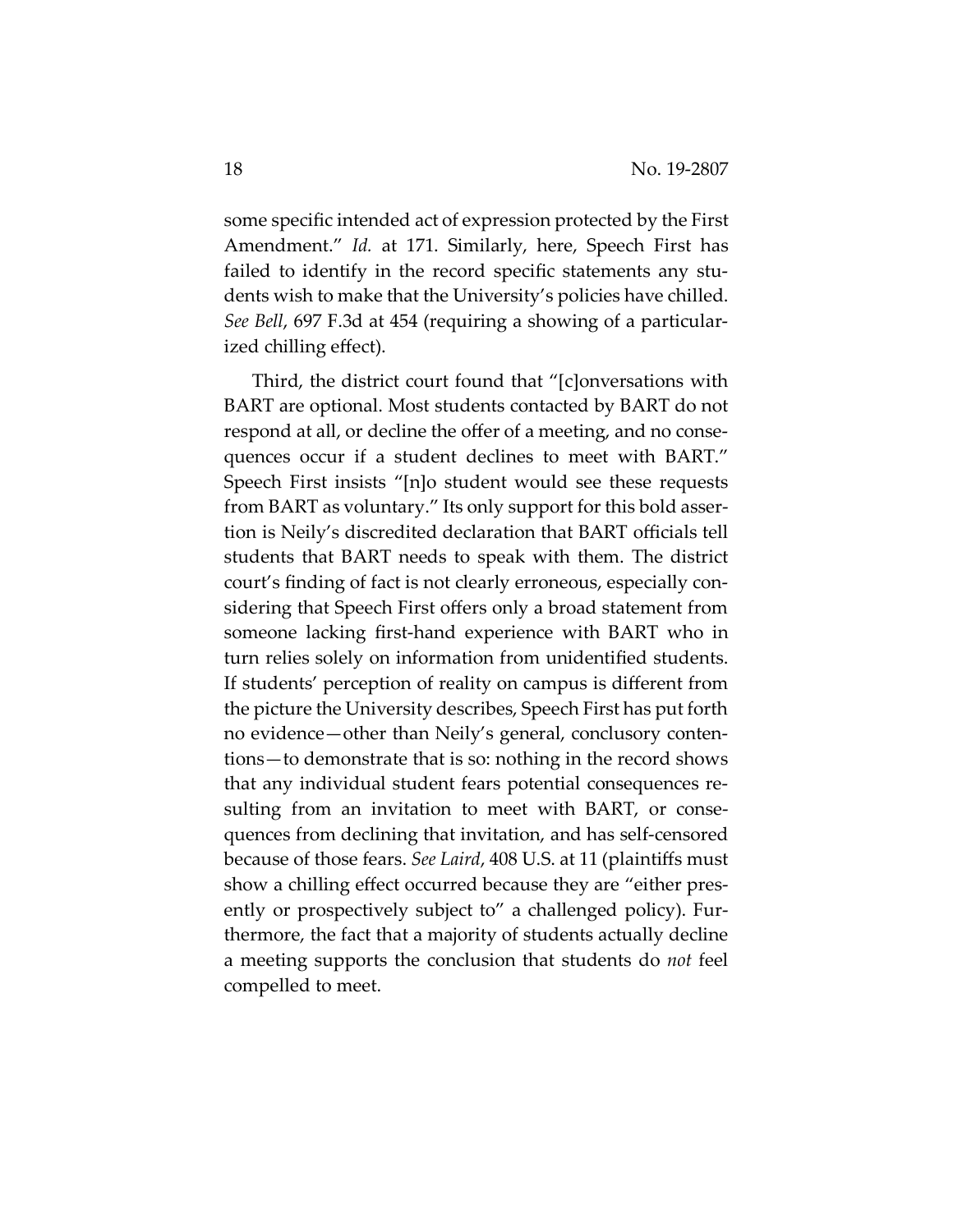This same factual finding—that students view the conversations with BART as optional—distinguishes this case from *Bantam Books, Inc. v. Sullivan*, 372 U.S. 58 (1963). Speech First cites this case for the proposition that "[c]ourts do not ignore First Amendment problems simply because state defendants promise that their interactions are 'voluntary.'" In *Bantam*, the Rhode Island Commission to Encourage Morality in Youth sent dozens of notices to a publication distributor stating that certain publications were inappropriate for sales to youth. 372 U.S. at 59–61. The Supreme Court characterized the Commission's notices "virtually as orders" that were "reasonably understood to be such by the distributor," with "invariabl[e] follow[] up by police visitations." *Id.* at 68. The notices, the Court determined, were really "thinly veiled threats." *Id.* Here, the district court found no such threats; rather, the court concluded invitations to meet with BART staff are "voluntary" and result in "essentially no consequences."

*Abbott* provides useful guidance on this point, as well. There, the Fourth Circuit held that the prospect of facing a *mandatory* meeting and subsequent investigation was insufficient to make a showing of standing. The court even acknowledged, "[W]e do not doubt that a college student reasonably might be alarmed and thus deterred by an official letter from a University authority … raising the prospect of an investigation and ultimate recommendation to the University Provost and President, directing his attendance at a meeting, and prohibiting him from discussing the matter with others." 900 F.3d at 171. The court nevertheless concluded,

[A] threatened administrative inquiry will not be treated as an ongoing First Amendment inquiry sufficient to confer standing unless the administrative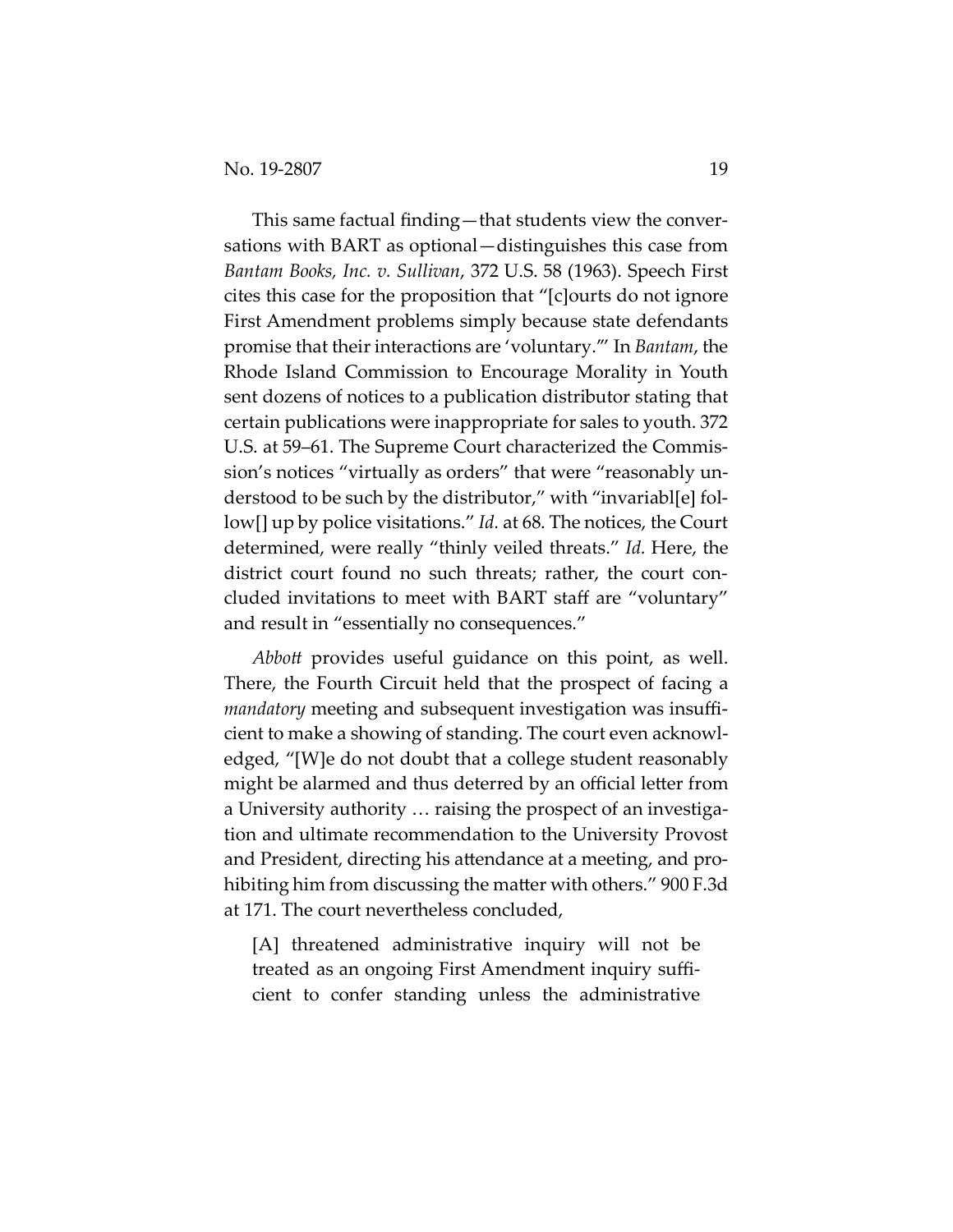process itself imposes some significant burden. … Even an objectively reasonable "threat" that the plaintiffs might someday have to meet briefly with a University official in a non-adversarial format, to provide their own version of events in response to student complaints, cannot be characterized as the equivalent of a credible threat of "enforcement" or as the kind of "extraordinarily intrusive" process that might make selfcensorship an objectively reasonable response.

Id. at 179. It follows that if a mandatory meeting does not demonstrate a credible threat of enforcement, neither does an invitation to an optional one.

Fourth, the district court found that "[w]hile some BART staff are drawn from departments with disciplinary or law enforcement functions, BART has no such functions. … BART has no authority to impose sanctions, and BART does not require any student to change his behavior." Speech First does not contest the district court's finding that BART itself does not have disciplinary authority. Instead, Speech First points to the possibility that BART may refer potential Student Code violations to OSCR and potential legal violations to the University Police. But again, as the district court found, "[b]iasmotivated speech alone is not a Student Code violation," and thus would not be the sole basis for a referral. BART does not determine whether punishment is warranted or impose such punishment; rather, that determination is left to the OSCR or the Police.

As Speech First does not dispute that BART lacks disciplinary authority, it cites *Backpage.com, LLC v. Dart*, 807 F.3d 229 (7th Cir. 2015), for the proposition that the University can chill speech without threatening an investigation or prosecution,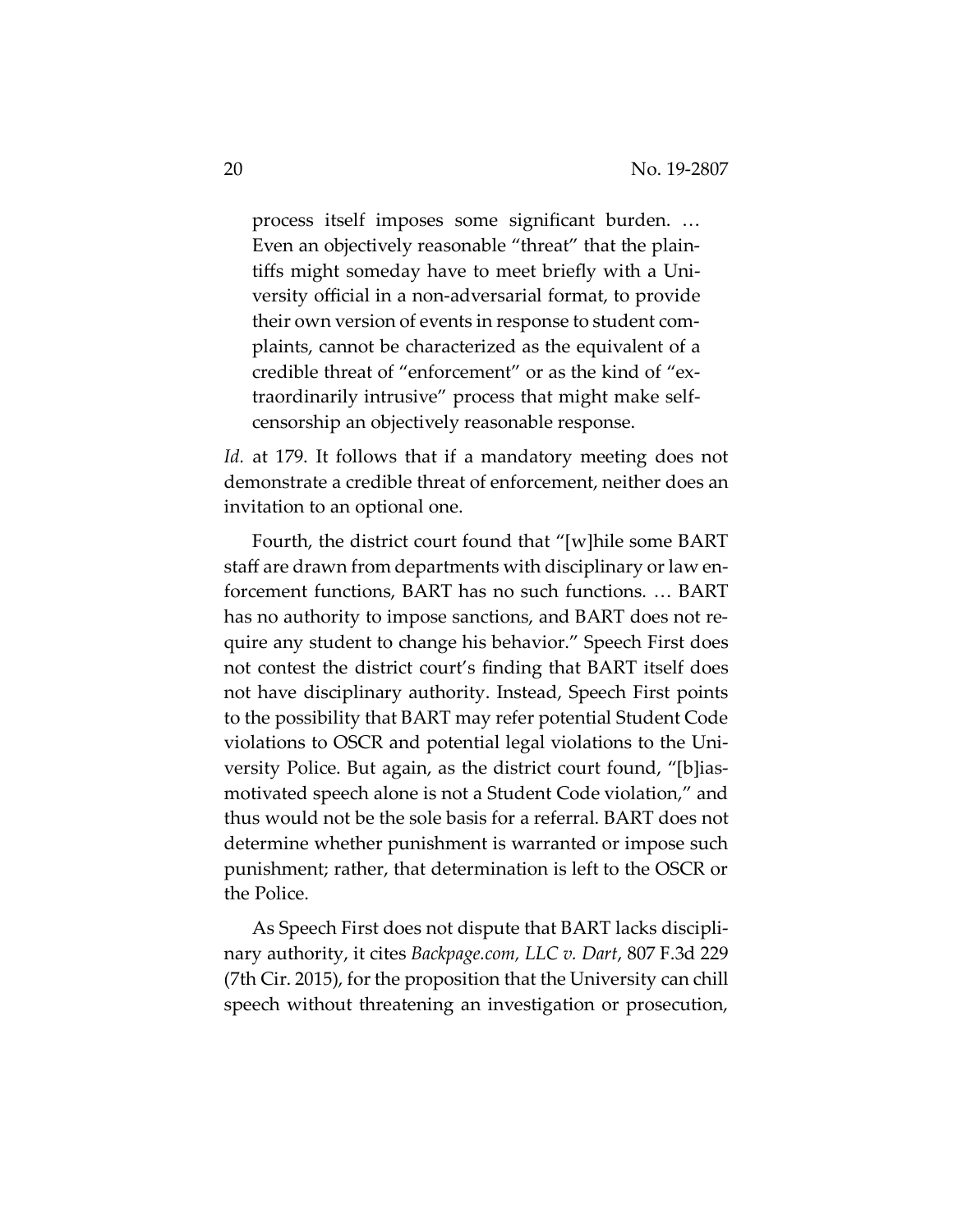and even without "authority to take any official action." *Id.* at 236. But *Backpage* is readily distinguishable. In that case, Cook County Sheriff Thomas J. Dart sent a letter on his official letterhead to credit card companies, stating, "As the Sheriff of Cook County, a father and a caring citizen, I write to request that your institution immediately cease and desist from allowing your credit cards to be used to place ads on websites like Backpage.com." *Id.* at 231. He also wrote that the companies' involvement with Backpage.com had "become increasingly indefensible," and that "[f]inancial institutions … have the legal duty to file 'Suspicious Activity Reports' to authorities in cases of human trafficking and sexual exploitation of minors." *Id.* at 232. He included a citation to the federal money-laundering statute, 18 U.S.C. § 1956, insinuating that the credit card companies could be prosecuted for their failure to comply. *Id.* The letter instructed the companies to provide contact information for an individual who the Sheriff could "work with on this issue." *Id.* A strategy memo by a member of the Sheriff's staff also proposed approaching the credit card companies with "threats in the form of 'reminders'" about "their potential susceptibility to 'money laundering prosecutions … and/or hefty fines.'" *Id.* Two days after sending the letter, the Sheriff's Office issued a press release captioned "Sheriff Dart's Demand to Defund Sex Trafficking Compels Visa and MasterCard to Sever Ties with Backpage.com." *Id.* "The causality [was] obvious." *Id.* at 233. We concluded "the letter was not merely an expression of Sheriff Dart's opinion. It was designed to compel the credit card companies to act by inserting Dart into the discussion." *Id.* at 232.

The University's invitation to a voluntary meeting falls well short of the level of coercion the Sheriff invoked in *Backpage*. Although the Sheriff did not threaten the companies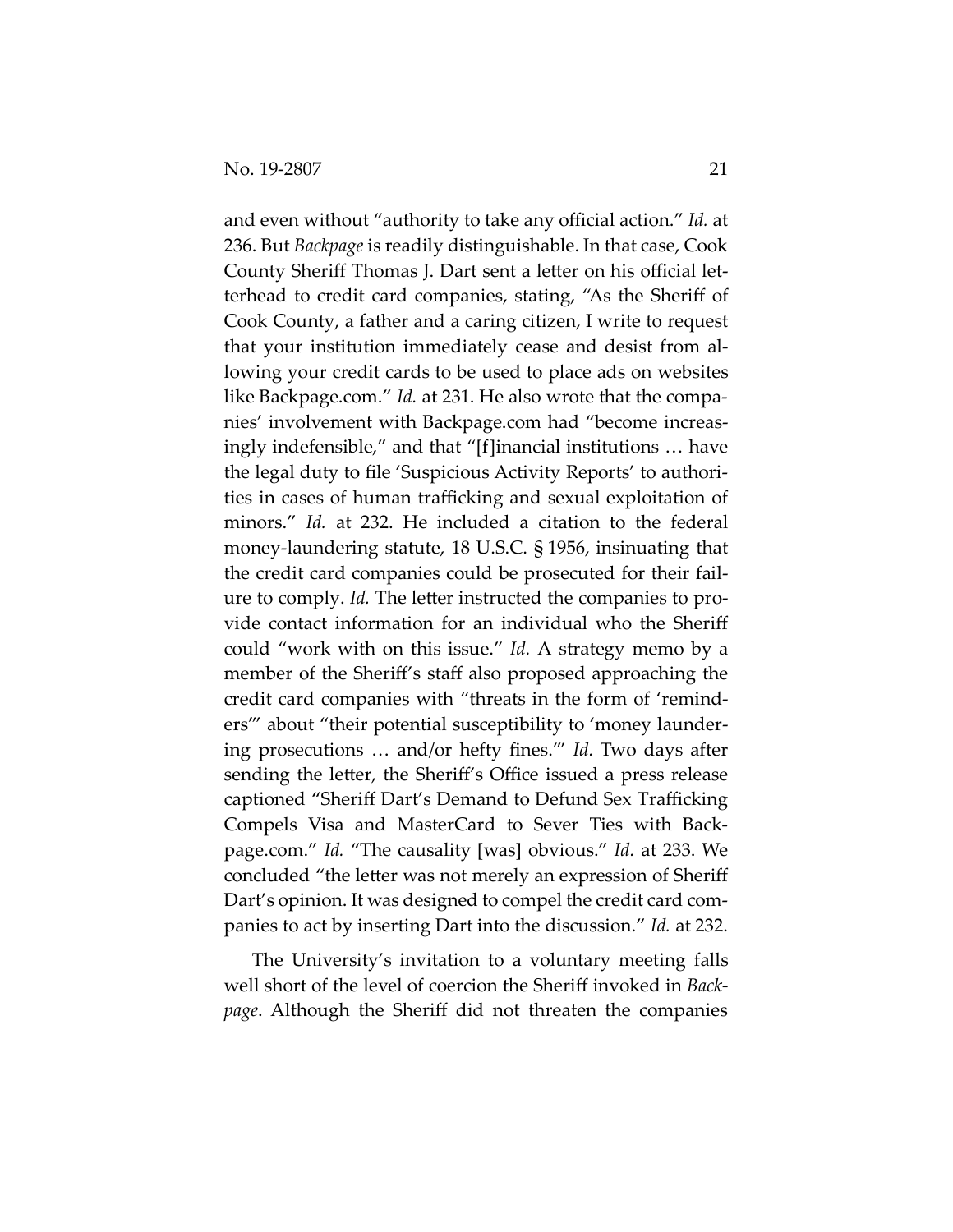with an investigation or prosecution, a letter on official letterhead demanding action, condemning their activities, and reminding them of their potential liability is a far cry from a voluntary invitation to a meeting. Comparing the impact of the Sheriff's letter to that of BART's outreach demonstrates this is true: whereas most students do not respond to BART's requests, Visa and MasterCard immediately ended their relationship with Backpage. "[T]he fact that a public-official defendant lacks direct regulatory or decisionmaking authority … is not necessarily dispositive[.]" *Okwedy v. Molinari*, 333 F.3d 339, 344 (2d Cir. 2003) (per curiam). "What matters is the distinction between attempts to convince and attempts to coerce." *Id.* Whereas Sheriff Dart's letter was an "attempt to coerce," the University's actions are, at worst, an "attempt to convince." Particularly when the majority of students BART contacts decline a meeting, Speech First's speculation that BART's outreach carries an implicit threat of consequences lacks merit.

On appeal, Speech First highlights two out of the dozens of bias-motivated incidents and resulting responses in the record to demonstrate that, contrary to the University's assertions, BART refers some incidents to University Police. These two incidents include:

- *"*Team members participated in reporting [an offensive] page to Facebook and consulted with police, who were unable to identify those responsible for the page."
- "A staff member from the Counseling Center received emails that were sexually explicit and targeting Asian women. The staff member was given information on resources and information about the person who sent the emails was given to police."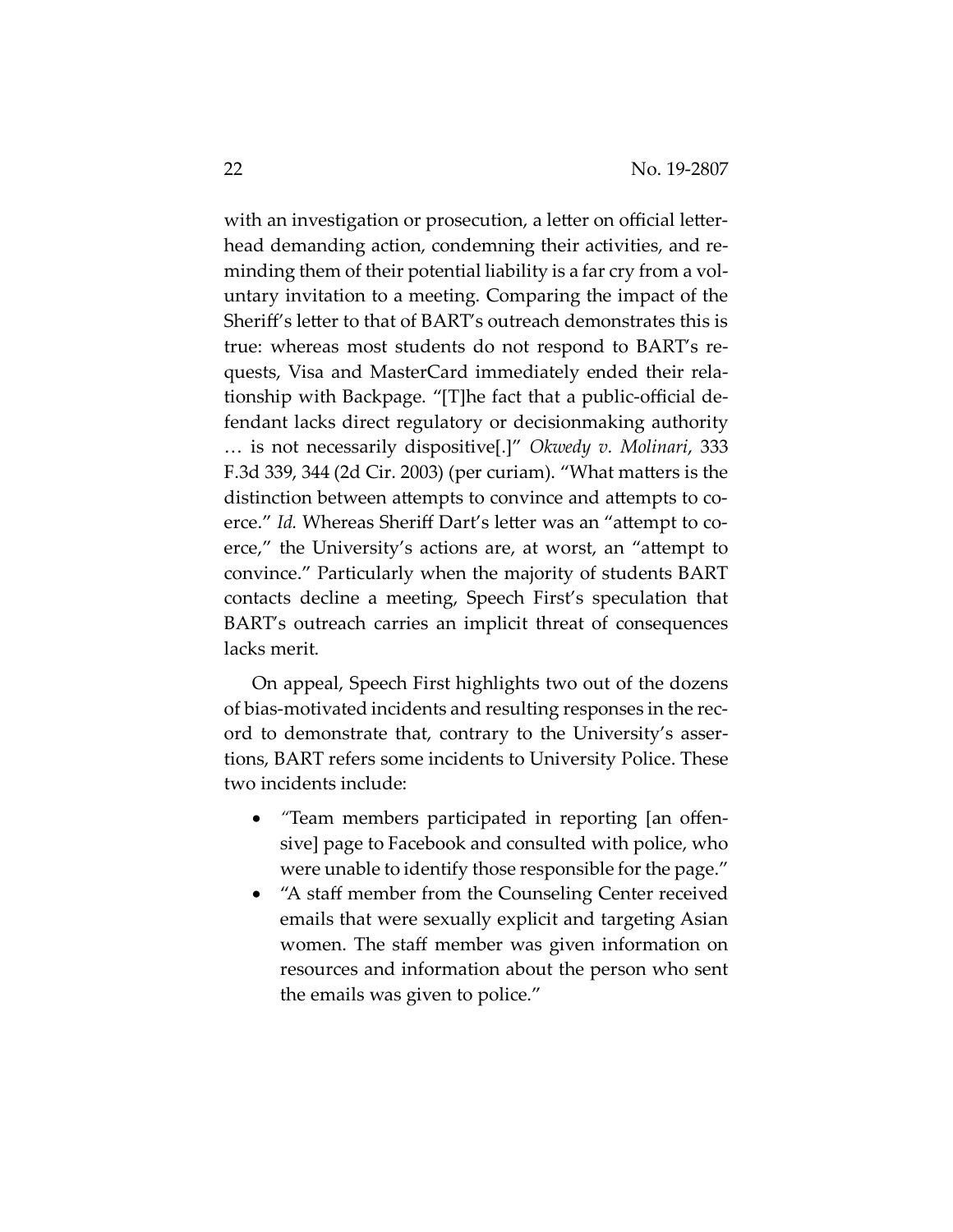As a preliminary matter, Speech First failed to raise these incidents before the district court. "It is the parties' responsibility to allege facts and 'indicate their relevance under the correct legal standard.'" *Econ. Folding Box Corp. v. Anchor Frozen Foods Corp.*, 515 F.3d 718, 721 (7th Cir. 2008) (quoting *APS Sports Collectibles, Inc. v. Sports Time, Inc.*, 299 F.3d 624, 631 (7th Cir. 2002)). Speech First has therefore waived this argument.

But even if Speech First had raised these facts before the district court, they do not demonstrate that Speech First has standing to challenge BART. First, Speech First did not present evidence to the district court that BART would refer a student to University Police on the basis of speech independent of a violation of the Student Code or because a student declined to respond to BART outreach. BART, like any member of the University community, could report a potential Student Code violation to OSCR or the Police without infringing on any student's right to free speech. And if BART does make a referral to University Police in appropriate circumstances, Speech First has not demonstrated that BART has any power to punish: that determination is left to OSCR or the Police. Accordingly, Speech First has not put any evidence in the record to demonstrate that the law enforcement liaison to BART from the University Police Department was involved in either of the purported referrals or in interactions with any of the individuals who made or are identified in complaints. The mere possibility of a referral does not demonstrate standing.

We acknowledge some practicalities influencing this conclusion. Consider, for example, if BART were to learn of a violation of the law, or of a potential violation, such as one that might put a student in imminent danger. The fact that this knowledge came through a BART webform or through an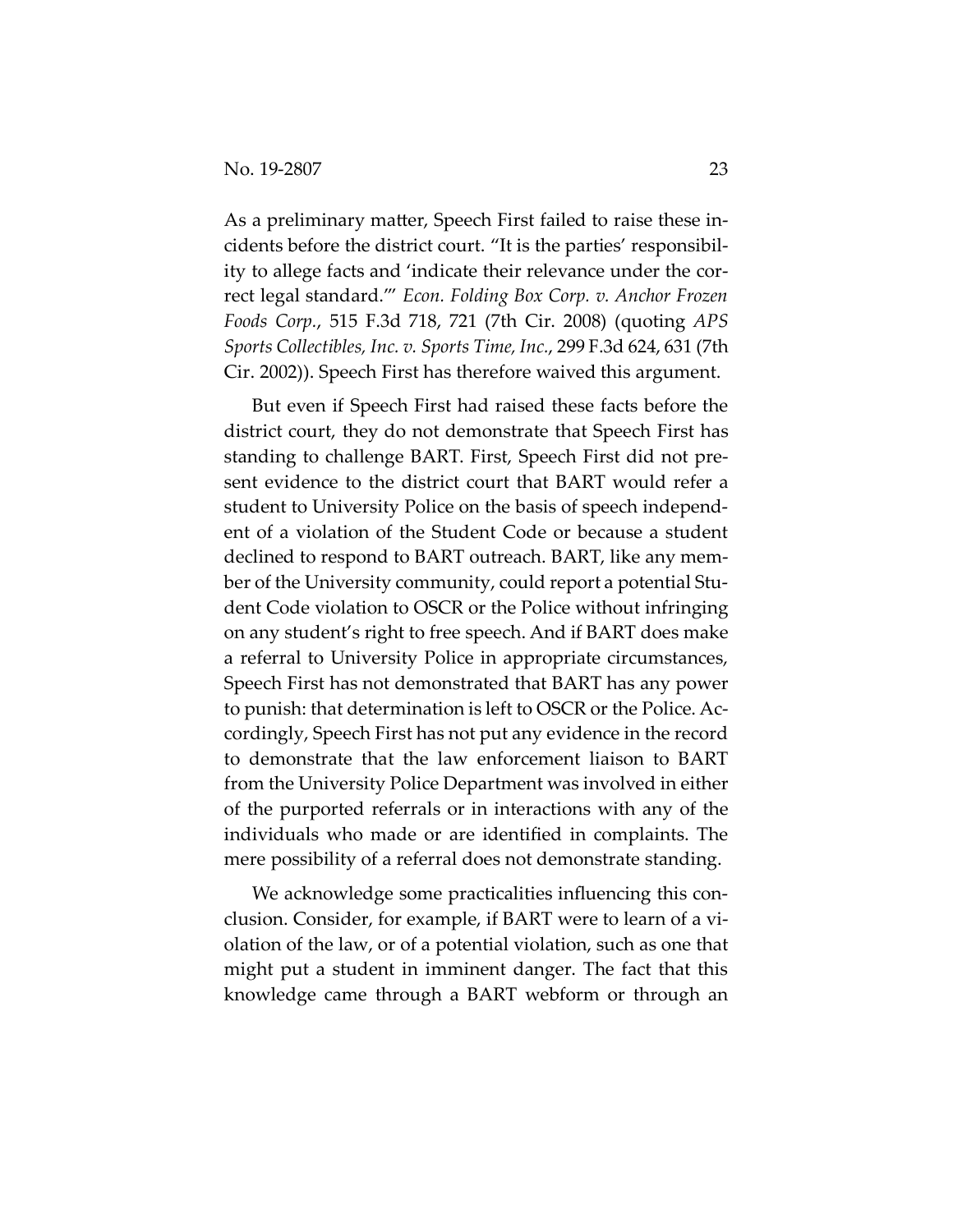email to the BART email address does not prevent BART from sharing this information with law enforcement. The ability of BART to inform the relevant authorities of a violation, when there would be no threat of sanction on the basis of speech absent that violation, does not alone result in a First Amendment harm.

Speech First also cites the commonalities between this case and the Sixth Circuit's recent decision in *Speech First, Inc. v. Schlissel*, 939 F.3d 756 (6th Cir. 2019), where Speech First challenged the University of Michigan's equivalent of BART what the court called the Response Team—along with other policies. In that case, the Sixth Circuit, emphasizing the Response Team's referral power, reversed the district court's denial of a preliminary injunction on standing grounds. *Id.* at 765. The court noted that although the referral itself does not punish speech, it "subjects students to processes which could *lead* to those punishments" and thus to "consequences that [the student] otherwise would not face." *Id*. The court continued, "a student who knows that reported conduct might be referred to police or OSCR could understand the invitation to carry the threat: 'meet or we will refer your case.'" *Id.* Here, though, Speech First has put forth no evidence that BART will refer students for a failure to respond to their outreach or accept a meeting. Nor did Speech First present evidence that students at the University of Illinois interpret the invitation to meet with BART as an implicit threat. Indeed, the record supports a contrary conclusion—the fact that the majority of students decline to meet signals that students do not fear consequences from their refusal to participate.

Lastly, the district court found that "BART interactions with students are private, not recorded in academic or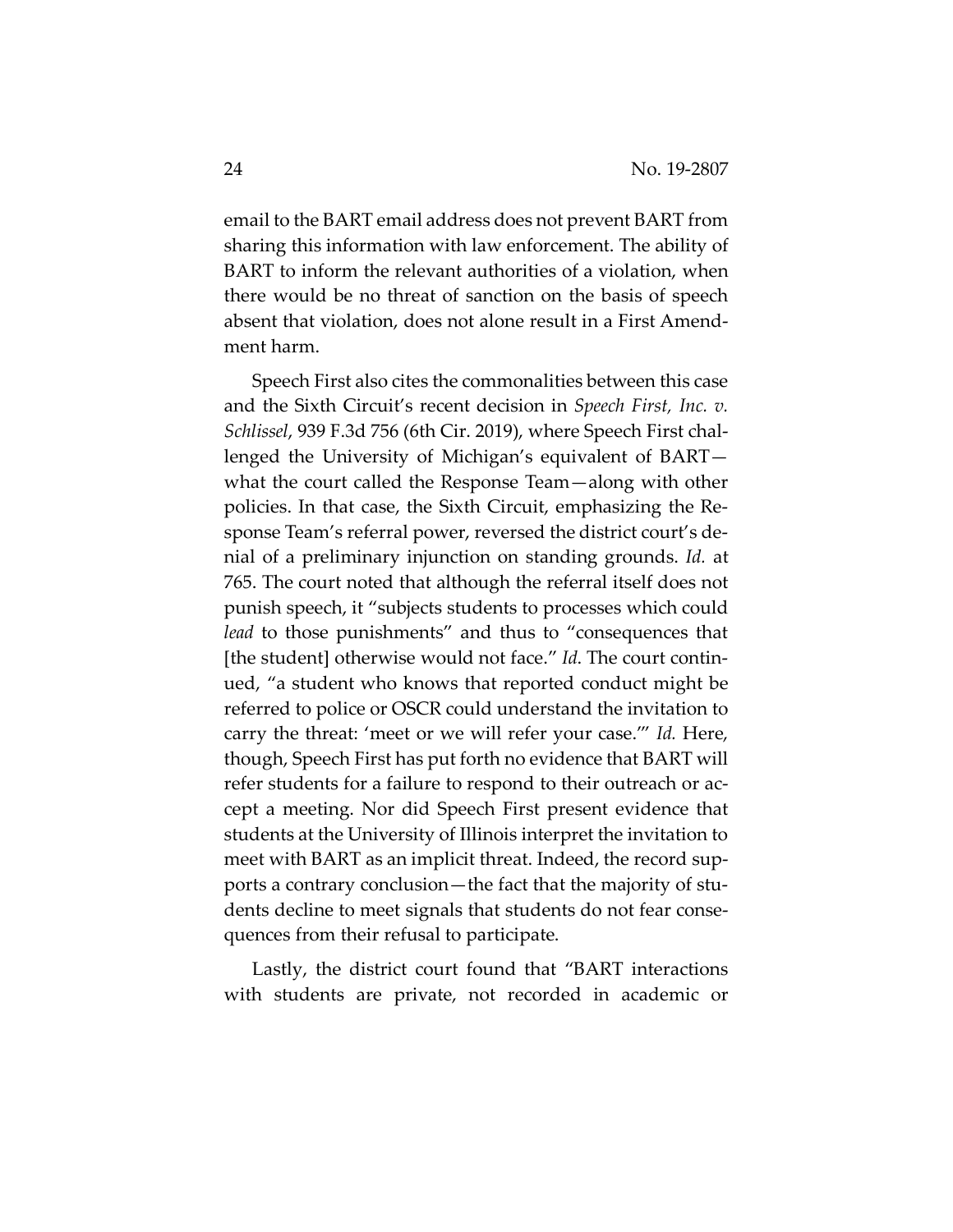disciplinary records, and not disclosed outside of OSCR without permission." Neily's declaration purports to contradict this point, stating that BART lists details of reported incidents on students' permanent records and makes this information publicly available. Neily's declaration also cites a third-hand statement from an unknown student's advisor, where the advisor told the student that he could see in the student's file that the student had met with BART. The district court discredited these assertions for good reason: the annual reports BART issues to the public—the only examples of BART reporting in the record—are completely anonymized with essentially no way to track down the identity of any offender. Furthermore, Speech First has not provided any evidence through Doe affidavits or otherwise—that any individual student fears the possible publication of student speech in these annual reports or that potential publication led to any selfcensorship.

Our analysis of Speech First's evidentiary showing does not, at this stage, speak to its success on the merits of its First Amendment claims, but to whether it has met its burden to demonstrate that any of its members experience an actual, concrete, and particularized injury as a result of the University's policies for the purpose of standing to pursue a preliminary injunction. Whereas Speech First produced a threepage, bareboned declaration from someone lacking first-hand knowledge of BART and how it operates on campus, the University put forth multiple, detailed affidavits, consistently describing BART's operations.[2](#page-24-0) Speech First's sparse submission

<span id="page-24-0"></span><sup>&</sup>lt;sup>2</sup> We highlight the number of University-produced affidavits, and the short-length of Neily's, to make more tangible the sharp contrast in the level of detail and supporting facts between the two submissions. We do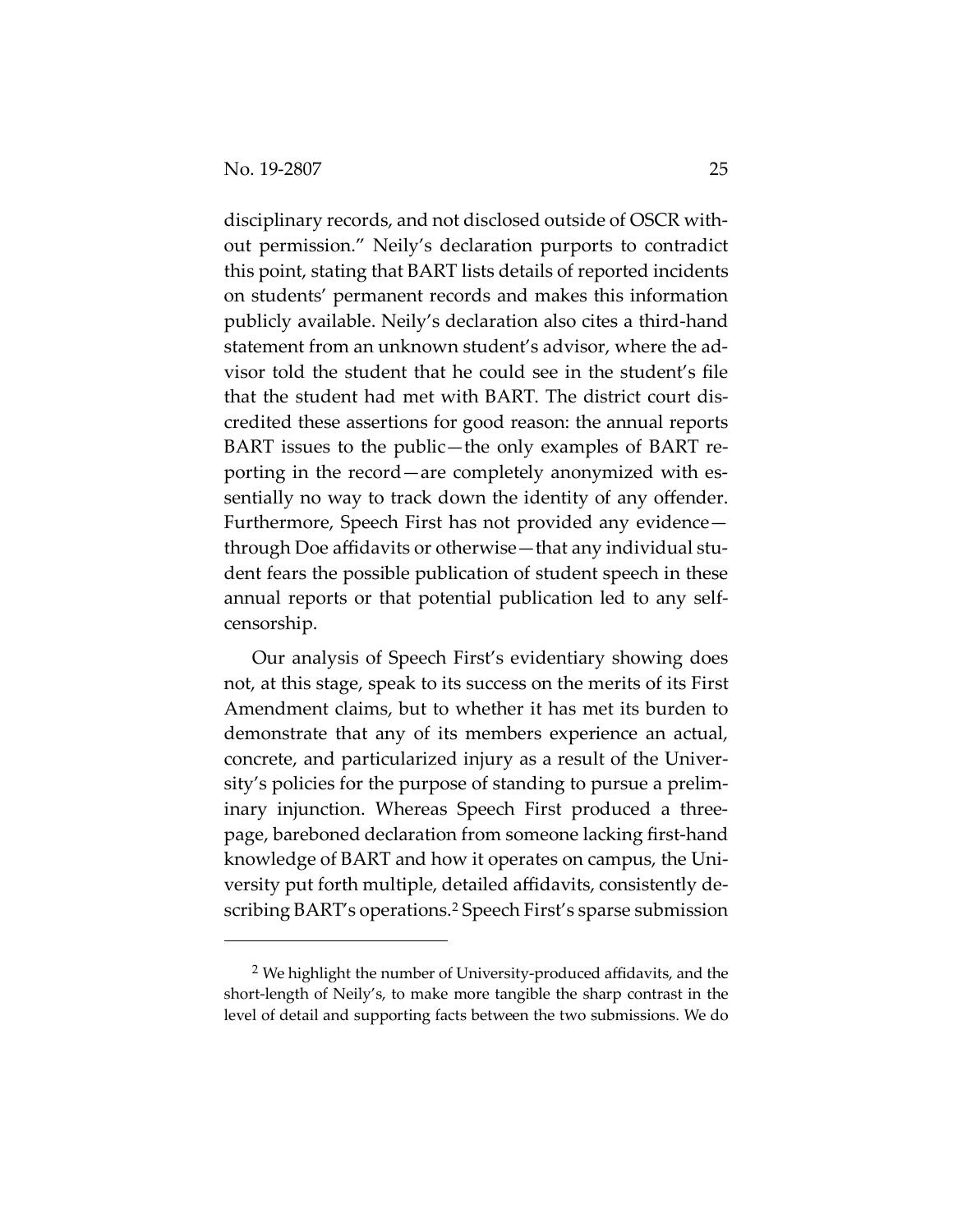failed to demonstrate that any of its members face a credible threat of any enforcement on the basis of their speech or that BART's or BIP's responses to reports of bias-motivated incidents have an objective chilling effect. The district court therefore correctly determined that Speech First failed to demonstrate standing to challenge BART's and BIP's processes.

## **2. NCDs**

Speech First similarly fails to demonstrate standing to seek a preliminary injunction against the University's policy of issuing NCDs. Speech First argues that its student members self-censor because they fear the University will issue NCDs in response to their speech. It contends that § 4.06(d) of the Student Disciplinary Procedures authorizes disciplinary officers to issue NCDs whenever they believe an NCD is "warranted," meaning there are no limits on when the University can issue an NCD. But § 4.06(a) explains that the disciplinary officers' authority stems from their responsibility for enforcing the Student Code, and thus cabins their ability to issue NCDs. Brown's and Die's declarations support this reading: both state that the University can only impose NCDs to enforce the Student Code and prevent violations of it, not in response to student speech.

Speech First provides one example it contends counters this conclusion—the Minik–Khan incident. But this episode does not bolster its case. The district court concluded that the University issued the NCD not "just because Minik wrote about Khan online," but because of "an extensive history of

not suggest that the number and length alone has any bearing on or significance to our analysis of their contents.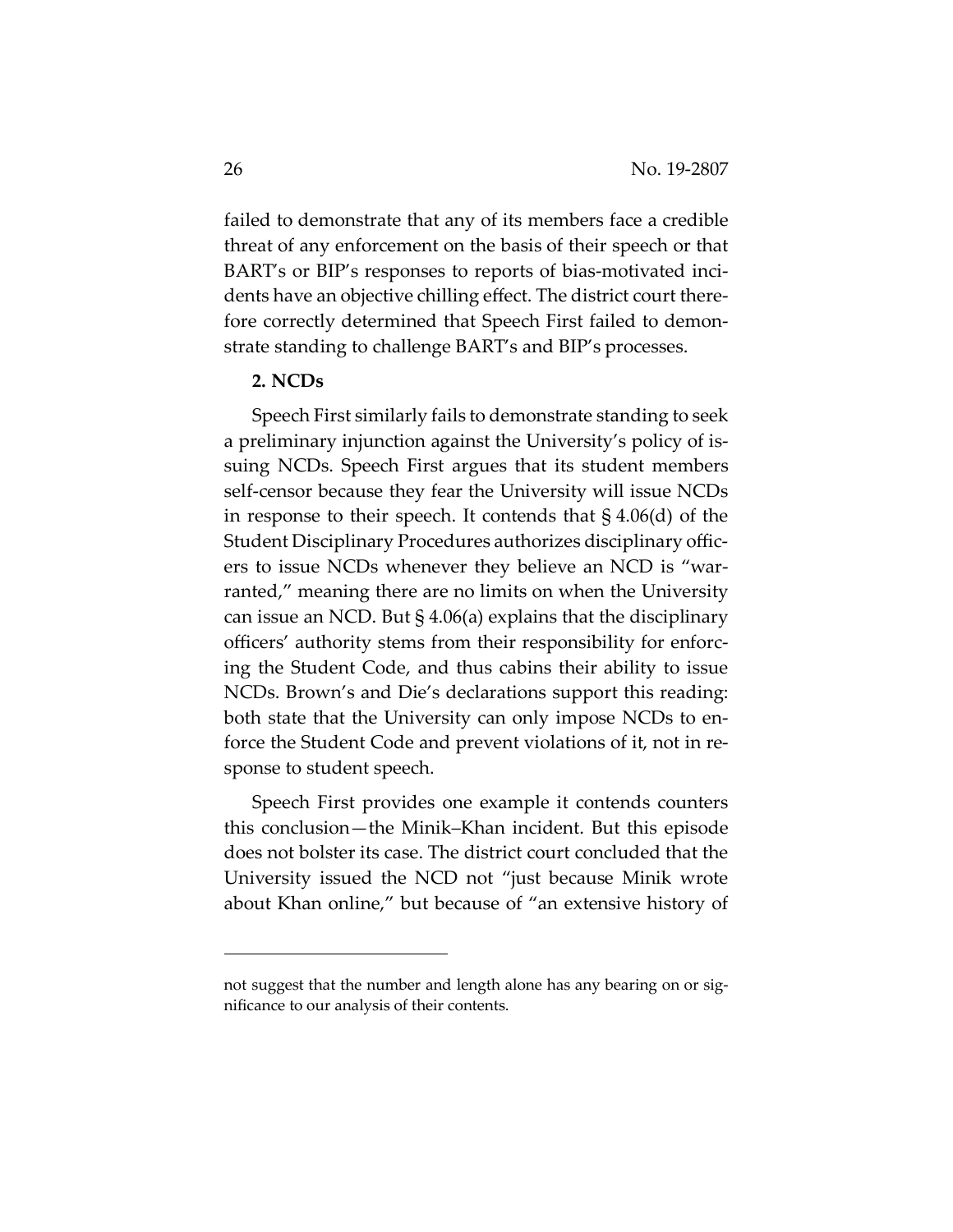hostile and escalating interactions." Minik's own admissions in his email to Die—that the NCD did not prevent him from writing journalistic stories pertaining to Khan and that an NCD is not a "direct disciplinary charge"—refute any suggestion that this NCD punished Minik on the basis of his expression. This example would not lead a student to reasonably believe that speaking about controversial issues—independent of other illegitimate behavior—would result in the student receiving an NCD, as the district court explicitly found that other severe conduct, culminating in death threats, actually prompted the NCD in this instance. Nor could this example lead a student to reasonably believe that his or her protected speech would violate an NCD if the student were subject to one—Minik explicitly admitted otherwise.

Indeed, the uncontested statistics the University provided about the reasons for imposing NCDs demonstrate that the majority of NCDs arise as a result of a violation of the Student Code—which, again, does not prohibit protected speech. Others result from complaints of sexual misconduct or from an extended and intensifying conflict between students, where the University feared a future Student Code violation or violence would occur. Speech First has failed to present any example where the University issued an NCD on the basis of speech, or demonstrate that an NCD prohibits speech if imposed. And as in the BART context, Speech First has not produced any evidence that any student fears expressing a particular viewpoint due to concern the University will issue an NCD against him. Speech First therefore has failed to demonstrate a credible threat of any enforcement action to justify the students' purported self-censorship.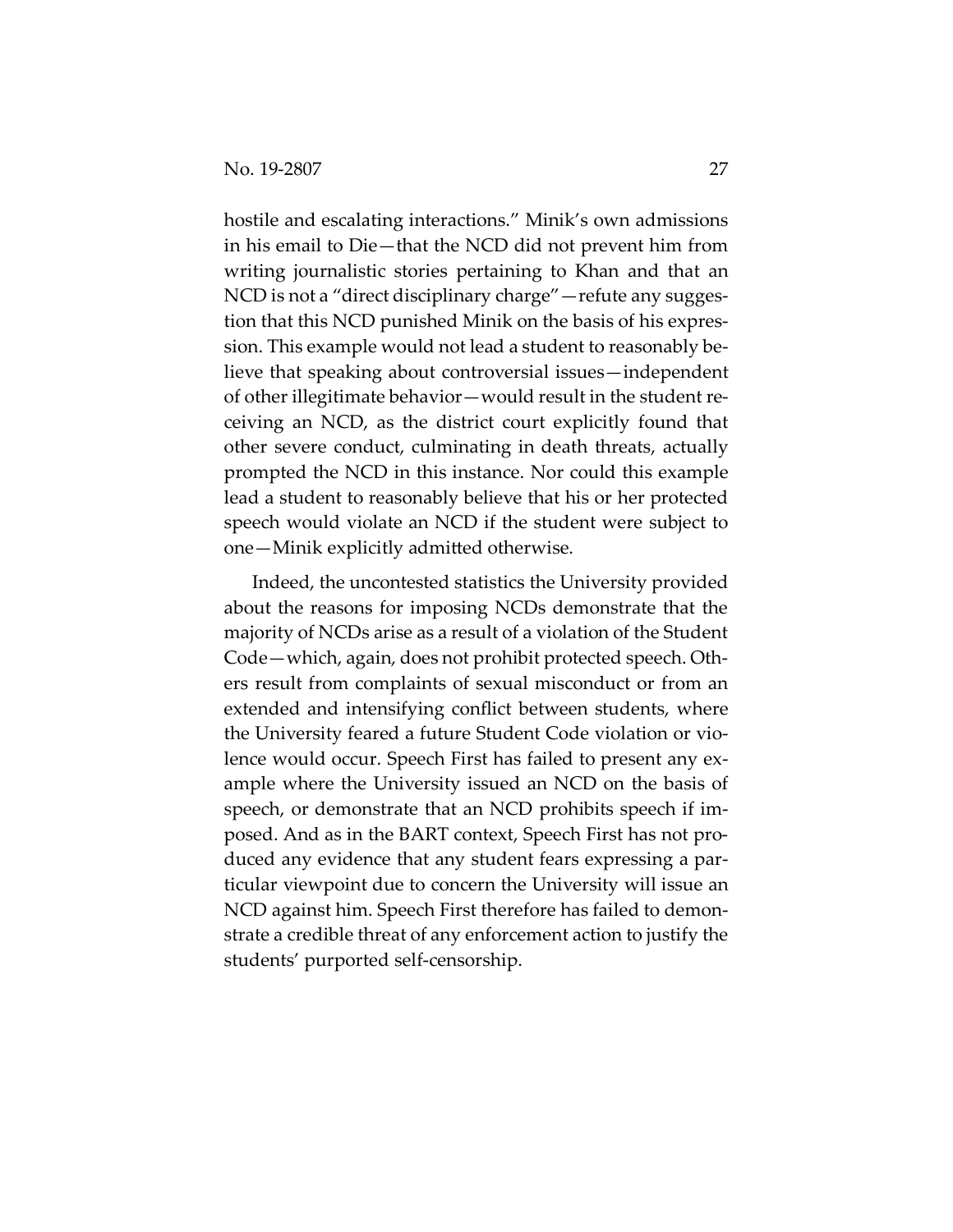#### **B. Mootness**

Lastly, we address whether Speech First's effort to enjoin the University's since-repealed (and never previously enforced) Student Code § 2-407, the prior approval rule, is moot. Article III limits federal court jurisdiction to "live cases and controversies … and 'an actual controversy must exist not only at the time the complaint is filed, but through all stages of the litigation.'" *Ozinga v. Price*, 855 F.3d 730, 734 (7th Cir. 2017) (quoting *Kingdomware Techs., Inc. v. United States*, 136 S. Ct. 1969, 1975 (2016)). "A question of mootness arises when … a challenged ordinance is repealed during the pendency of litigation, and a plaintiff seeks only prospective relief." *Fed'n of Advert. Indus. Representatives, Inc. v. City of Chicago ("Federation")*, 326 F.3d 924, 929 (7th Cir. 2003). "At that point, there is no longer an ongoing controversy: the source of the plaintiff's prospective injury has been removed, and there is no 'effectual relief whatever' that the court can order." *Ozinga*, 855 F.3d at 734 (quoting *Church of Scientology of Cal. v. United States*, 506 U.S. 9, 12 (1992)). We review the question of whether an issue has been rendered moot de novo. *Federation*, 326 F.3d at 928–29.

As a general rule, in cases between private parties, "a defendant's voluntary cessation of challenged conduct will not render a case moot because the defendant remains 'free to return to his old ways.'" *Id.* at 929 (quoting *United States v. W.T. Grant Co.*, 345 U.S. 629, 632–33 (1953)). Indeed, a case will become moot only if it is "absolutely clear that the allegedly wrongful behavior could not reasonably be expected to recur." *Friends of the Earth, Inc. v. Laidlaw Env. Serv. (TOC), Inc.*, 528 U.S. 167, 189 (2000)). But "[w]hen the defendants are public officials … we place greater stock in their acts of self-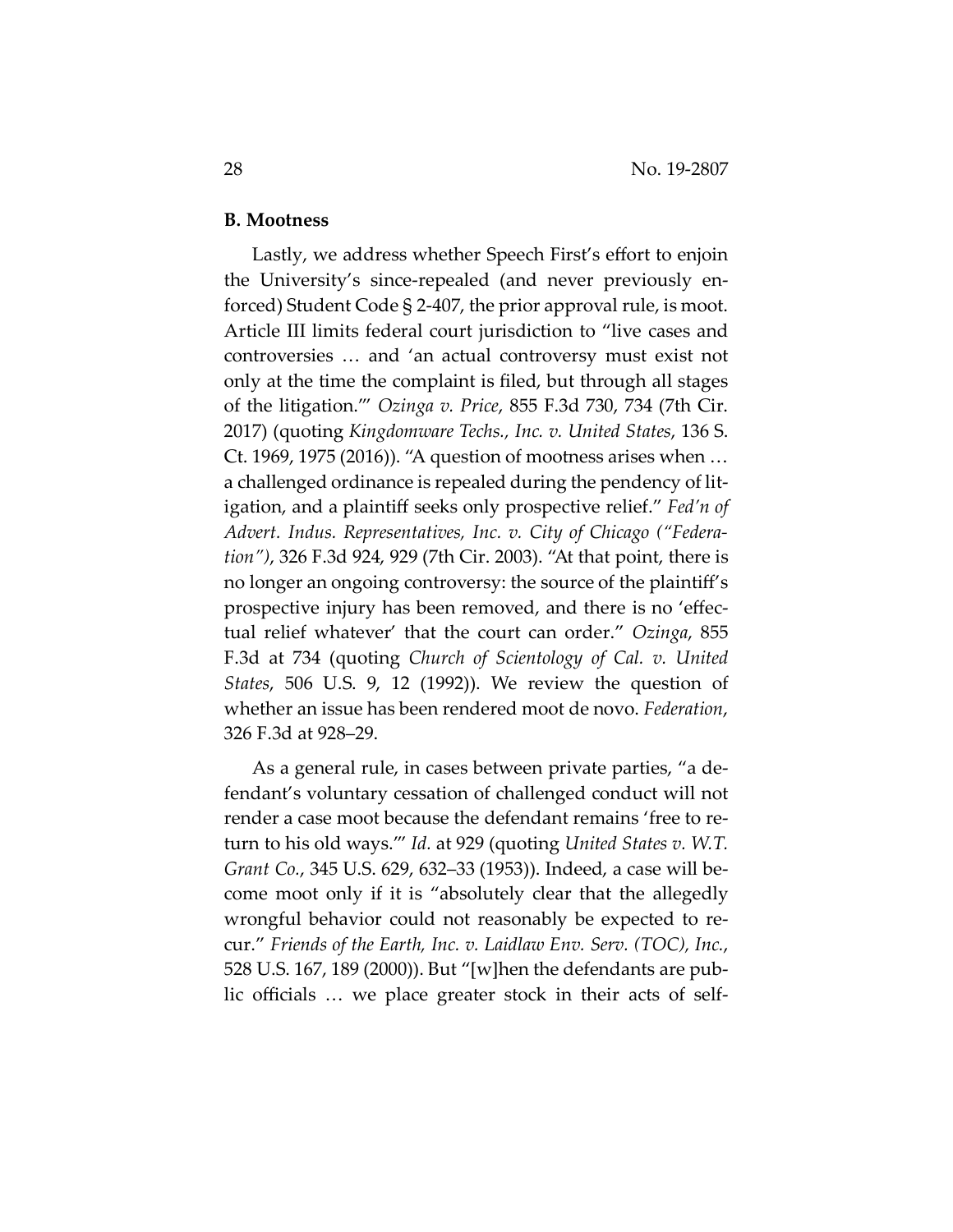correction, so long as they appear genuine." *Federation*, 326 F.3d at 929 (quoting *Magnuson v. City of Hickory Hills*, 933 F.2d 562, 565 (7th Cir. 1991)); *Freedom from Religion Found., Inc. v. Concord Comty. Schs.*, 885 F.3d 1038, 1051 (7th Cir. 2018) ("A defendant's voluntary cessation of challenged conduct does not necessarily render a case moot. … But if a government actor sincerely self-corrects the practice at issue, a court will give this effort weight in its mootness determination."). A contrary conclusion would "put this court in the position of presuming [the University] has acted in bad faith—harboring hidden motives to reenact the [policy] after we have dismissed the case something we ordinarily do not presume." *Federation*, 326 F.3d at 929. "[W]e have repeatedly held that the complete repeal of a challenged [policy] renders a case moot, unless there is evidence creating a reasonable expectation that the [University] will reenact the [policy] or one substantially similar." *Id.* at 930.

"Only in cases where there is evidence that the repeal was not genuine has the Court refused to hold the case moot." *Id.*  In *City of Mesquite v. Aladdin's Castle, Inc.*, 455 U.S. 283 (1982) a case Speech First cites—the Supreme Court held that a case was not moot despite the repeal of a challenged statute because the city had announced its intent to reenact the statute if the district court's judgment were vacated. *Id.* at 289 & n.11. Similarly, in *United States v. Sanchez-Gomez*, 138 S. Ct. 1532 (2018), the Court held a challenge to a policy was not moot because the government had represented "that the Southern District intend[ed] to reinstate its policy once it [was] no longer bound by the decision of the Courts of Appeals." *Id.* at 1537 n.\*. And in *Trinity Lutheran Church of Columbia, Inc. v. Comer*, 137 S. Ct. 2012 (2017), the governor issued a press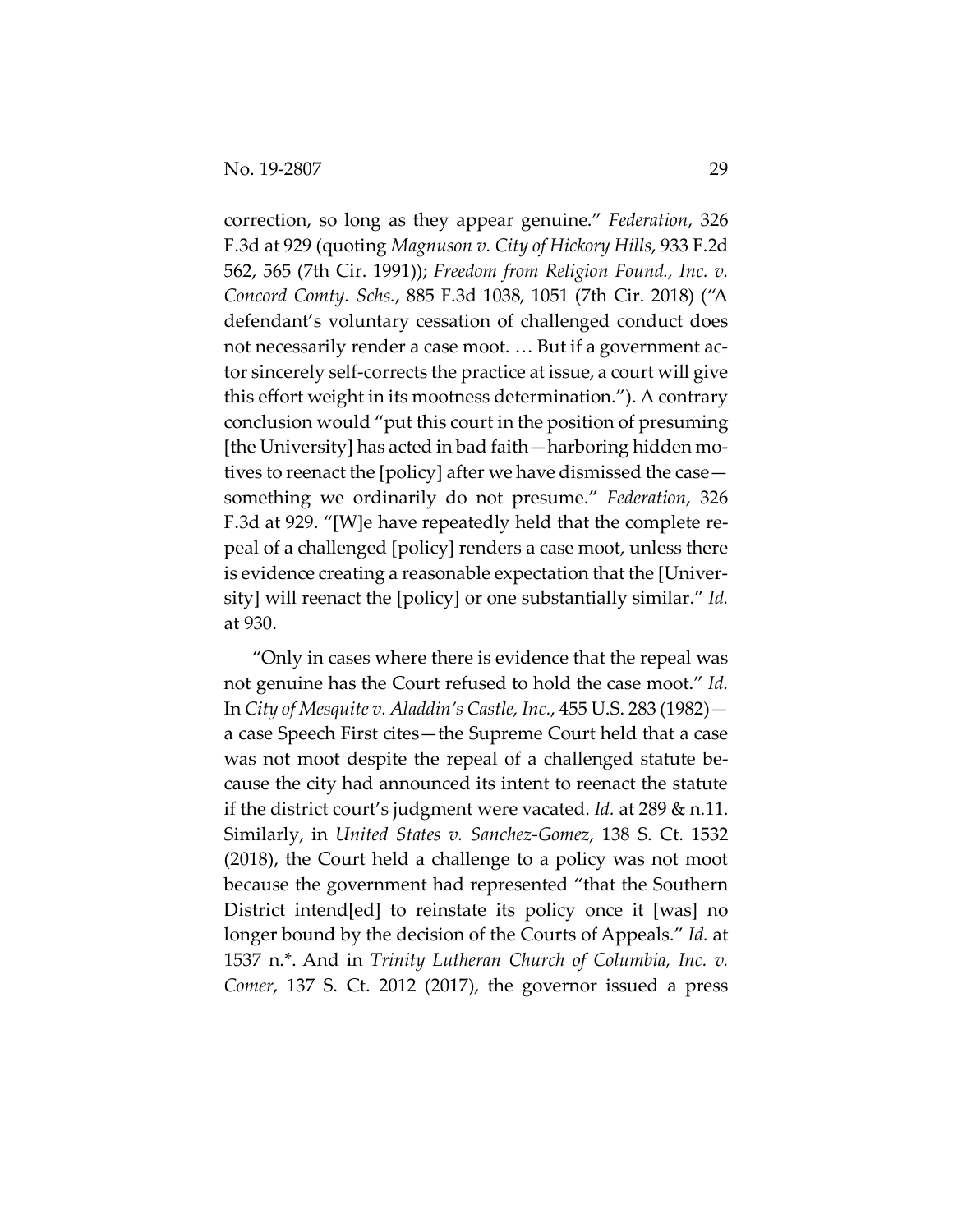release on the eve of oral argument before the Supreme Court announcing a repeal of the challenged policy. *Id.* at 2019 n.1.

We conclude Speech First's challenge to Student Code § 2- 407 is moot. The University is a public entity and an arm of the state government of Illinois, and therefore receives the presumption that it acts in good faith. The University repealed its policy imposing a prior restraint on posting of materials for non-campus elections after Speech First initiated this litigation. This policy is not a threat to students past, present, or future. There is no evidence in the record indicating the University ever enforced the policy. With it no longer in effect, no current student can suffer any harm from it. Furthermore, through Kirts's sworn affidavit, the University affirmatively represented to the district court and to this Court that it does not intend to reenact the provision. And the University undertook a formal amendment process, which required a full vote by the Conference on Conduct Governance and approval by the Chancellor. This process is analogous to legislation, which Speech First concedes moots an issue. Despite Speech First's assertions to the contrary, our precedent does not require notice-and-comment rulemaking or that elected officials perform the modifications.

The two cases our colleague in dissent cites make no difference to our analysis. To begin, in *Concord*, a superintendent's statement disavowing future school holiday concerts that promote religious beliefs was insufficient to moot a case where the "the school board had the authority to adopt official policies" prohibiting shows with religious purposes and "failed to document in any way its decision to make the changes permanent." 885 F.3d at 1052. The factual scenario in *Doe ex rel. Doe v. Elmbrook Sch. Dist.*, 658 F.3d 710 (7th Cir.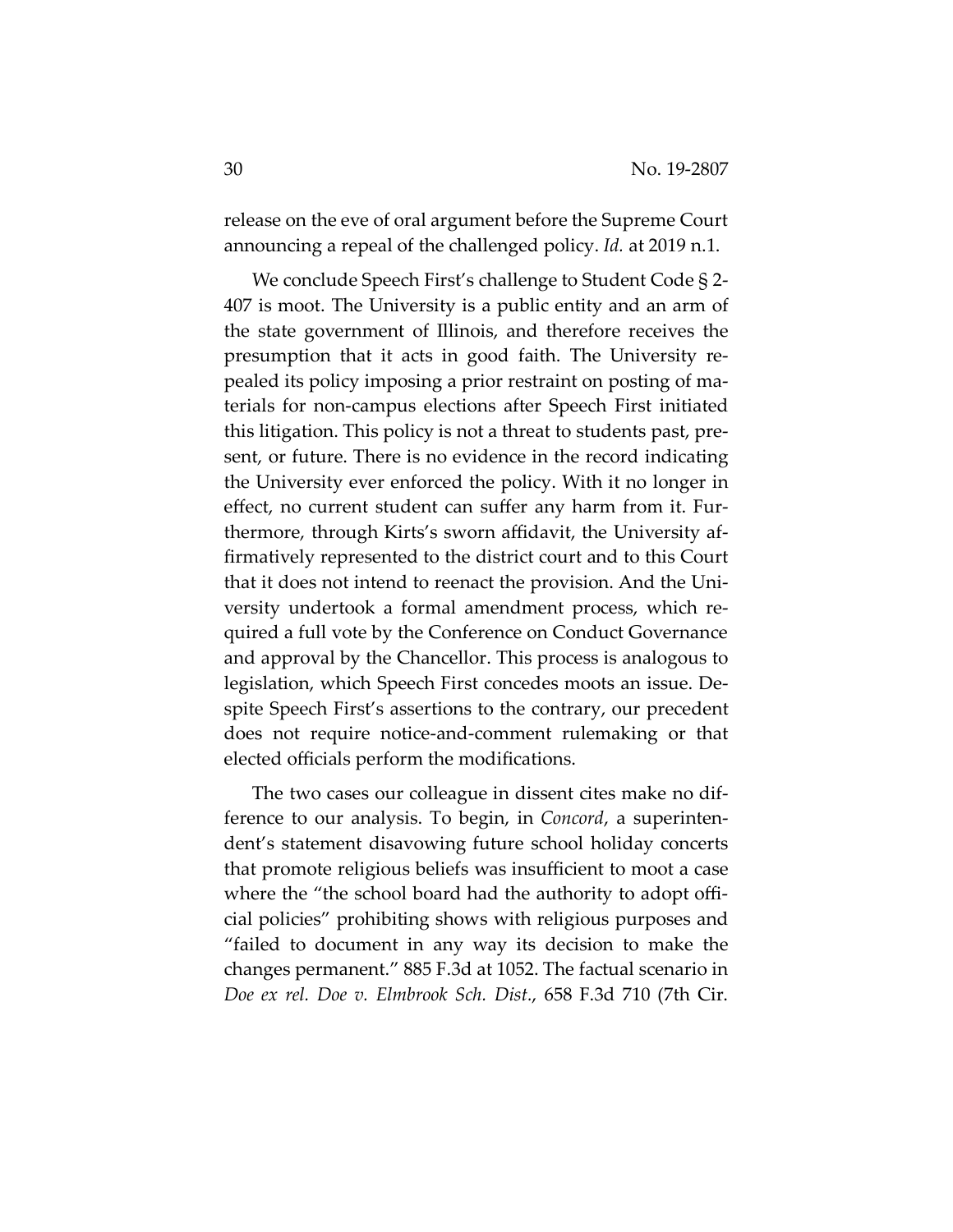2011), *vacating the original panel's opinion but adopting its justiciability analysis*, 687 F.3d 840, 842 (7th Cir. 2012) (en banc), is nearly identical. Although a school's superintendent and principal had represented that they did not intend to hold the school's graduation ceremony in a church, the school failed to establish mootness because it did not adopt a policy formally prohibiting the use of churches for graduation. *Id.* at 720–21. In both cases, a mere statement was not enough—the school board needed to enact a formal policy, as was within its authority to do. Here, the University not only submitted Kirts's declaration: it formally amended the Student Code.

The Sixth Circuit in *Schlissel* applied a more stringent test to determine mootness than the one our own precedent demands: it required not only a formal process to repeal a policy but affirmative signals from the University that the repeal was genuine. The Sixth Circuit held that Speech First's challenge to definitions of "bullying" and "harassing" was not moot, even though the University of Michigan modified these definitions after Speech First filed suit. 939 F.3d at 770. The Sixth Circuit noted, "Where regulatory changes are effected through formal, legislative-like procedures, we have found that to moot the case the government need not do much more than simply represent that it would not return to the challenged policies." *Id*. at 768. The court took issue with the fact that the University of Michigan did not "affirmatively state[] that it does not intend to reenact the challenged definitions." *Id.* at 769. The University of Illinois made exactly this assertion, and Speech First has not rebutted it.

Moreover, in *Schlissel,* the University of Michigan actively applied these definitions, promoted them on the website of its Office of Student Conflict Resolution, and continued to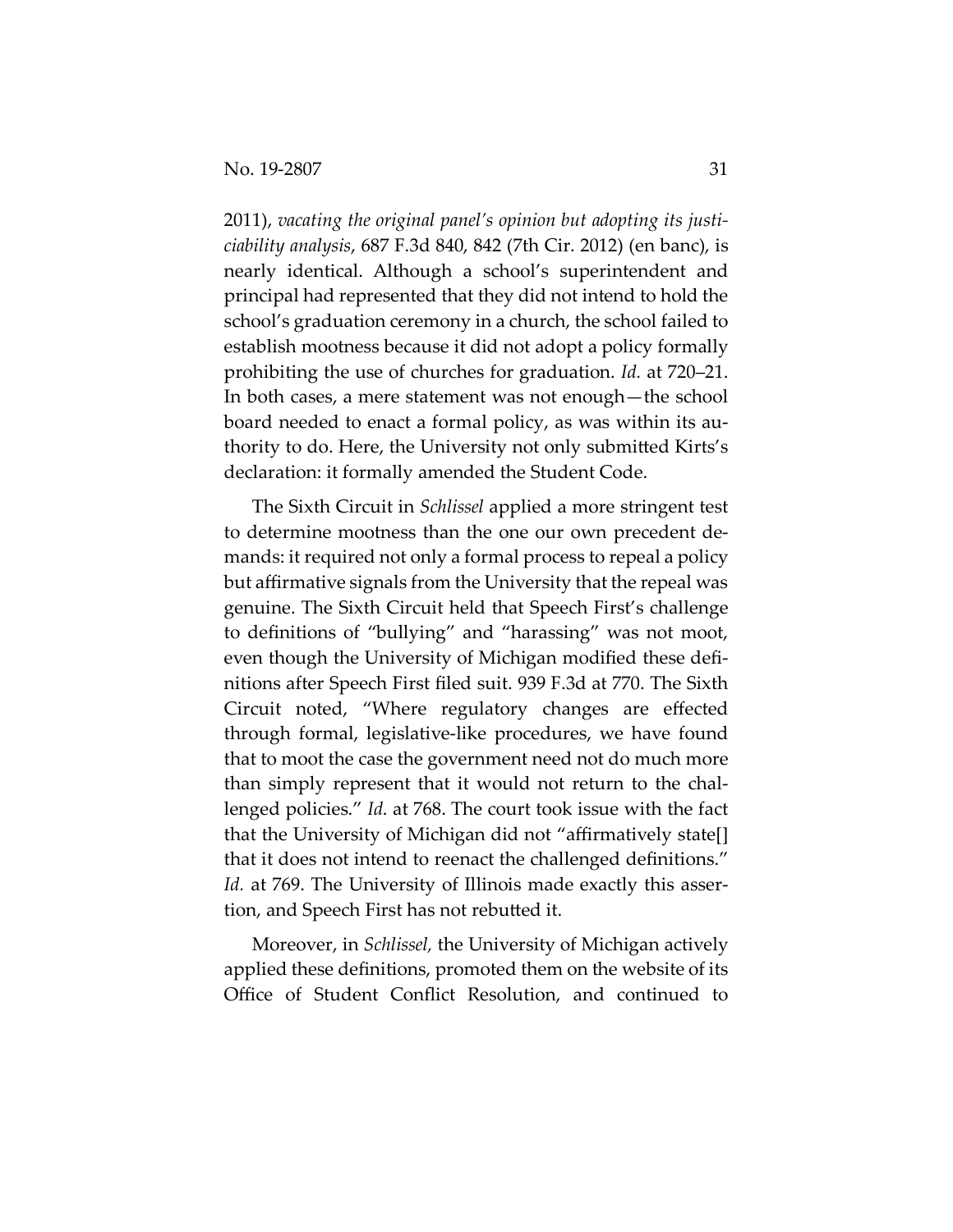defend the constitutionality of the definitions in the litigation. *Id.* at 762, 770. These factors contributed to the court's conclusion that the University's modification of the definitions did not moot Speech First's claim. *Id.* at 770. Here, there is no evidence that the University of Illinois ever enforced the nowrepealed § 2-407 in the first place, and the University has at no point ever defended its constitutionality. Even under the Sixth Circuit's more demanding standard, Speech First's claim regarding § 2-407 is moot.

Indeed, the dissent's mootness analysis would create a standard going beyond that of even the Sixth Circuit in *Schlissel*, as it adds several requirements that draw no support from Supreme Court or our own precedent. We have never demanded, nor did the Sixth Circuit require, a concession that a rule is unconstitutional. In addition, while the Sixth Circuit did find relevant the lack of an affirmative statement that the university did "not intend to reenact the challenged" policy, it did not require a binding promise that the university will never revisit it. *Id.* at 769. We similarly have never required a government actor to issue a promise that it will not return to its prior policy. And while the dissent takes issue with the fact that the University here could repeal the policy in four days' times, we are unaware of any precedent suggesting that the amount of time it takes to perform a repeal has any bearing on the mootness analysis. What the dissent appears to hang its hat on—the merely theoretical possibility that the University could decide to revisit the policy at some remote point in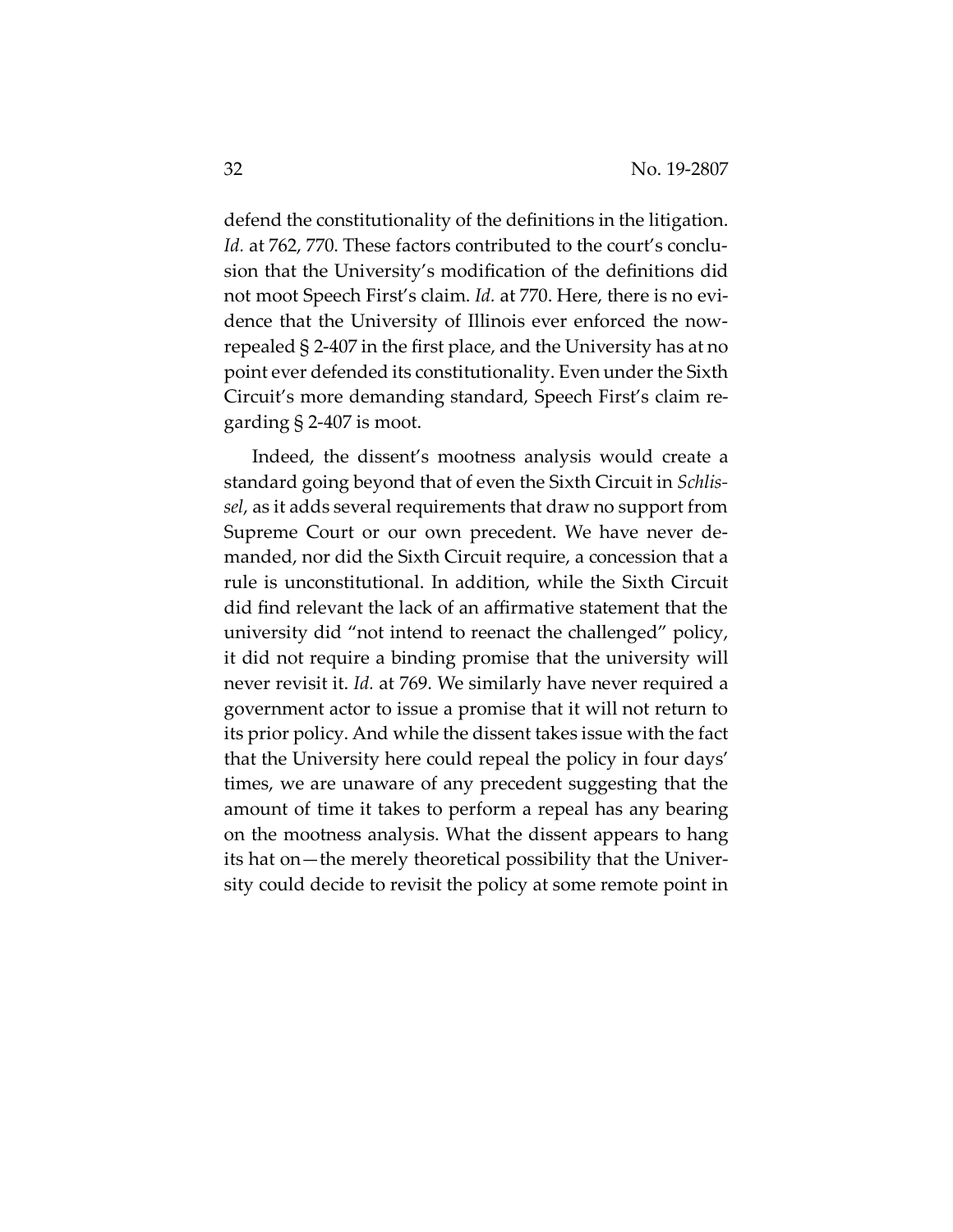the future without any evidence of an intention to do  $so-$  is not enough to survive a mootness challenge.[3](#page-32-0)

#### **III. Conclusion**

Speech First lacks standing to seek a preliminary injunction against the University's BART, BIP, and NCD policies, and its challenge to Student Code § 2-407 is moot. The judgment of the district court is AFFIRMED.

<span id="page-32-0"></span> $3$  The dissent also takes issue with the timing of the repeal, which came after the commencement of this litigation. Indeed, the Sixth Circuit in *Schlissel* also found that factor relevant to its analysis. But in that case, the university actively used the challenged definitions and there was thus "no indication … that the University was so much as *considering* changing the definitions" before it did so. 939 F.3d at 769. Here, where there is no evidence the provision was ever enforced or that the University was even aware it was on the books, timing is not so suspect.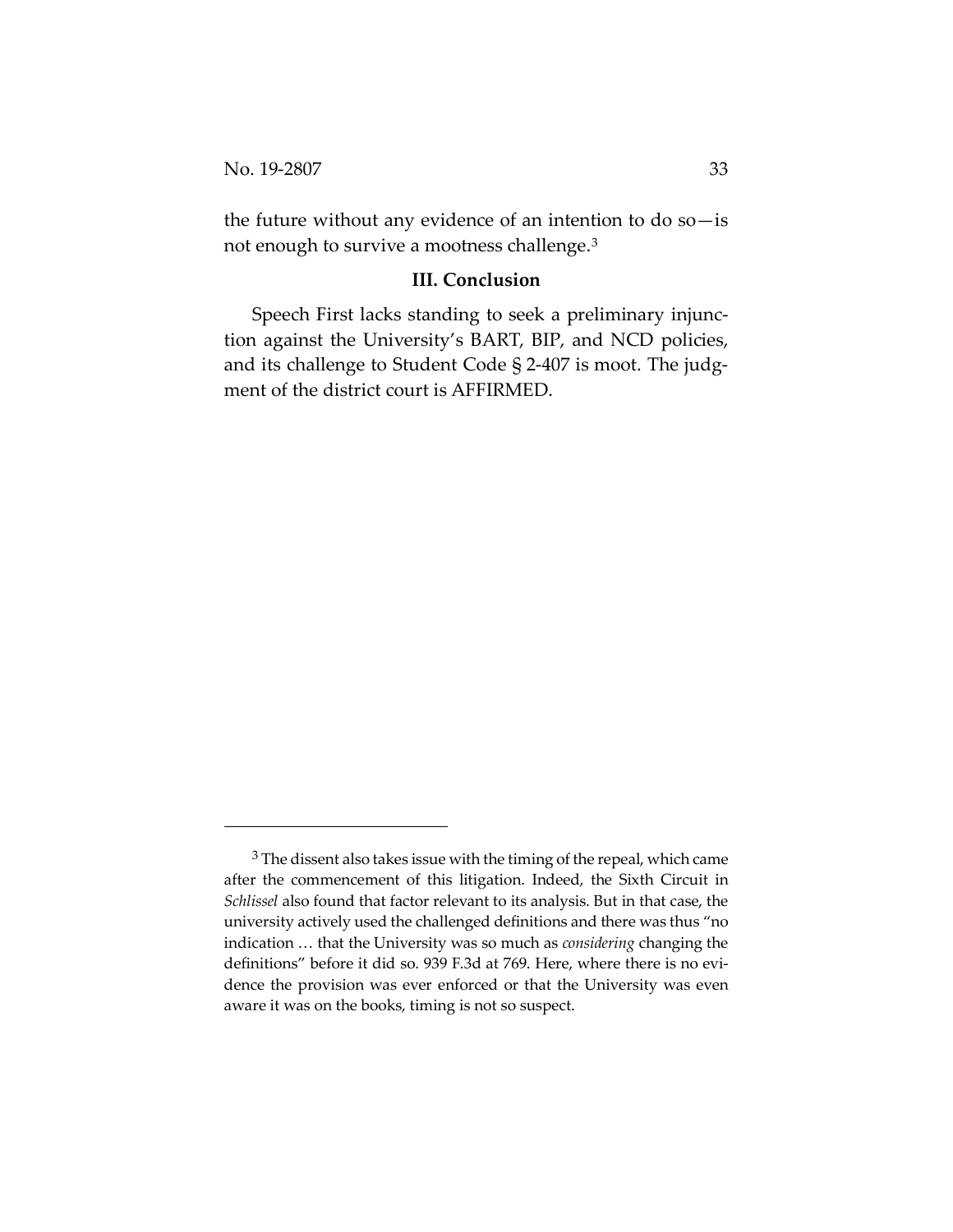BRENNAN, *Circuit Judge*, concurring in part and dissenting in part. For several years universities have engaged in heightened efforts to supervise speech on their campuses. These steps can collide with the First Amendment's free speech protections, especially of political speech. At issue in this case are the University of Illinois's policies to monitor speech on campus and in residence halls, as well as the prohibition in its Student Code on distributing election literature on campus.

I concur with the majority opinion that, on this record, Speech First offered insufficient evidence of injury in fact to qualify for associational standing. I do not conclude that the challenge to the Student Code prohibiting the disbursement of campaign literature is moot and respectfully dissent on that question.

# **I. Standing to Challenge Bias Responses and No Contact Directives**

#### **A. Legal Framework**

Associational standing, which Speech First asserts, is a function of that association's individual members' standing. *Hunt v. Washington State Apple Advert. Comm'n*, 432 U.S. 333, 343 (1977) (recognizing an association has standing to sue on behalf of its members when members would otherwise have standing to sue in their own right). To establish constitutional standing under Article III, at least one association member must show an "injury in fact." *Spokeo, Inc. v. Robins*, 136 S. Ct. 1540, 1547–48 (2016); *United Food & Commercial Workers Union v. Brown Group*, 517 U.S. 544, 555 (1996); *Lujan v. Defenders of*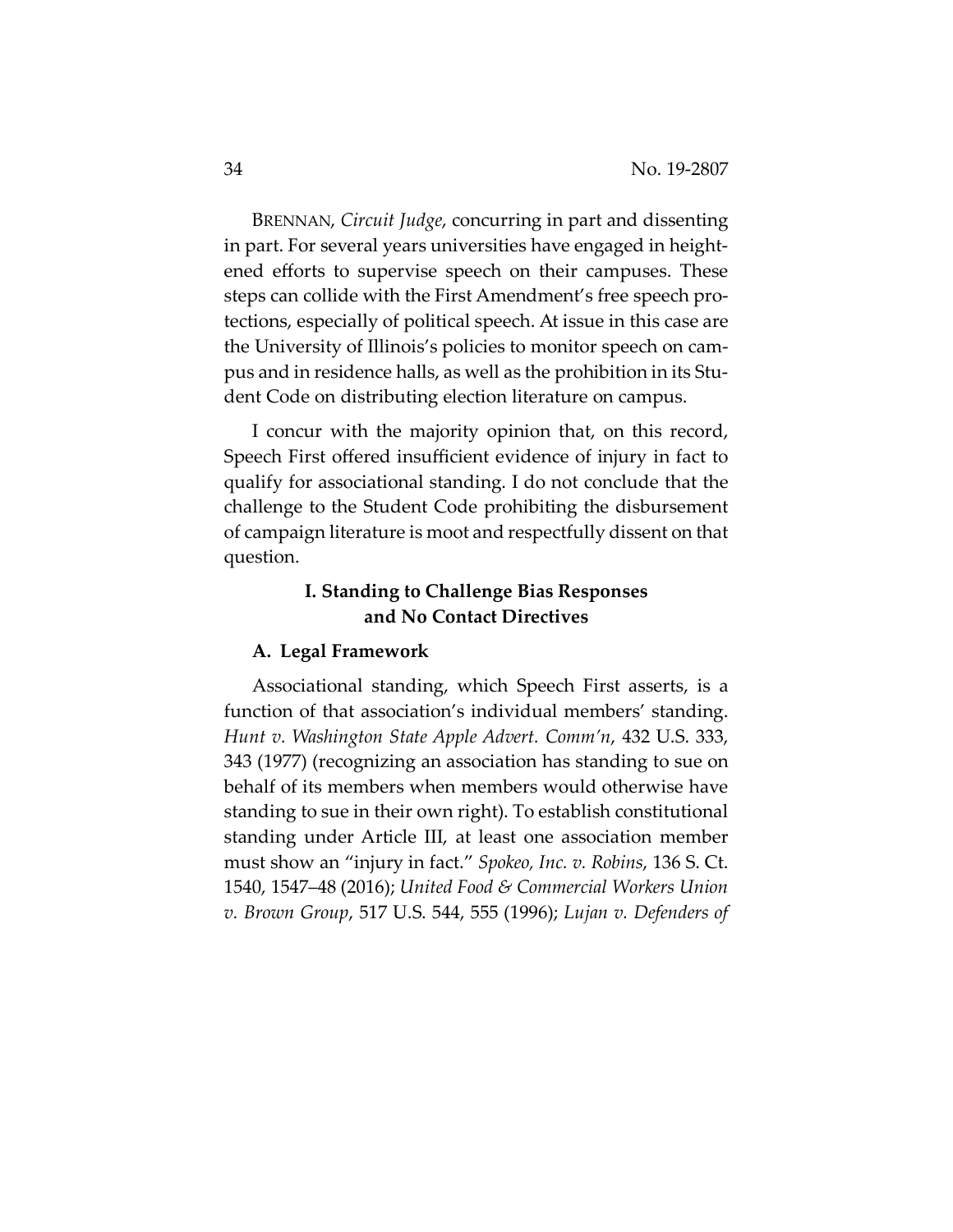*Wildlife*, 504 U.S. 555, 560 (1992). Whether Speech First's members satisfy the injury-in-fact standard is one of the justiciability disputes in this case.[1](#page-34-0)

"Injury in fact" means an invasion of a legally protected interest that is concrete and particularized, and actual or imminent, rather than conjectural or hypothetical. *Lujan*, 504 U.S. at 560. In *Spokeo* the Supreme Court explained in detail the particularization and concreteness requirements. "For an injury to be 'particularized,' it 'must affect the plaintiff in a personal and individual way.'" 136 S. Ct. at 1548 (quoting *Lujan*, 112 S.Ct. at 2136 n.1). Concreteness requires an injury be "*de facto*"; "that is, it must actually exist." *Id*. "[I]ntangible injuries can nevertheless be concrete." *Id*. (citations to First Amendment challenges omitted). The Court has "made it clear time and again that an injury in fact must be both concrete *and* particularized." *Id*. (citing *inter alia Susan B. Anthony List v. Driehaus (SBA List)*, 573 U.S. 149, 158 (2014)).

Finer points are introduced when a plaintiff tests a law or rule under the First Amendment. A facial challenge can be pre-enforcement. *Steffel v. Thompson*, 415 U.S. 452, 459 (1974); *see also Brandt v. Vill. of Winnetka, Ill.*, 612 F.3d 647, 649 (7th Cir. 2010). Without an enforcement action, what a plaintiff must show to satisfy the injury-in-fact requirement for a First Amendment claim has been described somewhat differently by different courts.

<span id="page-34-0"></span> $1$  Not disputed are the other two elements of standing, a "causal connection between the injury and the conduct complained of," meaning that the injury is "fairly traceable" to the defendant's actions, and a likelihood that the injury "will be redressed by a favorable decision." *Lujan*, 504 U.S. at 560–61.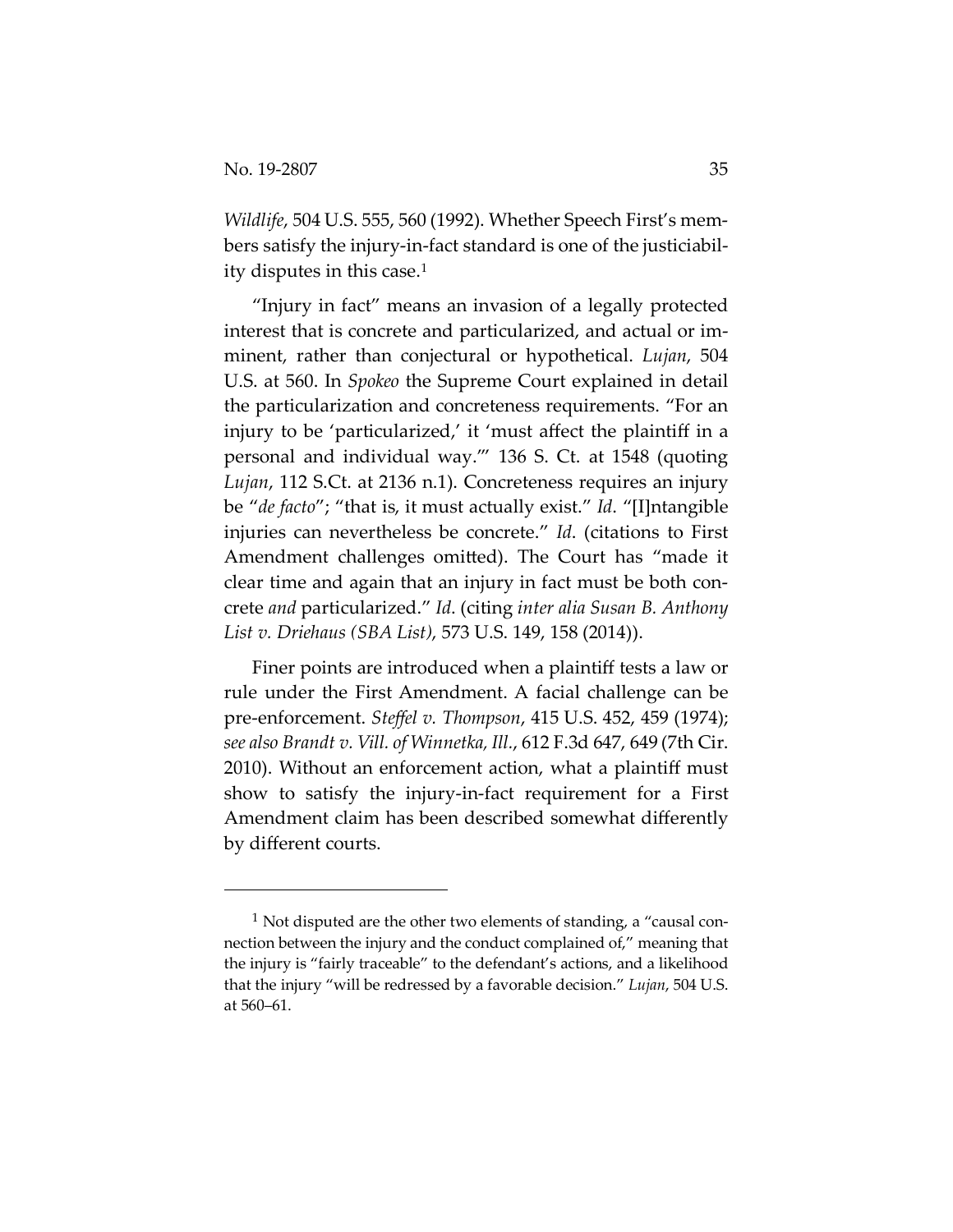As the majority opinion points out, to establish injury in fact, a plaintiff must make one of two showings. The first requires an intention to engage in a course of conduct arguably affected with a constitutional interest but which is proscribed by a policy, and a credible threat the policy will be enforced against the plaintiff. *SBA List*, 573 U.S. at 158–59; *Babbitt v. United Farm Workers Nat'l Union*, 442 U.S. 289, 298 (1979) (requiring "a credible threat of prosecution"). Under the second, a plaintiff must show a chilling effect on speech that is objectively reasonable, and the plaintiff self-censors as a result. *Bell v. Keating*, 697 F.3d 445, 454 (7th Cir. 2012).

This court has elaborated on these showings in deciding other pre-enforcement facial First Amendment challenges. In *Ctr. for Individual Freedom v. Madigan*, 697 F.3d 464 (7th Cir. 2012), a nonprofit organization (like Speech First) brought a pre-enforcement challenge to Illinois's campaign finance disclosure requirements, contending they were constitutionally violative as vague and overbroad. This court's evaluation centered on chilling effect. It noted that "[t]he injury-in-fact standard is often satisfied in pre-enforcement challenges to limitations on speech," and recognized the harm of self-censorship without prosecution. *Madigan*, 697 F.3d at 473–74 (citing *Virginia v. Am. Booksellers Ass'n (American Booksellers)*, 484 U.S. 383 (1988)). "The chilling of protected speech may thus alone qualify as a cognizable Article III injury, provided the plaintiffs 'have alleged an actual and well-founded fear that the law will be enforced against them.'" *Id*. at 474 (quoting *American Booksellers*, 484 U.S. at 393).

In *Bell*, an opinion decided the same day as *Madigan*, this court analyzed a pre-enforcement facial challenge that a fail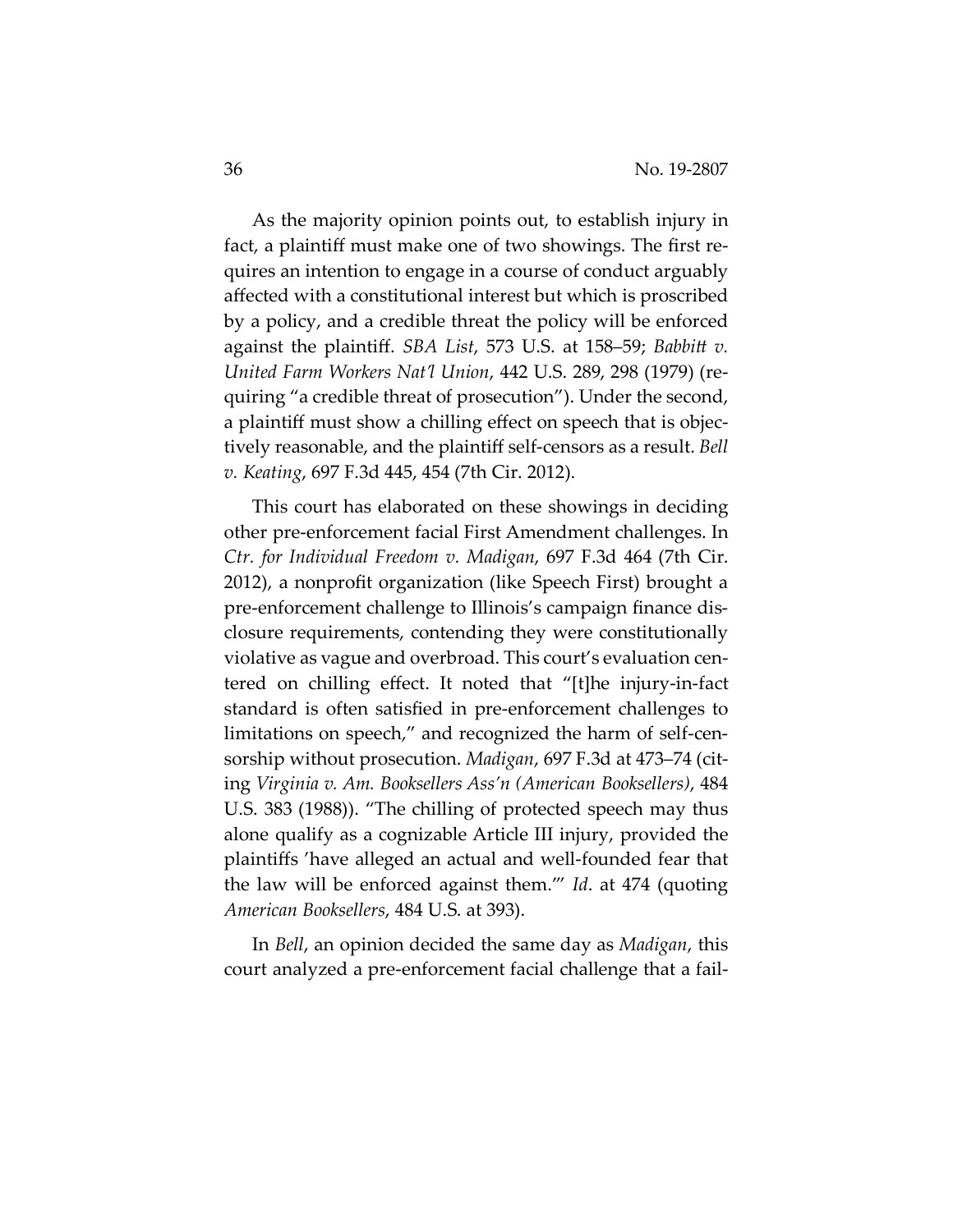ure-to-disperse provision in Chicago's disorderly conduct ordinance was vague and overbroad. Chilled speech was recognized as an injury that can support standing, but a plaintiff's subjective fear of chilling was insufficient to sustain a court's Article III jurisdiction over such a claim. *Id*. at 453. "The plaintiff must substantiate a concrete and particularized chilling effect on his protected speech or expressive conduct to pursue prospective relief." *Id.* at 454 (concluding the plaintiff had successfully alleged a chilling injury and enjoyed standing to sue for injunctive relief and to facially challenge the ordinance).

Below I consider this case under this framework.

#### **B. Discussion**

Speech First bears the burden to show standing as the party invoking federal jurisdiction. *Lujan*, 504 U.S. at 561. The evidence must be presented, as the majority opinion states, by affidavit or other evidence of specific facts rather than general allegations of injury. *Six Star Holdings, LLC v. City of Milwaukee*, 821 F.3d 795, 801–02 (7th Cir. 2016).

The majority opinion organizes its standing analysis around a series of factual findings by the district court, concluding that none are clearly erroneous and that Speech First has not submitted evidence disputing many of them. I concur with my colleagues' review of some of these findings. Other findings—such as a report to the bias assessment response team having no consequences, the voluntariness of a meeting with the bias assessment response team not chilling speech, and the privacy of students' interactions with the bias assessment response team—I see as closer calls, and their resolution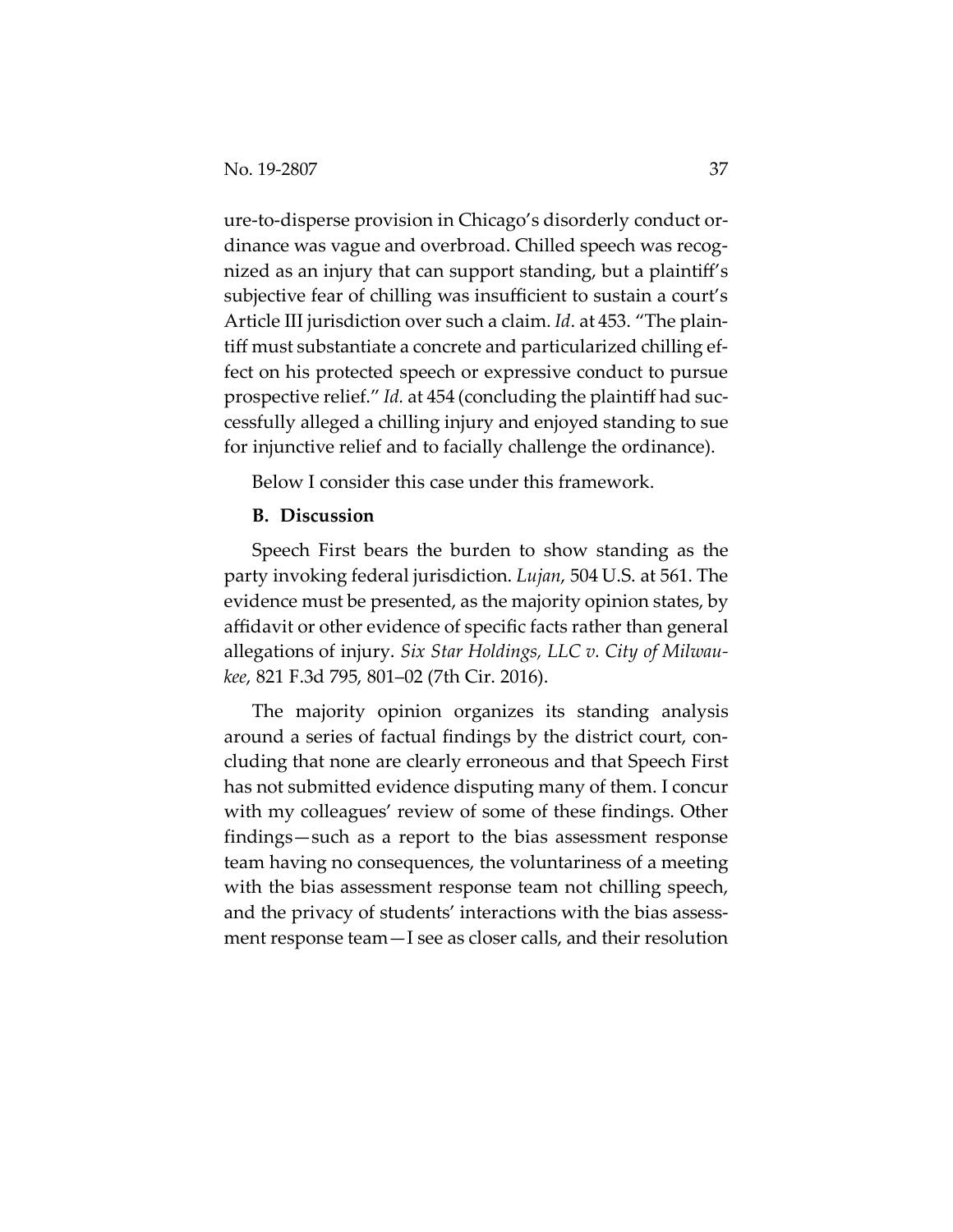a function of the sparse evidence Speech First presented. Because there was no evidentiary hearing, $2$  those specific facts must be set forth by affidavit.

How specific the facts must be in this context has been set by the Supreme Court. In *Laird v. Tatum*, 408 U.S. 1 (1972), plaintiffs challenged the U.S. Army's surveillance of civilian political activity as chilling their exercise of First Amendment rights. Affidavits on the plaintiffs' motion for a preliminary injunction gave background information and described the complained-of activities. *Id*. at 3. The Court ruled that the mere existence and operation of a government system was insufficient to present a justiciable controversy. *Id*. at 10–14.

In *Laird* the plaintiffs complained about "the mere existence … of a governmental investigative and data-gathering activity," and nothing more. *Id*. at 10. The Court held that the plaintiffs (the subjects of the surveillance) may have suffered a "subjective chill," but did not allege "actual present or immediately threatened injury" to entitle them to standing. *Id*. at 15. "Allegations of a subjective 'chill' are not an adequate substitute for a claim of specific present objective harm or a threat of specific future harm" by the plaintiffs. *Id*. at 13–14. The plaintiffs must be "presently or prospectively subject to the regulations, proscriptions, or compulsions" being challenged, *id*. at 11, a threshold they did not meet. While governmental action with only an indirect effect on First Amendment rights may be subject to constitutional challenge, plaintiffs seeking to invoke the judicial power must show that

<span id="page-37-0"></span><sup>&</sup>lt;sup>2</sup> A hearing was set on the motion for preliminary injunction on September 23, 2019, but the district court issued its Order denying the motion six days before.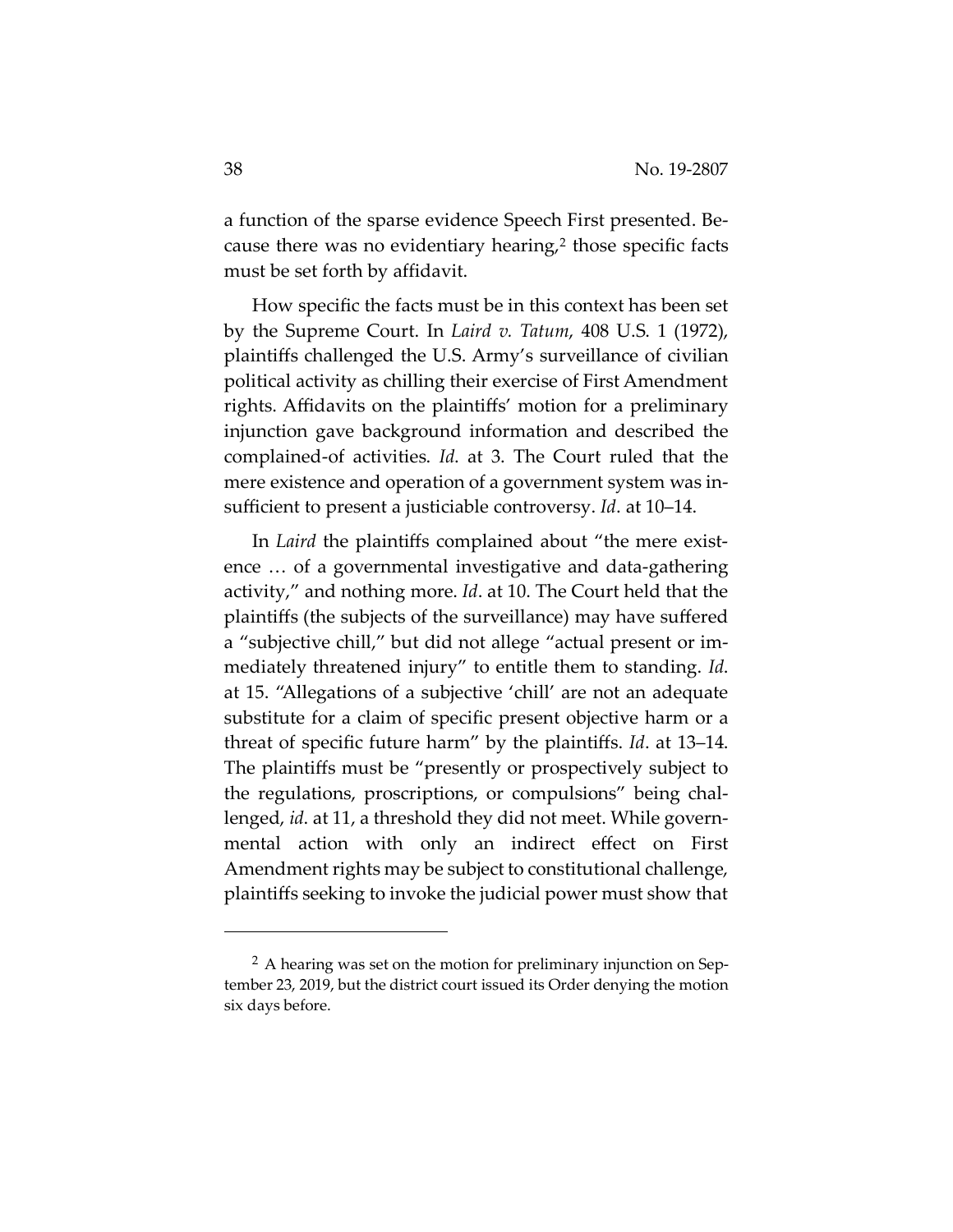they sustained, or are in immediate danger of sustaining, a direct injury as a result of that action. *Id.* at 12–13 (citing *Ex parte Levitt*, 302 U.S. 633, 634 (1937)); *see also Socialist Workers Party v. Att'y Gen. of U.S.*, 419 U.S. 1314, 1319 (1974) (Marshall, J., sitting as Circuit Justice) (concluding "specificity of the injury claimed by the applicants is sufficient, under *Laird*, to satisfy the requirements of Art. III.").

The obverse circumstances were presented in *Meese v. Keene*, 481 U.S. 465 (1987). There a plaintiff wished to exhibit films about nuclear war and acid rain, and he challenged a federal statute that required those films to be labeled "political propaganda." *Id.* at 467. The plaintiff submitted detailed and uncontradicted affidavits that he would be substantially harmed, his reputation would be adversely affected, and he risked injury as a result of the films being classified as propaganda, so the Court concluded he had standing to sue. *Id*. at 472–74. If the plaintiff "had merely alleged that the appellation deterred him by exercising a chilling effect on the exercise of his First Amendment rights, he would not have standing to seek its invalidation." *Id*. at 473 (citing *Laird*, 408 U.S. at 13-14).

Applying these standards here leads me to conclude that the statements in the Neily declaration lack the required specificity—including the particularity and concreteness—to meet this evidentiary threshold. Although the majority opinion cites to the number and length of the University's affidavits, critical to me are the facts (or lack thereof) attested to on the topics of self-censoring, referrals for punishment or discipline, identification/anonymity, no-contact directives, and the bias incident protocol.

*Self-censorship*. The Neily declaration states that students A–D credibly fear the University's bias assessment response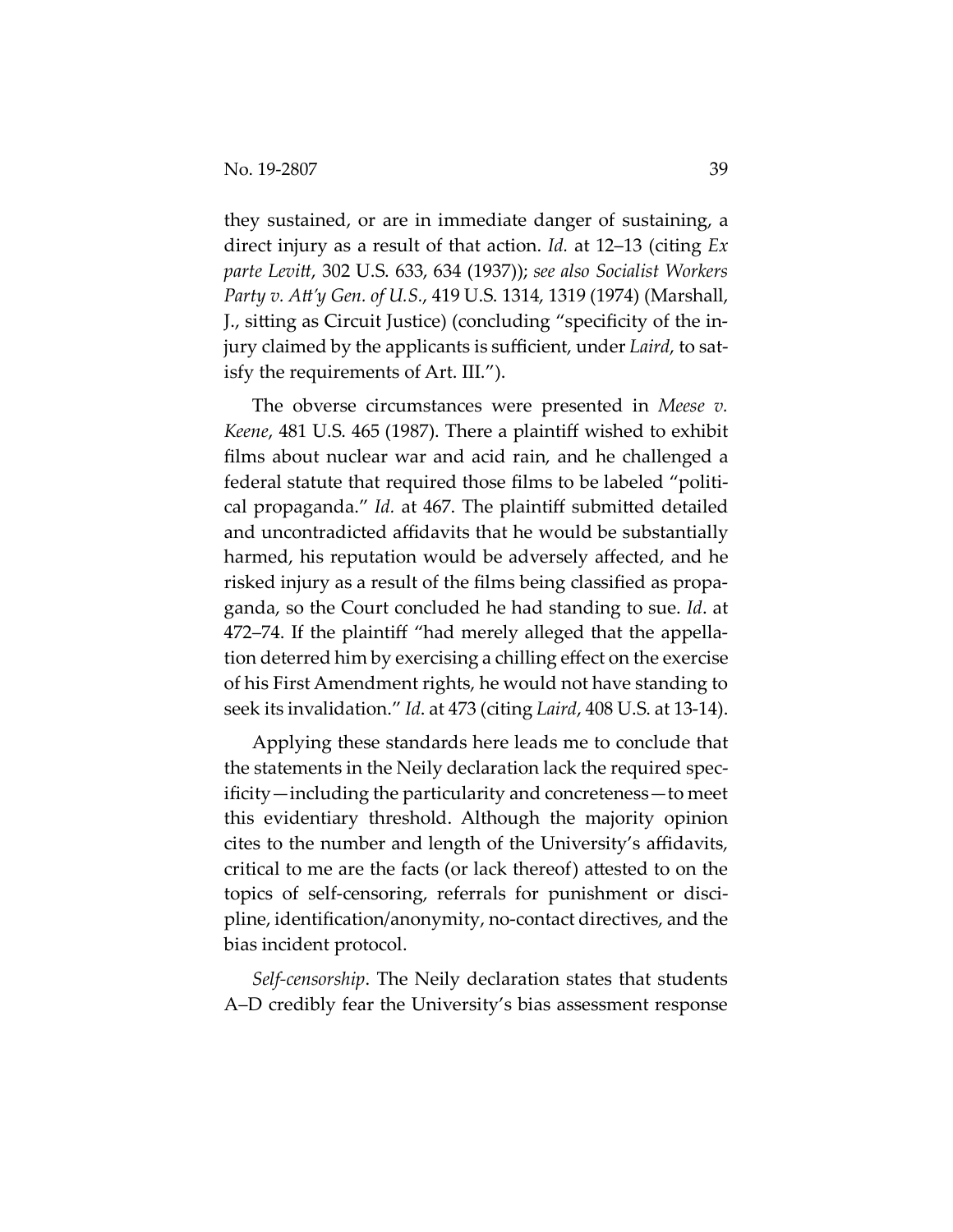initiative and its consequences, and that the only way for them to avoid it is to engage in self-censorship. But those two conclusory sentences in that declaration offer no evidence of any of these students self-censoring their speech to avoid the initiatives. For example, the students did not file anonymous affidavits setting forth what they would have said, when, where, and to whom. As explained in *Laird*, students A–D cannot merely object to the existence and operation of a system; they must show a specific present objective harm or threat of specific harm. 408 U.S. at 11. Rather than the detailed and unrebutted affidavits the plaintiff submitted in *Meese*, the students here averred a subjective chill without more.

Yet even if students A–D had sufficiently established an objectively reasonable fear, under *Bell* they must substantiate a concrete and particularized chilling effect. We know more about what that means after *Spokeo*: "For an injury to be 'particularized,' it 'must affect the plaintiff in a personal and individual way." 136 S. Ct. at 1548. "A 'concrete' injury must be 'de facto'; that is, it must actually exist." *Id*. (citation omitted). Here, no evidence has been presented of such effects on students A–D. To show that injuries "actually existed" plaintiffs must assert more than a mere conclusion that their speech has been chilled.

*Referrals for Punishment or Discipline*. The Neily declaration does not aver that any of the four students listed have been punished or disciplined, or threatened with punishment or discipline, and the record does not reveal any students being investigated or punished as a result of the two challenged University policies. The declaration does include an example of an advisor commenting to a student about a bias complaint against that student, but it does not connect that averment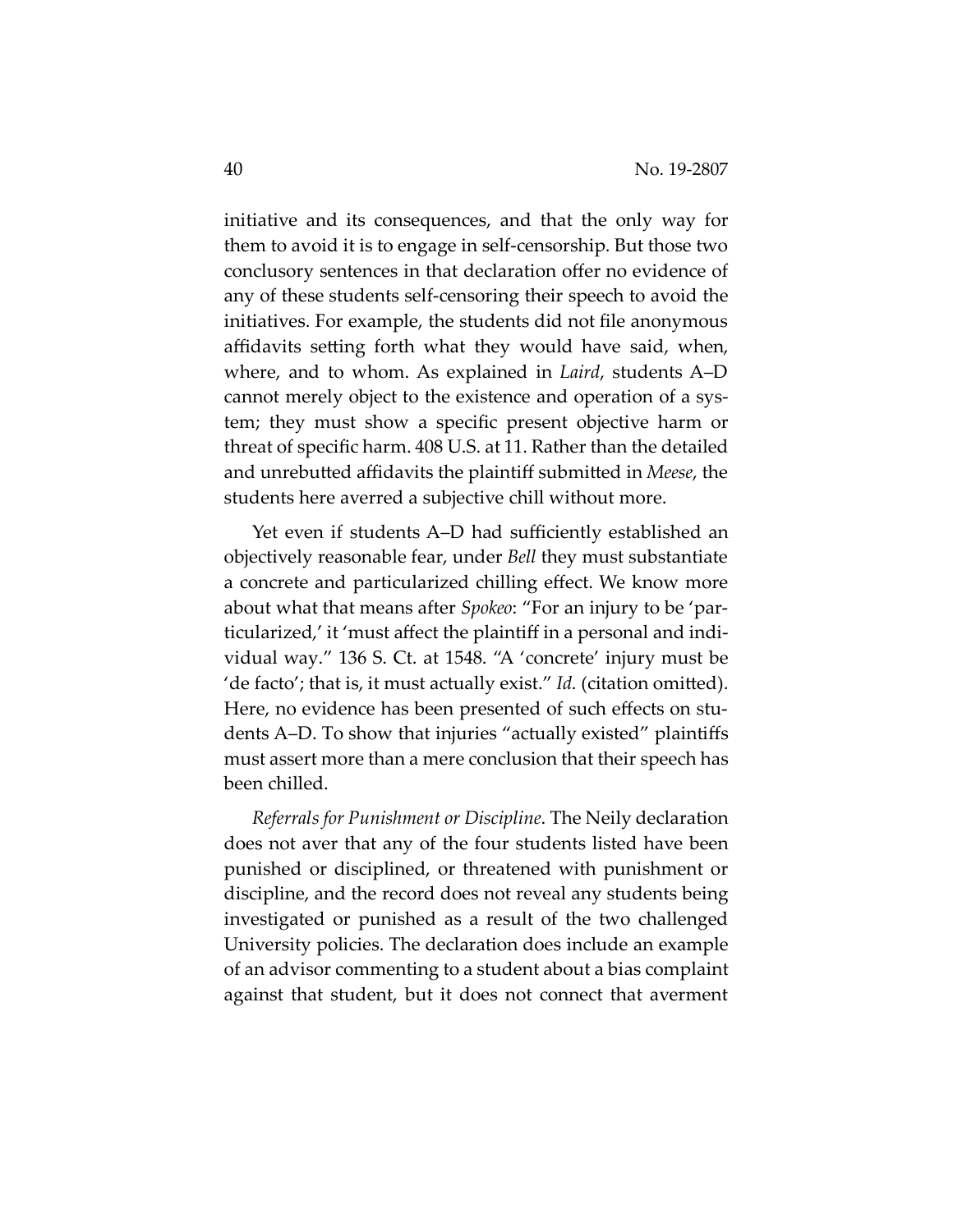with students A–D, again failing the particularity and concreteness requirements.

In contrast are the more specific declarations from January Boten, Assistant Dean of Students in the Office for Student Conflict Resolution, and Justin Brown, Associate Dean of Students and Director of the Office for Student Conflict Resolution. They describe how the bias assessment response team does not make referrals to the police or the student disciplinary process unless the speech or conduct also violates the Student Code.

*Identification/Anonymity*. Four students in the Neily declaration listed topics about which they wish to speak, advocate, and ask questions: students A and C on immigration, student B on Islamic policy, and student D on LGBT issues. Each year, the bias assessment response team issues a report describing the complaints it received and its responses. The year-end report includes these topics, but according to the University the report does not identify these (or other) students as having been approached to discuss alleged bias incidents or being given corrective actions.

Speech First argues that the detailed descriptions in the bias assessment response team report make some of the "offenders" (the term used in the University's policies) easily identifiable, and that students could fear inclusion in the report. Along with the descriptions in the majority opinion, examples of reported bias include a campus speaker "saying things like 'America is the greatest country in the world,'" sidewalk chalk advocating "Women For Trump," and an instructor "fail[ing] to use [a student's] preferred gender pronouns and ma[king] statements about gender identity being a matter of choice." To Speech First, the person charged with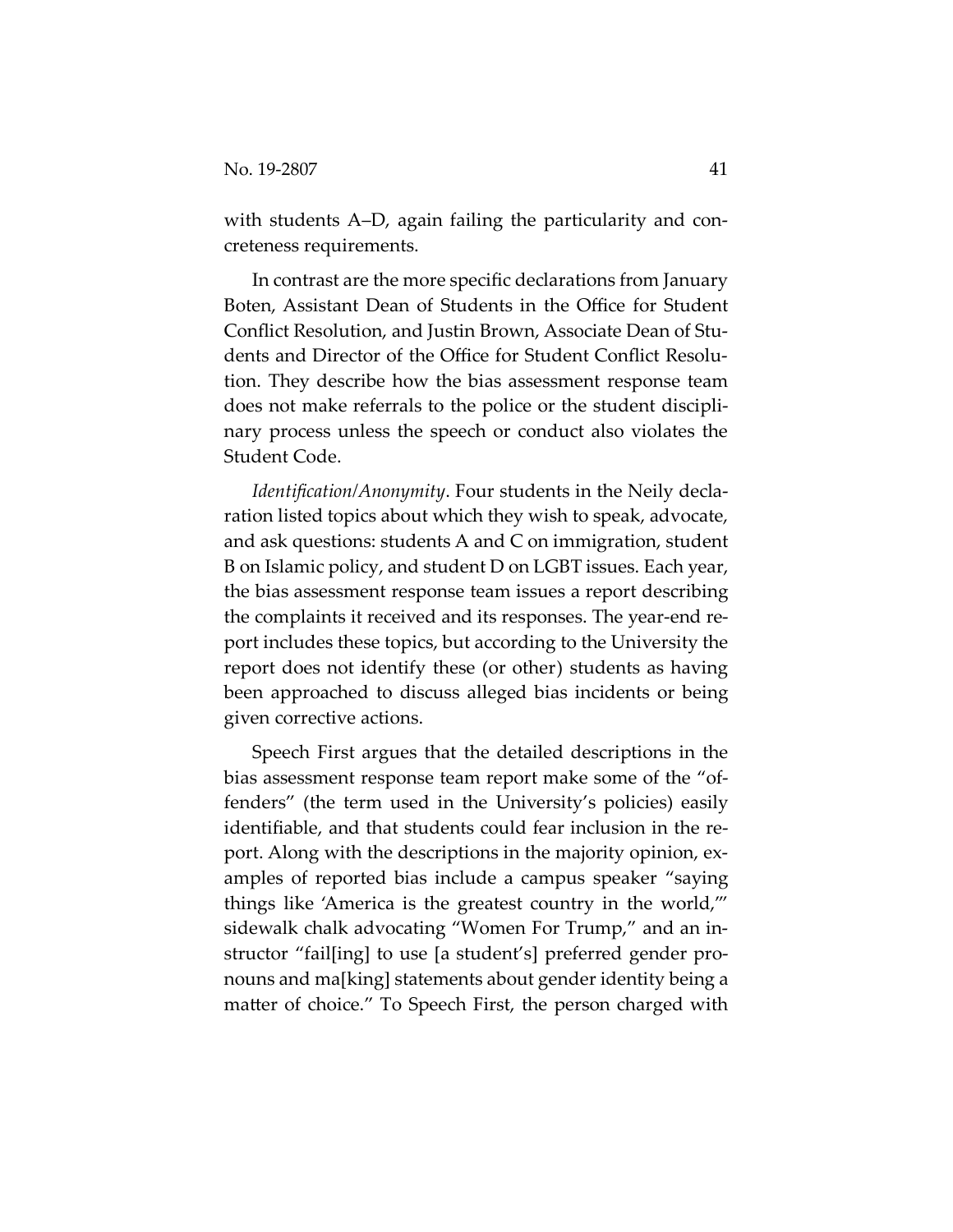bias can easily be traced by comparing the bias report with a calendar and news reports, making chilling effects more likely.

But the example Speech First cites—complaints received and the University response to an event on immigration—is absent from the Neily declaration. And there is no evidentiary connection between students A–D and the year-end report. Nor is there evidence as to the consequences for a student's inclusion in the report. Absent such information, the declaration does not show that these four Speech First members have an objectively reasonable, actual, and well-founded fear that they will be identified, or that their anonymity will be compromised, by the year-end report.

*No-Contact Directives*. The Neily declaration presents no evidence that the University issued a no contact order against students A–D or issued such an order on the topics these students would like to discuss.

*Bias Incident Protocol*. As the majority opinion points out, the Neily declaration does not mention the bias incident protocol, which is the bias assessment reporting initiative applicable in University student housing. The three words "in their dormitories" included in the Neily declaration does not establish standing to challenge that procedure, even if it is similar in nature to the bias assessment response team.

From the absence of specific facts attested to on these five topics, I conclude that under the legal framework discussed above, Speech First has not met its burden to establish standing. The evidence presented at this stage does not support the conclusion that students A–D had actual and well-founded fears that the University policies will be enforced against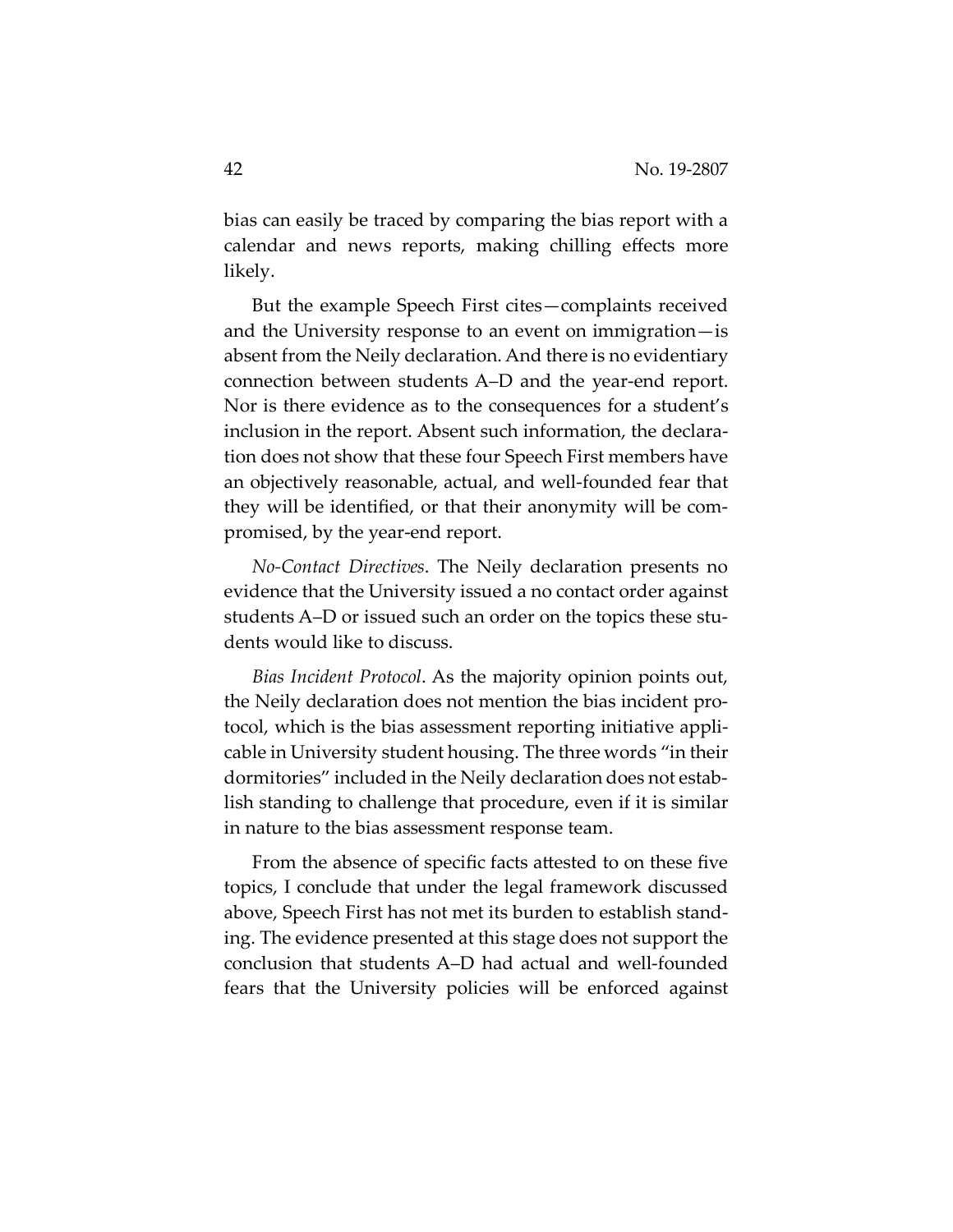them, and that those four students have had a concrete and particularized chilling effect on their protected speech, despite the modest evidentiary threshold.

This conclusion—given the legal subject matter, the policies in dispute, and the arguments offered—is not uncomplicated. Speech First contends in its briefs that the University's bias assessment response policies chill students' speech. The topics about which students A–D wish to speak, unfettered, show their desire to engage in political speech.[3](#page-42-0) Reasonably risk-averse students generally avoid a burdensome investigative process. Such investigations could amplify reputational damage suffered by "offenders" even when the speech investigated is protected.

The University also labels its students "offenders" on unverified accusations alone. Nobody likes to be called an "offender," which bears with it some reputational damage. *See*, *e.g.*, *Meese*, 481 U.S. at 473 (plaintiff submitted detailed affidavits, including the results of an opinion poll, that his exhibition of films classified as political propaganda would adversely affect his reputation). Because reputational damage can impair a student's prospects for academic and professional success, objectively reasonable students may be expected to behave in ways that mitigate their exposure to any allegation that might trigger a bias investigation. "Process is punishment" is not a platitude; a University-controlled clearinghouse for speech can deter students from speaking out.

<span id="page-42-0"></span><sup>3</sup> *See, e.g.,* Brief of *Amicus Curiae* Southeastern Legal Foundation in Support of Plaintiff-Appellant and Reversal, pp. 1-5, ECF No. 18.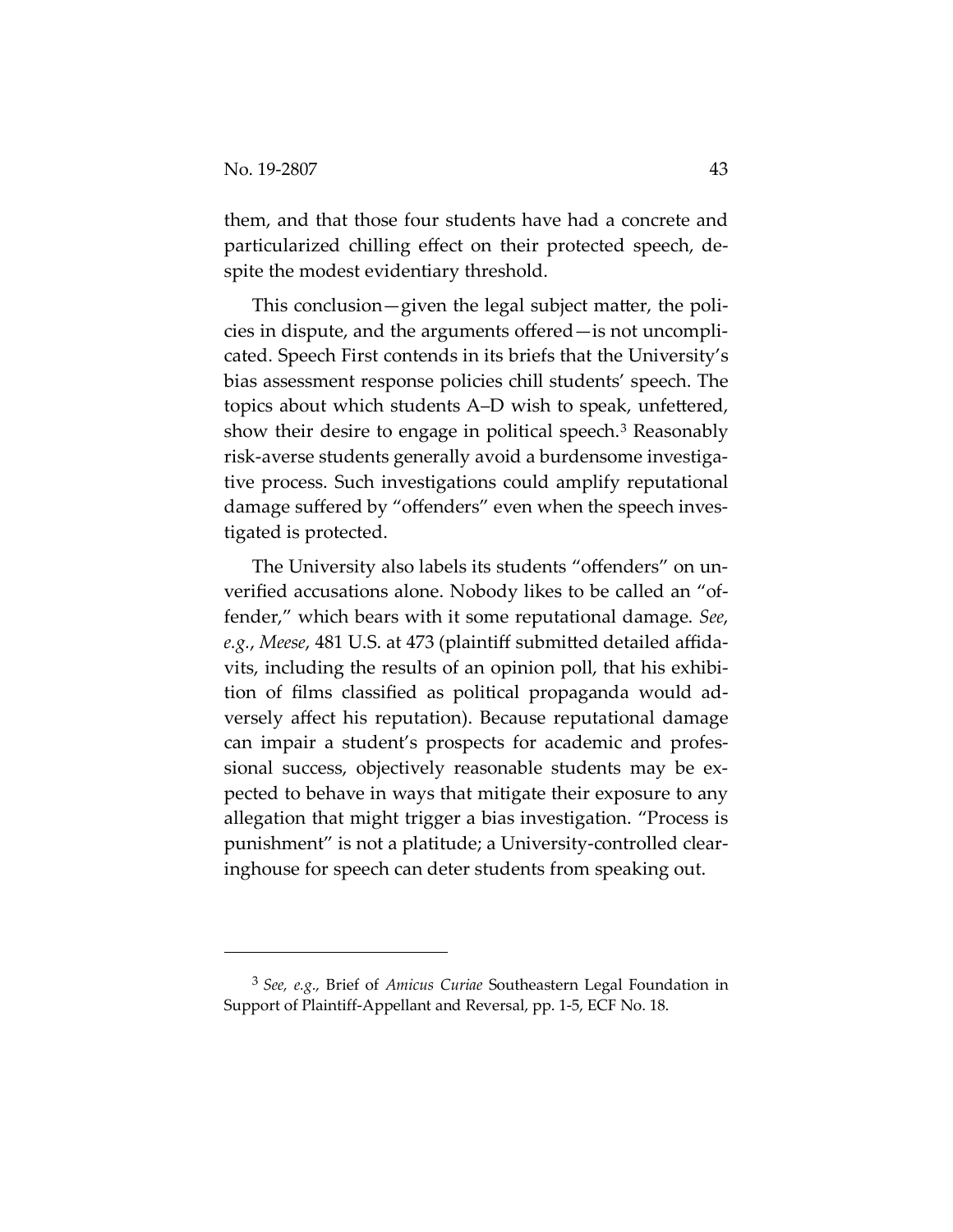No educational institution should force students to balance academic and professional success against the free expression of political viewpoints. Potential "offenders" may not speak at all if they fear that University officials are monitoring them for biased speech.[4](#page-43-0) The practical effect of the bias assessment initiatives could be to communicate that open discussion should cease if it interferes with any listener's subjective beliefs.

While such consequences could conceivably constitute particular and concrete threats of harm chilling protected speech, none of this appears in the Neily declaration involving students A–D. Some of Speech First's points and arguments are included in their briefs, but not in the evidence. For example, the dispute and subsequent no-contact directive between Khan and Minik is argued in the briefs, but absent from the evidentiary record. The bar is not being set too high here, as specific facts in affidavits are essential.<sup>[5](#page-43-1)</sup>

This conclusion is also difficult to reconcile with the Sixth Circuit panel majority opinion in *Speech First, Inc. v. Schlissel*, 939 F.3d 756, 765 (6th Cir. 2019), which held that Speech First had standing to challenge the University of Michigan's bias response team initiative.[6](#page-43-2) The Neily declaration in *Schlissel* resembles her declaration here, and the district court in this case

<span id="page-43-0"></span><sup>4</sup> *See*, *e.g.*, Amicus Brief of the Wisconsin Institute for Law & Liberty Supporting Appellant and Reversal, pp. 6–10, ECF No. 25.

<span id="page-43-1"></span><sup>&</sup>lt;sup>5</sup> Nor could the district court consider examples from the complaint which was not verified.

<span id="page-43-2"></span><sup>6</sup> Another pending case challenges the University of Texas's bias assessment response team initiatives. *Speech First, Inc. v. Fenves*, 384 F. Supp. 3d 732, 735 (W.D. Tex. 2019) (denying motion for preliminary injunction,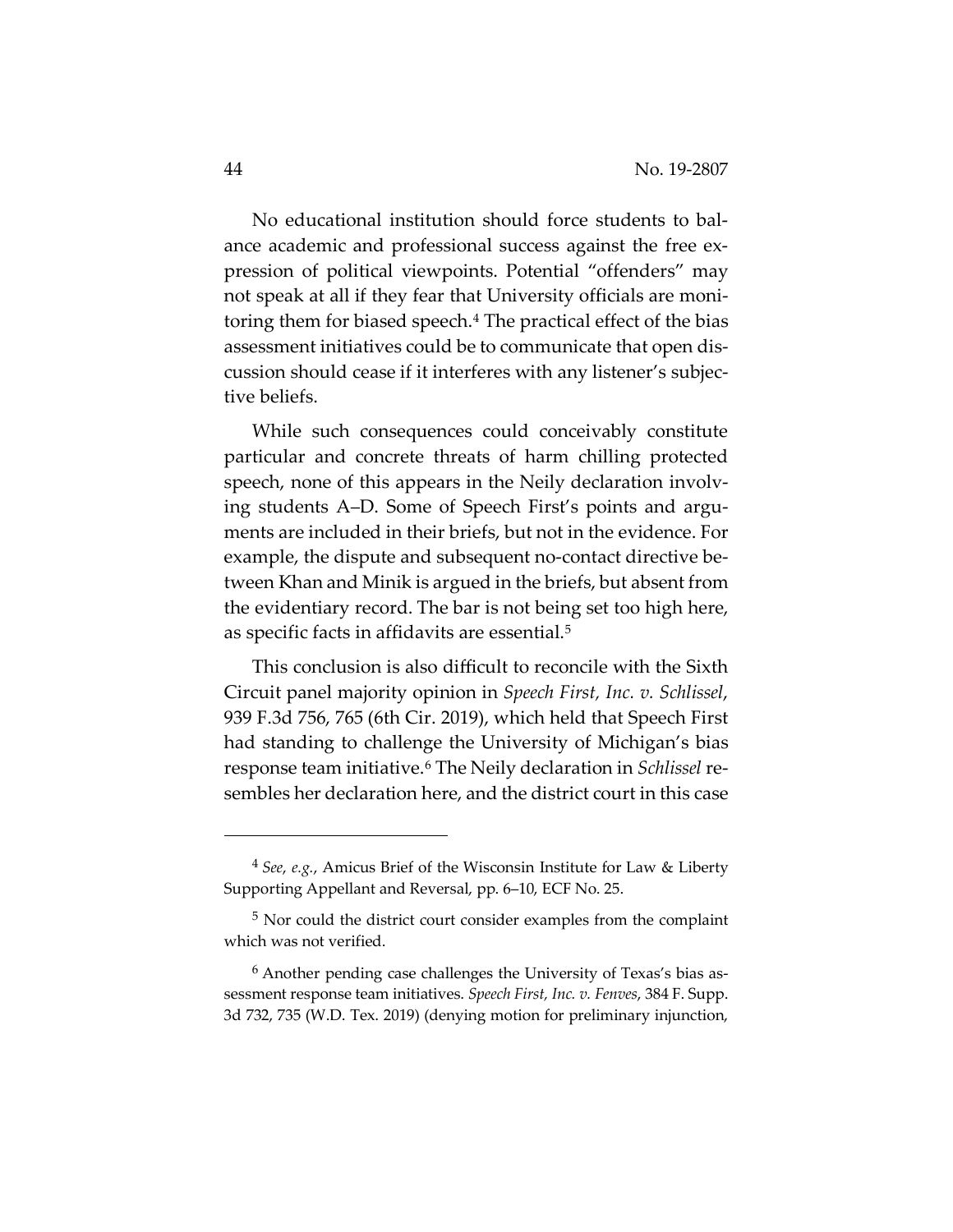noted that the University of Michigan and the University of Illinois have "similar university bias response policies." Still, on this record, Speech First has not met the standing requirements for this First Amendment pre-enforcement challenge for the reasons discussed above.

"[A]bove all else, the First Amendment means that government has no power to restrict expression because of its message, its ideas, its subject matter, or its content." *Police Dep't of Chicago v. Mosley*, 408 U.S. 92, 95 (1972). Before a court may exercise its authority to limit government power, the justiciability rules and requirements must be followed. As the Court stated in *Spokeo*, Article III standing "serves to … confine[] the federal courts to a properly judicial role." 136 S. Ct. at 1547 (internal quotation marks and citations omitted). Standing requirements demarcate non-justiciable abstract questions from cases or controversies properly subject to adjudication. These requirements play a functional role in maintaining our separation of powers. *See* Antonin Scalia, *The Doctrine of Standing as an Essential Element of the Separation of Powers*, 17 SUFFOLK UNIV. L. REV. 881, 894-97 (1983). At this stage of this litigation specific facts establishing standing have not been presented.

#### **II. Mootness of Prior Approval Rule**

Student Code § 2-407 prohibited, without prior approval, the posting and distribution of handout materials that promoted candidates for non-campus elections. Students who violated the provision were subject to discipline.

and finding Speech First's students members lack standing), appeal to 5th Cir. June 7, 2019 (No. 19-50529), case argued March 2, 2020.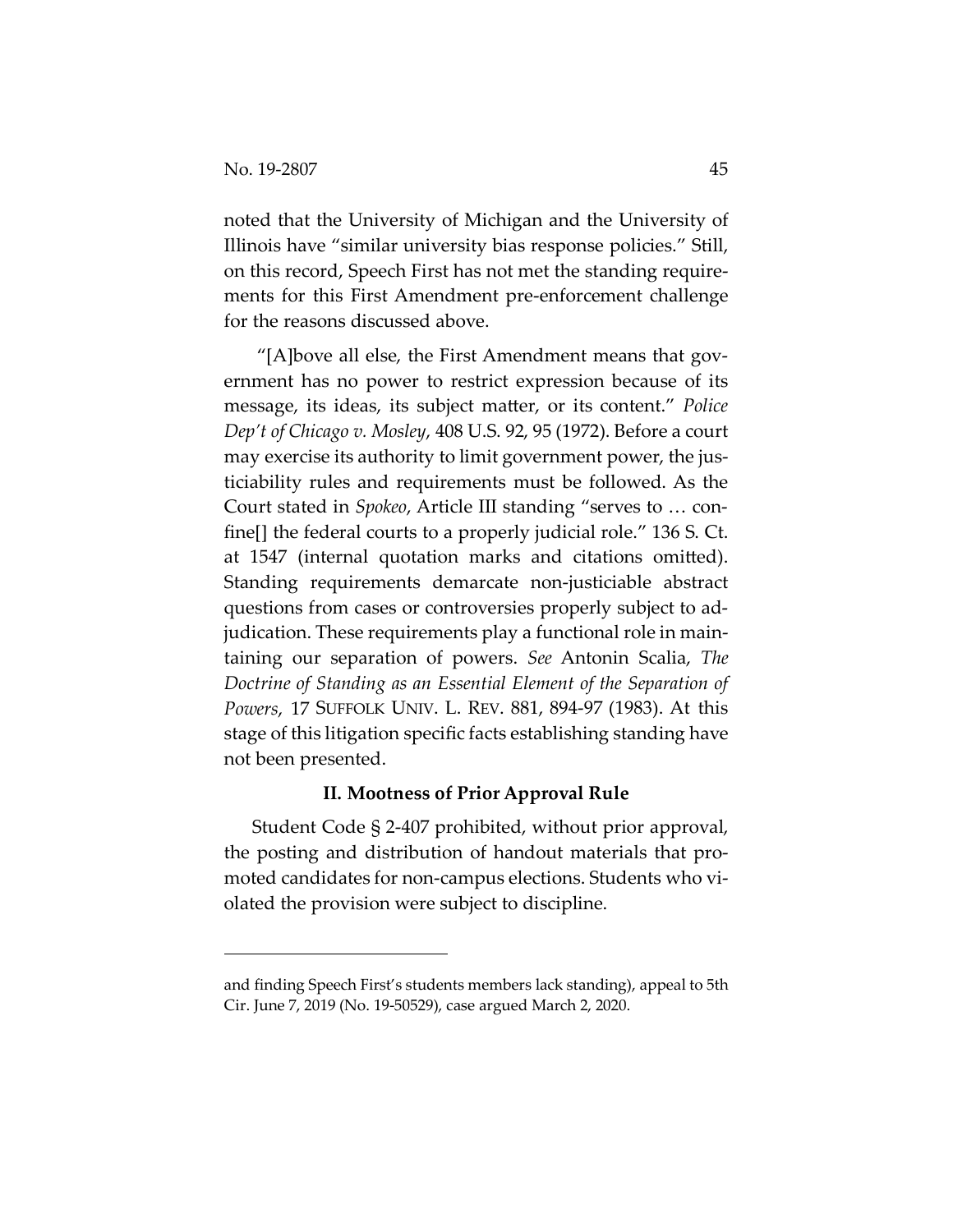Speech First challenges this prohibition as an impermissible prior restraint on political speech violating the First Amendment. Its complaint alleges the University published no criteria governing what materials merited approval or when it would rule on an application to post or distribute such election materials. Without the University having shown a compelling interest in a prior restraint of political speech, and this prohibition being narrowly tailored to such an interest, Speech First challenges this code provision as chilling protected speech and forcing students who do not wish to comply with this requirement to engage in self-censorship.

Seven weeks after this lawsuit was filed—and four days before the University responded to the preliminary injunction motion—the University amended the Student Code to repeal the prior approval rule, as described in the majority opinion. The University's Associate Dean of Students, Rhonda Kirts, filed a declaration stating "[t]he University has no intention of restoring the eliminated provision or adopting a new provision similar to it, and therefore this elimination of the preapproval requirement for non-campus election materials is definitive." The University argues Speech First's challenge to this student code provision is therefore moot. Speech First disagrees. We review this question de novo. *Federation of Advert. Indus. Reps., Inc. v. City of Chicago*, 326 F.3d 924, 928-29 (7th Cir. 2003).

"Voluntary cessation of the contested conduct makes litigation moot only if it is 'absolutely clear that the allegedly wrongful behavior could not reasonably be expected to recur.' Otherwise the defendant could resume the challenged conduct as soon as the suit was dismissed." *Elim Romanian Pentecostal Church, et al. v. Jay Robert Pritzker*, 962 F.3d 341, 345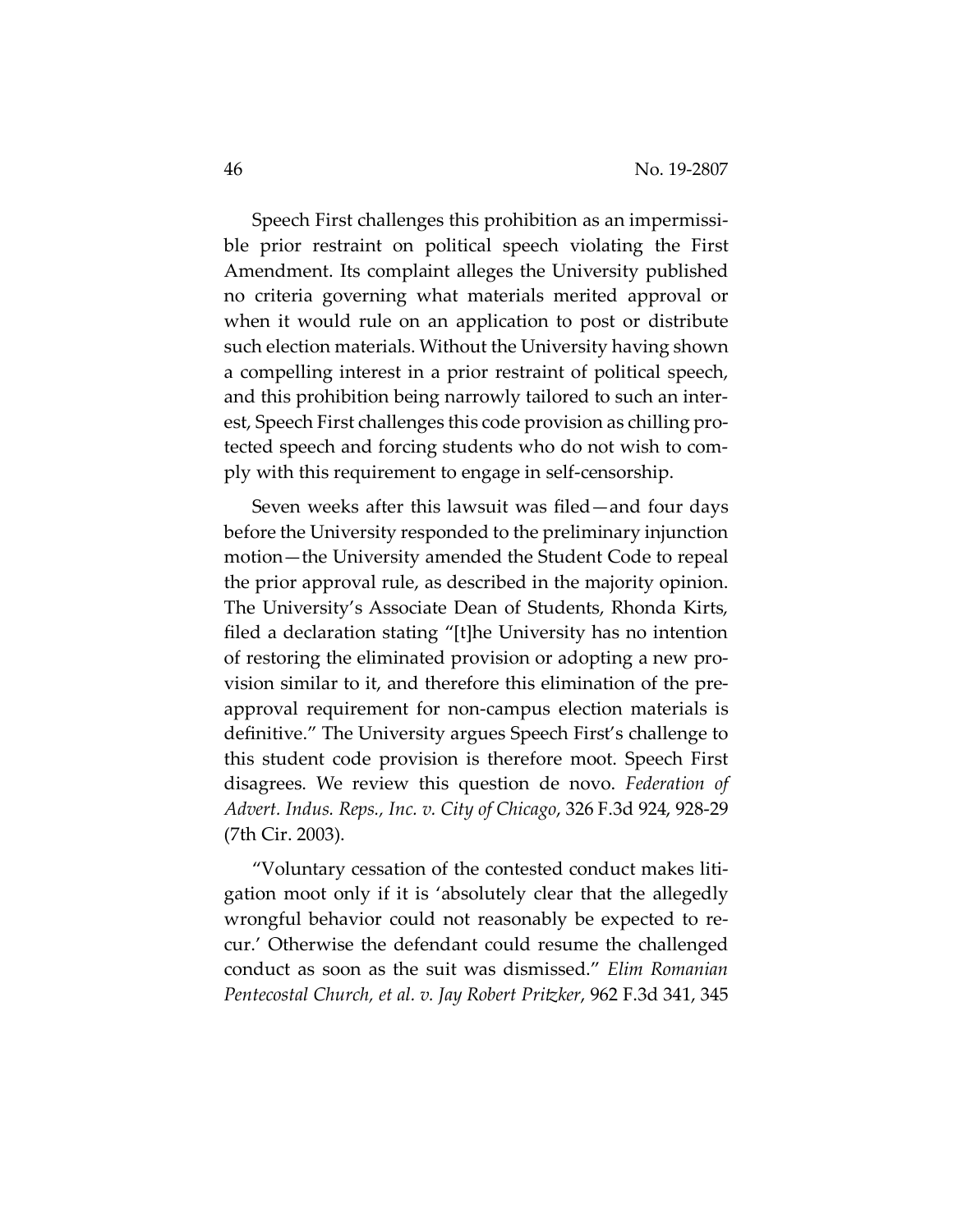(7th Cir. 2020) (quoting *Friends of the Earth, Inc. v. Laidlaw Env. Serv. (TOC), Inc.*, 528 U.S. 167, 189 (2000)). "The party asserting mootness bears a 'heavy burden' of persuading the court that there is no reasonable expectation that the challenged conduct will reappear in the future." *Pleasureland Museum, Inc. v. Beutter*, 288 F.3d 988, 999 (7th Cir. 2002) (quoting *Friends of the Earth*, 528 U.S. at 189).

The relative ease, timing, and manner by which the University amended the Student Code are all measures as to whether it meets this heavy burden. On none of these criteria has the University shown with absolute clarity that the prior approval rule has perished permanently.

It took only four days for the University's conduct conference to repeal the challenged provision and for the chancellor to approve, moves that had an immediate effect. Such a repeal could be undone in the same time frame with the same ease. Because the University's procedures are self-imposed, it remains unconstrained to reverse itself on the prior approval requirement. Indeed, the Student Code says it is "subject to change without notice," and the code provides ways it can be amended differently than as amended here. The University has taken the position that the policies challenged in this case are "critical to the University's functioning and achievement of its educational mission." If that includes the prior approval code provision, such a continued position does not indicate permanent abandonment. *See, e.g., Jager v. Douglas Cty. Sch. Dist.*, 862 F.2d 824, 833–34 (11th Cir.), *cert. denied*, 490 U.S. 1090 (1989) (holding voluntary cessation of pregame prayer did not moot First Amendment challenge where elimination was not formal board policy). My colleagues in the majority conclude that the repeal and possibility of reenactment in such a short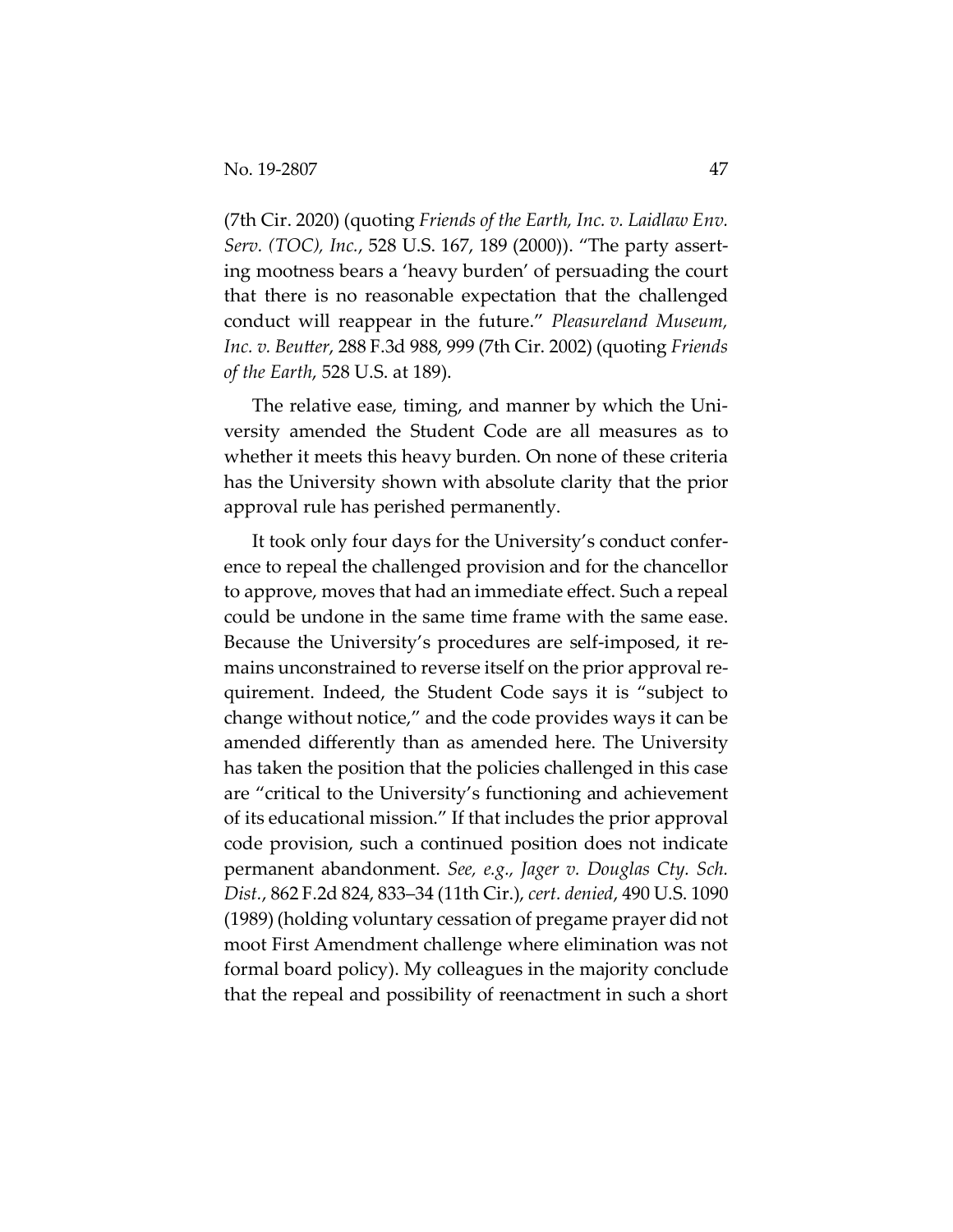time frame is of no moment, but this court has considered the ease with which a contested government action has been repealed and can be replaced, *see, e.g., Federation of Advertising Injury Representatives, Inc.*, 482 F.3d at 931 (considering municipality's pattern of proposed and repealed ordinances, although concluding case was moot), as have other appellate courts. *See Rosebrock v. Mathis*, 745 F.3d 963, 972 (9th Cir. 2014) (considering whether policy change "could be easily abandoned or altered in the future") (quoting *Bell v. City of Boise*, 709 F.3d 890, 901 (9th Cir. 2013)).

When the University amended the Student Code also must be considered. The prior approval rule was withdrawn nearly two months into this litigation, and just before the University responded to the crucial preliminary injunction motion. My colleagues in the majority do not find this timing suspect. Yet a reasonable inference from when this repeal occurred is that the University decided the prior approval rule was constitutionally violative, so it was deleted from the Student Code. A concession in the University's declarations that the prior approval rule is an impermissible prior restraint on political speech would evince that the University would not reenact it, as the admission in litigation of a constitutional violation is unlikely to be reconsidered. *See Wis. Right to Life v. Schober*, 366 F.3d 485, 487-88 (7th Cir. 2004) (recognizing voluntary cessation rendered case moot because state agency admitted challenged statute was unconstitutional). But the University makes no such admission. [7](#page-47-0)

<span id="page-47-0"></span><sup>7</sup> In the district court the parties agreed to stay the defendants' obligation to answer or otherwise respond to the complaint, so the defendants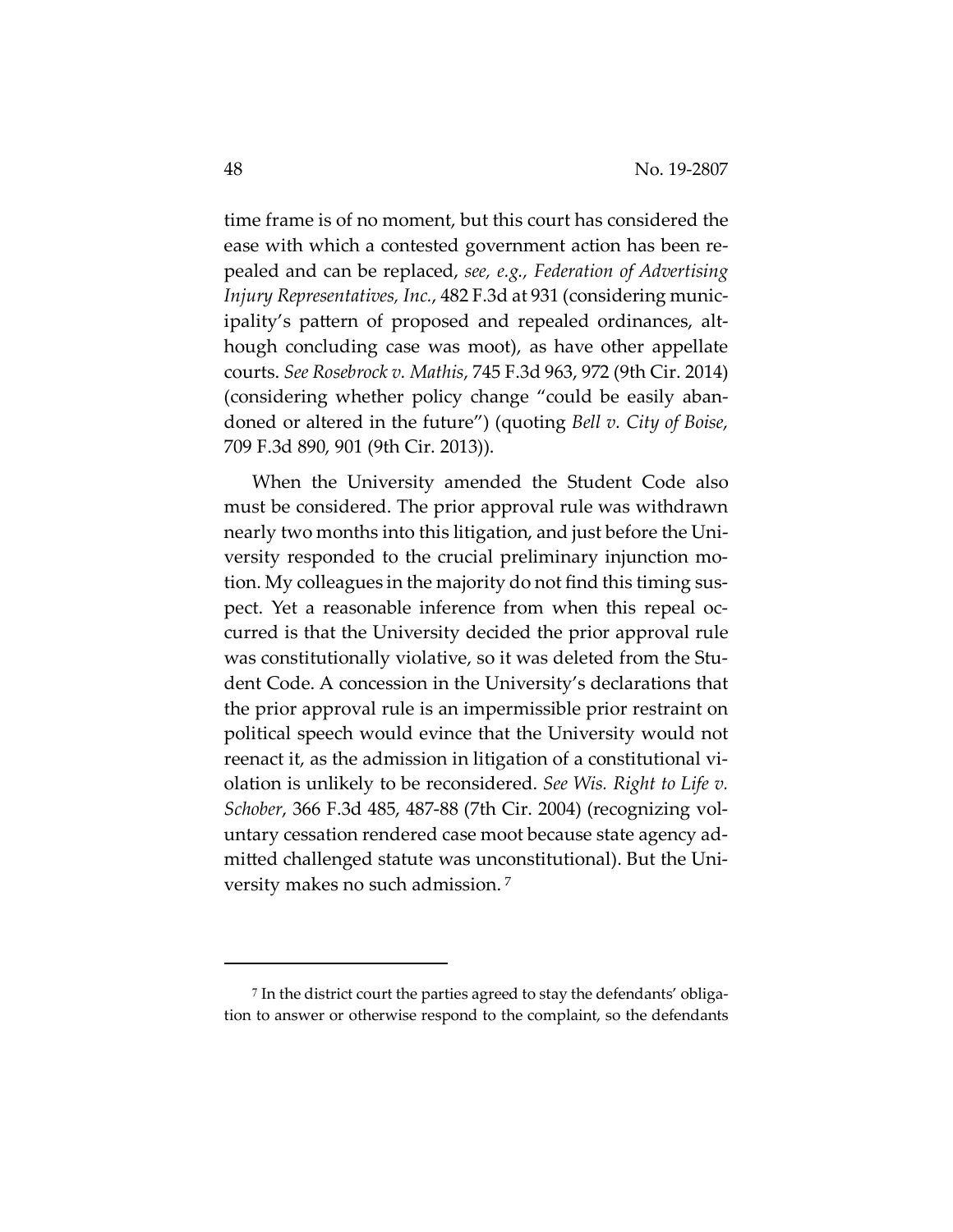How the University voluntarily discontinued the challenged official action matters as well. Kirts declares the University "has no intention" to reverse field, a stance she characterizes as "definitive." But more than a non-committal statement is required to persuade that the challenged provision will not resurface. *See, e.g., People for the Ethical Treatment of Animals v. United States Dep't of Agriculture and Animal and Plant Health Insp. Serv.*, 918 F.3d 151, 157-159 (D.C. Cir. 2019) (governmental department's statement of intent to change lacked necessary precision to conclude that its voluntary cessation mooted the case). Neither Kirts nor the other University declarants promise that the University will not revisit this Student Code provision. Even if she did, the Kirts declaration does not bind the University. It reflects an intent arrived at weeks after this litigation ensued, and in the face of the preliminary injunction motion. The Supreme Court used the adverb "absolutely" to modify how clear it must be that the allegedly wrongful behavior could not be expected to recur. *Friends of the Earth, Inc.*, 528 U.S. at 189. The University's declarations fail to meet that heavy burden.

The University contends § 2-407 will not be reinstated because it has never been enforced. Besides falling prey to the gambler's fallacy (an inference about unknown future events based upon known past events), the only evidence of the prior approval rule's history of enforcement is a single sentence in Kirts's declaration, which is limited to her personal experience, not that of the entire University. The majority opinion's

have not responded to this claim other than in response to the preliminary injunction motion.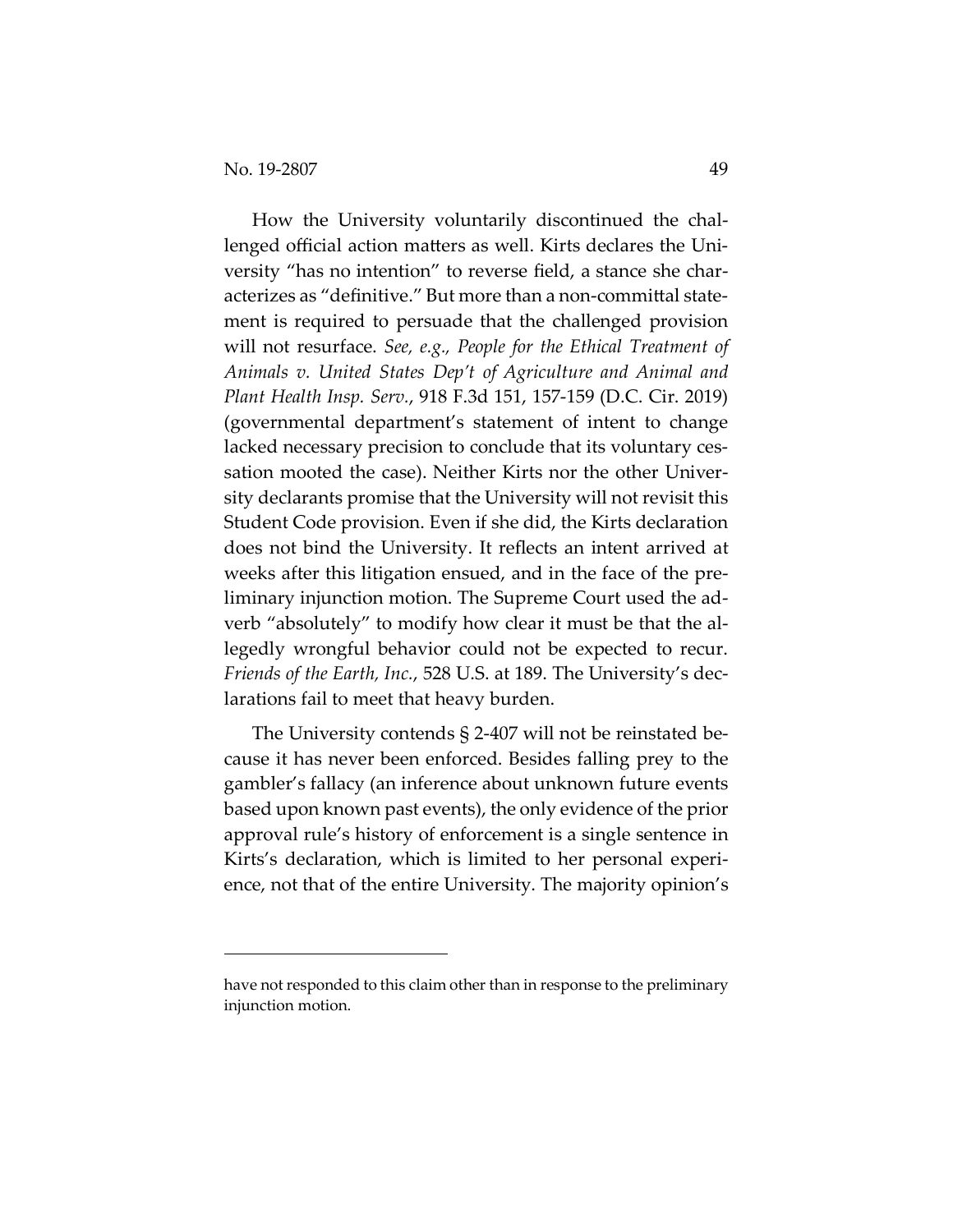repeated statement that this provision has never been enforced misses the mark for the same reason. As the Sixth Circuit pointed out in *Speech First, Inc. v. Schlissel*, 939 F.3d at 766, "[t]he lack of discipline against students could just as well indicate that speech has already been chilled."

While the majority opinion is correct that "[c]ourts are more apt to trust public officials than private defendants to desist from future violations … [t]he tendency to trust public officials is not complete, however, nor is it invoked automatically." 13C CHARLES ALAN WRIGHT, ARTHUR R. MILLER & EDWARD H. COOPER, FEDERAL PRACTICE & PROCEDURE § 3533.7 (3d ed. 2008). The manner in which an entity, public or private, voluntarily ceases is important. *Speech First, Inc. v. Schlissel*, 939 F.3d at 768 (taking into account "the totality of the circumstances surrounding the voluntary cessation, including the manner in which the cessation was executed."). The discontinued official action here—the Student Code provision was not repealed by a legislature revising a state statute, *see Matter of Bunker Ltd. Partnership*, 820 F.2d 308, 312–13 (9th Cir. 1987), or after compliance with a court order, *see Spirit of the Sage Council v. Norton*, 411 F.3d 225, 229–30 (D.C. Cir. 2005). It was not even a repealed municipal ordinance. *See Federation*, 326 F.3d at 927; *Pleasureland*, 288 F.3d at 993. Instead, it was a provision in the University's Student Code, defined as "a collection of rules, regulations, policies, and procedures that apply to, or otherwise directly impact, students at the University of Illinois at Urbana-Champaign." Albeit on a greater scale, such a Student Code is in common with the decisions of a school board.

In that important respect, the mootness analysis of this court in two cases involving school districts provides some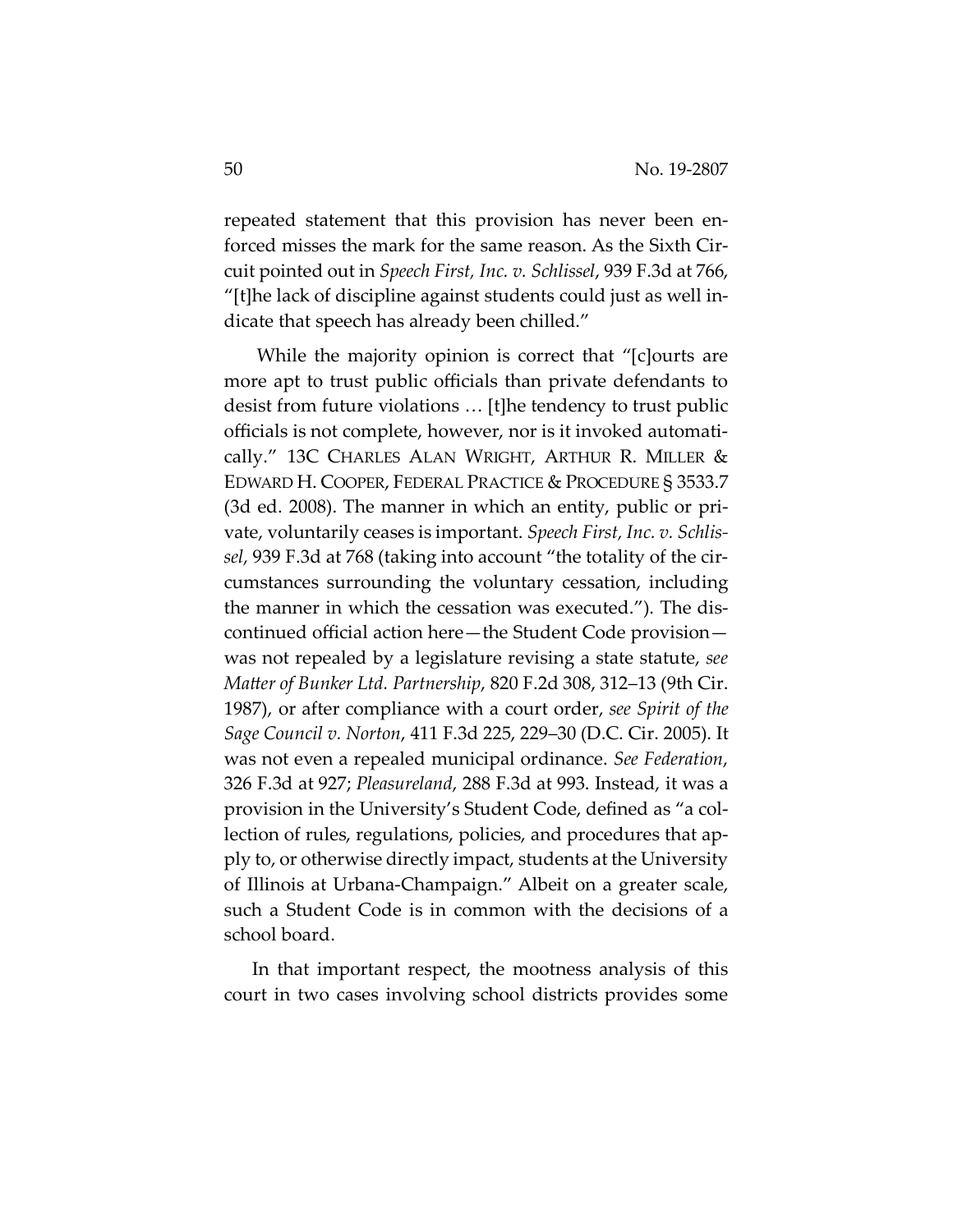good guidance. First, in *Freedom from Religion Found., Inc. v. Concord Comm. Sch.*, 885 F.3d 1038 (7th Cir. 2018), this court concluded that a school superintendent's statements in an affidavit—that the school district would present an annual holiday program compliant with the First Amendment's Establishment Clause—did not render moot claims challenging that program. *Id*. at 1050–53. That the superintendent was sincere was not enough to conclude the dispute was moot, as there was "no guarantee that a future superintendent would take the same stance." *Id*. at 1052 (citing *Boyd v. Adams*, 513 F.2d 83, 89 (7th Cir. 1975) (new decision-maker could "resurrect the old procedure in the future")). In *Concord* this court contrasted the superintendent's affidavit in that case with the voluntary cessation in *Wis. Right to Life, Inc. v. Schober*, 366 F.3d at 487–88, 492. In *Schober*, a state agency sent a letter to the plaintiff stating that it would not enforce the challenged statute against plaintiff because it considered the statute to be unconstitutional; the state agency also posted online that the challenged statute was unconstitutional.

As the superintendent's affidavit in *Concord* fell short of the commitments in *Schober*, so Kirts's declaration falls short here. Had the University admitted the unconstitutionality of the provision and promised not to enforce it, like in *Schober*, it would have come closer to bearing its heavy burden. On the record before us, though, the University's failure "to document in any way its decision to make the change permanent" is enough to present a live controversy. *Concord*, 885 F.3d at 1052.

Second, in *Doe ex rel. Doe v. Elmbrook Sch. Dist.*, 658 F.3d 710 (7th Cir. 2011), *vacated on grounds other than justiciability*, 687 F.3d 840, 842 (7th Cir. 2012) (en banc), this court held that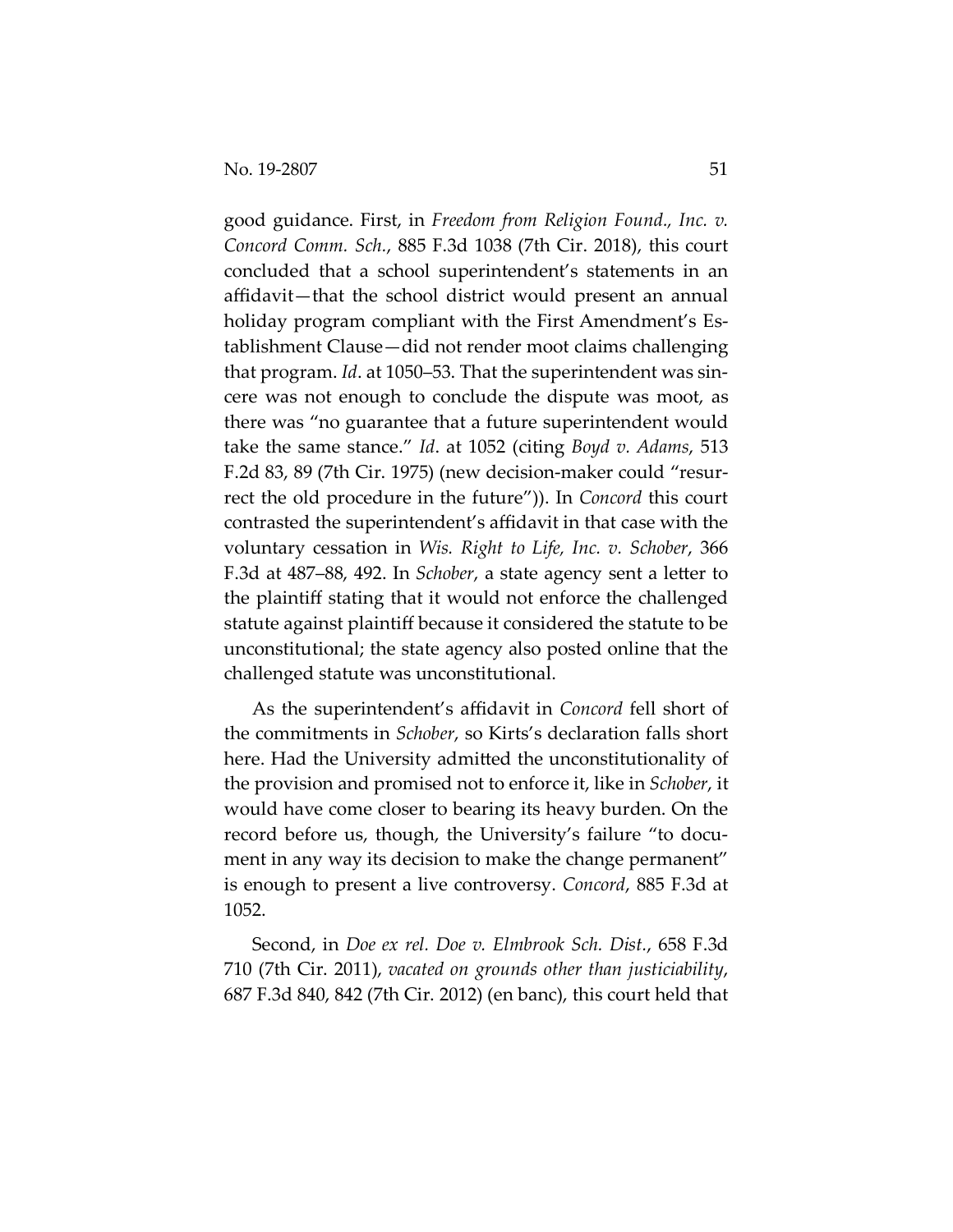a school district had failed to establish mootness because it did not adopt a formal policy prohibiting the use of churches for graduation. 658 F.3d at 720–21. The school district, therefore, had not met its burden of demonstrating with absolute clarity that it would not engage in First Amendment violative conduct. *Id*. The University's failure to adopt a similar forward-looking, binding, and formal policy position should lead us to the same conclusion that the challenge to the prior approval rule is not moot.<sup>[8](#page-51-0)</sup>

Even a state governor's announcement of voluntary cessation has been deemed insufficient to meet the heavy burden to moot a case. *Trinity Lutheran Church of Columbia, Inc. v. Comer*, 137 S. Ct. 2012 (2017). That case involved a challenge to a Missouri agency's policy of disqualifying religious organizations from grant funding. Though the governor had announced he had directed to the contrary, nothing prevented the state agency from reinstating its former policy, so the Supreme Court declined to find the controversy moot. *Id*. at 2019 n.1. Kirts's non-binding statement as a school administrator has less weight than a governor's statement. A tougher case would be if the University's governing body which exercises final authority—its board of trustees—issued some type of

<span id="page-51-0"></span><sup>&</sup>lt;sup>8</sup> My colleagues in the majority conclude that these cases are distinguishable because these school boards made statements without adopting a formal policy, while the University amended its Student Code. But such an amendment does not address reversibility or the other important considerations of how an entity voluntarily ceases challenged conduct. Deleting a provision after litigation ensues is far weaker than longer-lasting constraints such as a concession of unconstitutionality or a binding promise.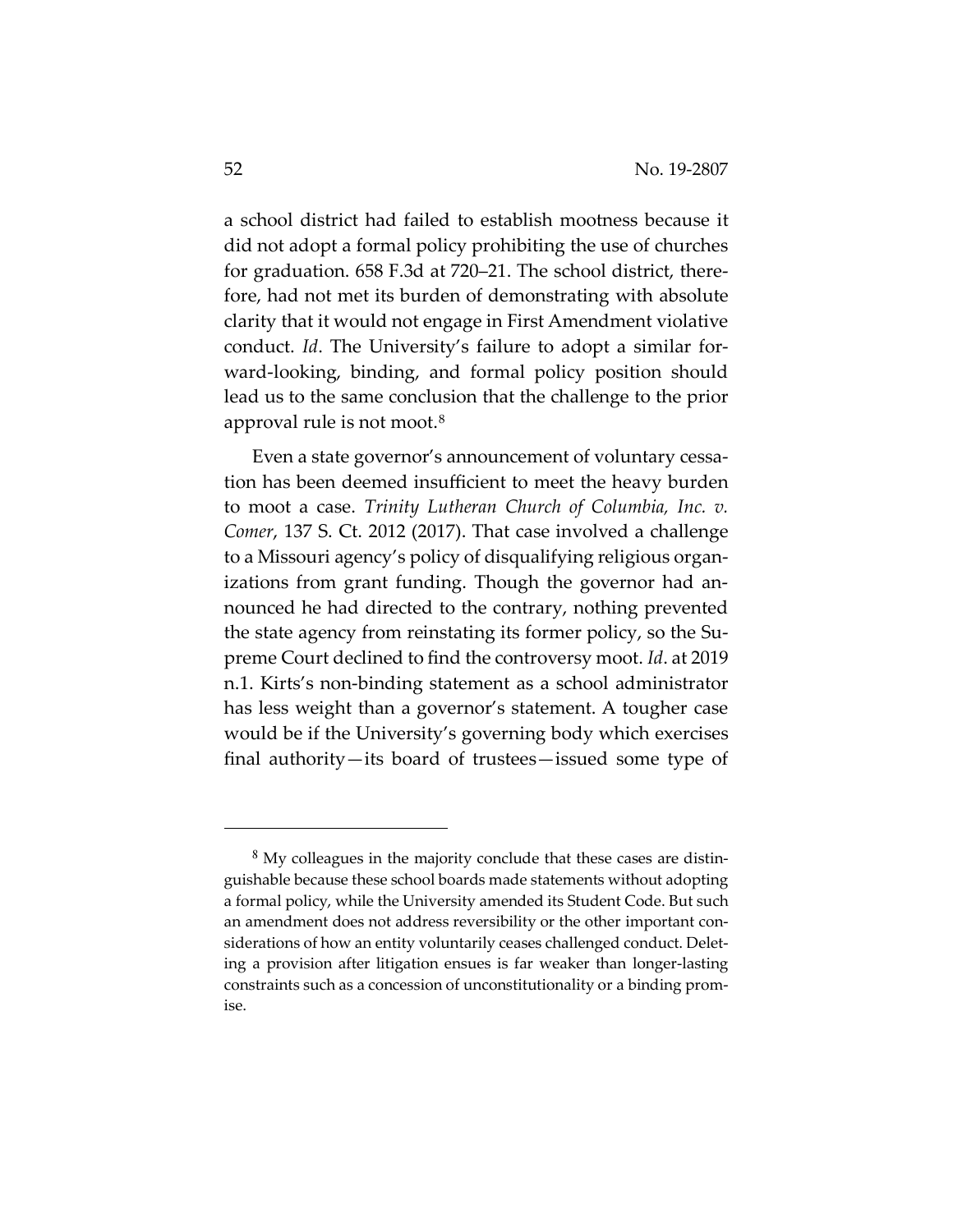binding statute (formerly called bylaws), rendering permanent the repeal of the prior approval rule, but that did not happen here.

The majority opinion states that the Sixth Circuit in *Schlissel* applied a "more demanding standard" than our court, requiring not only a formal process to repeal but affirmative signals from the University that the repeal was genuine, which the majority opinion finds in Kirts's declaration. In my view, the mootness analysis in *Schlissel* is highly similar to our evaluation here, as should be the result. The Sixth Circuit concluded that the University of Michigan's ad hoc regulatory processes leading to changed definitions in its Student Code did not relieve the school of much of its reduced burden as a government entity to show the case is moot. *Schlissel*, 939 F.3d at 769. The timing of the University's repeal—removing the definition after the complaint in the case was filed—raised suspicions that its cessation was not genuine. *Id*. Those same concerns are present here. The panel majority in *Schlissel* concluded that the claim challenging the definitions in the University of Michigan's student code was not moot. *Id*. at 770. For the same reasons, the mootness analysis I apply properly employs the standards of "heavy burden" and "absolutely clear," which come directly from the Supreme Court in *Friends of the Earth, Inc.*, 528 U.S. at 189.

The circumstances of this case do not persuade me that the University has, as the law requires, carried its heavy burden to make it absolutely clear that the allegedly offending Student Code provision will not return. So I respectfully dissent from the conclusion that Speech First's challenge of the prior approval rule is moot.